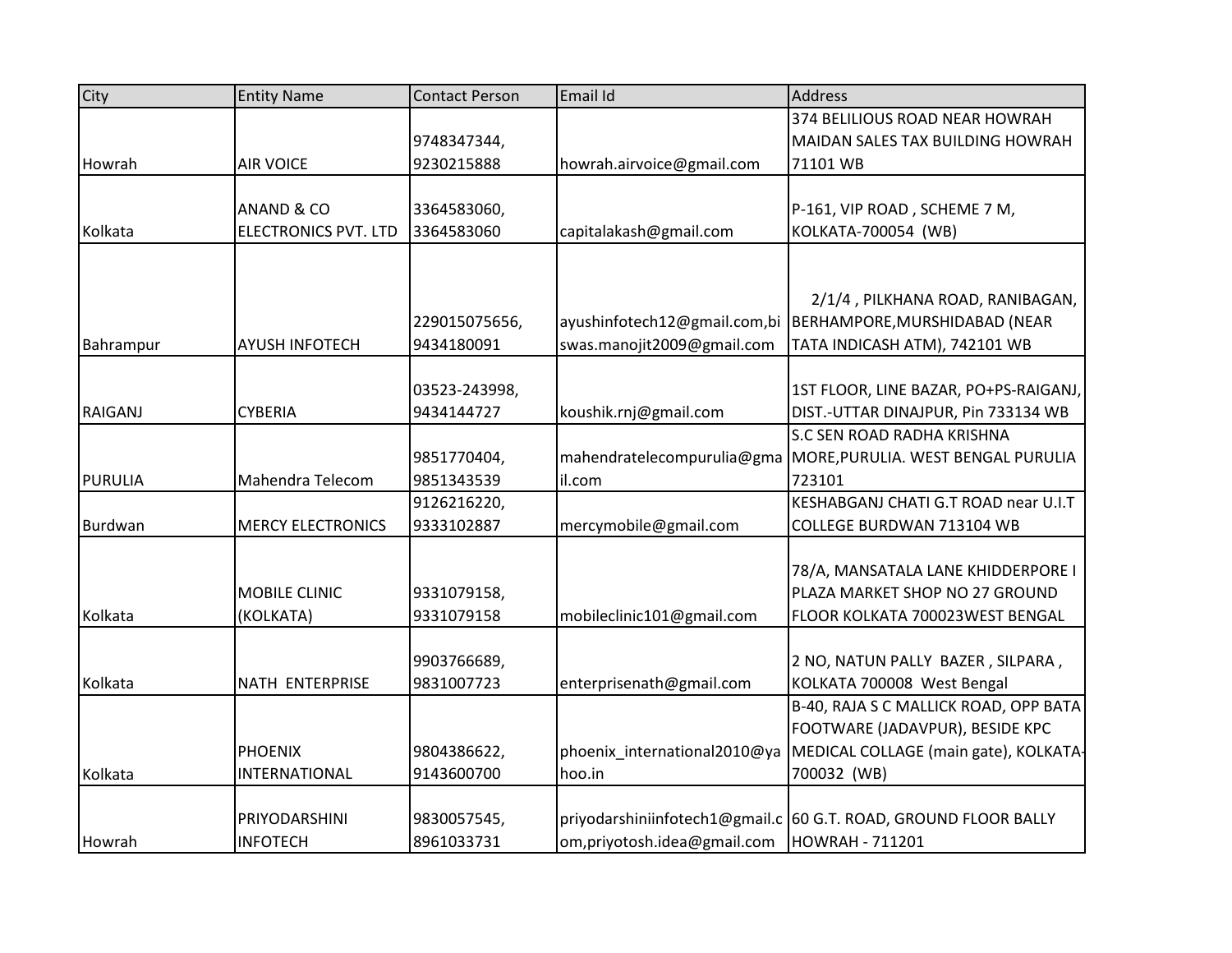|                 |                                   |             |                              | Martin Burn Road, Opposite Subhash       |
|-----------------|-----------------------------------|-------------|------------------------------|------------------------------------------|
|                 | PROFILE The Shop of               | 9434159900, |                              | Sangha, Near P.C.M. Girls School.        |
| <b>Basirhat</b> | Mobile                            | 9434159900  | diganta_profile@yahoo.co.in  | Basirhat 743411 WB                       |
|                 |                                   | 3326520000, | promptservice.india@gmail.co | 34/A KALI DAS BHATTACHARYA LANE          |
| Hooghly         | <b>PROMPT SERVICE</b>             | 9830056545  | m                            | DOSTILANE SERAMPORE 712201 WB            |
|                 |                                   | 9903076916, |                              | 46/1, Ram Dulal Sirkar Street, Kolkata-  |
| Kolkata         | <b>S4U Jaiswal Telecom</b>        | 9903076916  | s4ugpark@gmail.com           | 700006 (WB)                              |
|                 |                                   |             |                              | 167/1 OLD CALCUTTA ROAD,                 |
|                 |                                   | 9088998989, |                              | ANANDAPURI (14 NO RAIL GATE)             |
| Barrackpore     | <b>SAGUN INFOTECH</b>             | 9836161888  | saguninfotech2014@gmail.com  | BARRACKPORE KOLKATA 700123               |
|                 |                                   |             |                              | HONG KONG TRADE CENTER, SHOP             |
|                 |                                   |             |                              | NO.14(Ground Floor)16, MANSATALA         |
|                 | <b>SMART SERVICE</b>              | 7059907288, |                              | LANE, KHIDDERPORE, KOLKATA 700023        |
| Kolkata         | (KOLKATA)                         | 7059907288  | smartservic.in@gmail.com     | <b>WB</b>                                |
|                 |                                   | 8001850811, |                              | Vidyasagar University Road, Midnapore    |
| Midnapur        | <b>System Security</b>            | 9851200083  | ss.midnapore@gmail.com       | Town, WB                                 |
|                 |                                   |             |                              | North Ghosh Para, Bally, Near Bally Holt |
|                 |                                   | 3326716873, | themobilesolutionbally@yahoo | Station & Utsav Lodge Howrah 711227      |
| Howrah          | THE MOBILE SOLUTION               | 9433862030  | co.in                        | Wb                                       |
|                 |                                   |             |                              |                                          |
|                 | Raima's Communication 9832601049, |             | rupeshsutradhar@gmail.com,ru | SEVOKE ROAD, 2nd MILE, Near Gitanjali    |
| Siliguri        | Point                             | 9832041067  | peshsutradhar@yahoo.com      | Complex, SILIGURI 734001 WB              |
|                 |                                   |             |                              |                                          |
|                 |                                   | 9837062101, |                              | 25-Tilak Road, Opp H P Kindergarten      |
| Dehradun        | Allied Info - Tel                 | 9837062101  | alliedinfotel@gmail.com      | School, Dehra Dun - 248001 (Uttrachal)   |
|                 |                                   |             |                              |                                          |
|                 |                                   |             |                              | Near Panth ParkHotel Shanti              |
|                 |                                   | 9837362062, |                              | PlazaGround Floor KashipurDistt- Udham   |
| Kashipur        | <b>BIG MOBILE MASTER</b>          | 9837362062  | abbasalisaifi786@gmail.com   | Singh NagarUttarakhand Pin-244713        |
|                 |                                   |             |                              | G597, Nya khand II, Opposite Petrol      |
|                 |                                   | 9999331102, |                              | Pump, Indirapuram, GAZIABAD - 201010     |
| Ghaziabad       | <b>B.L. Electronics</b>           | 9999331102  | pradeep13aug@gmail.com       | (UP)                                     |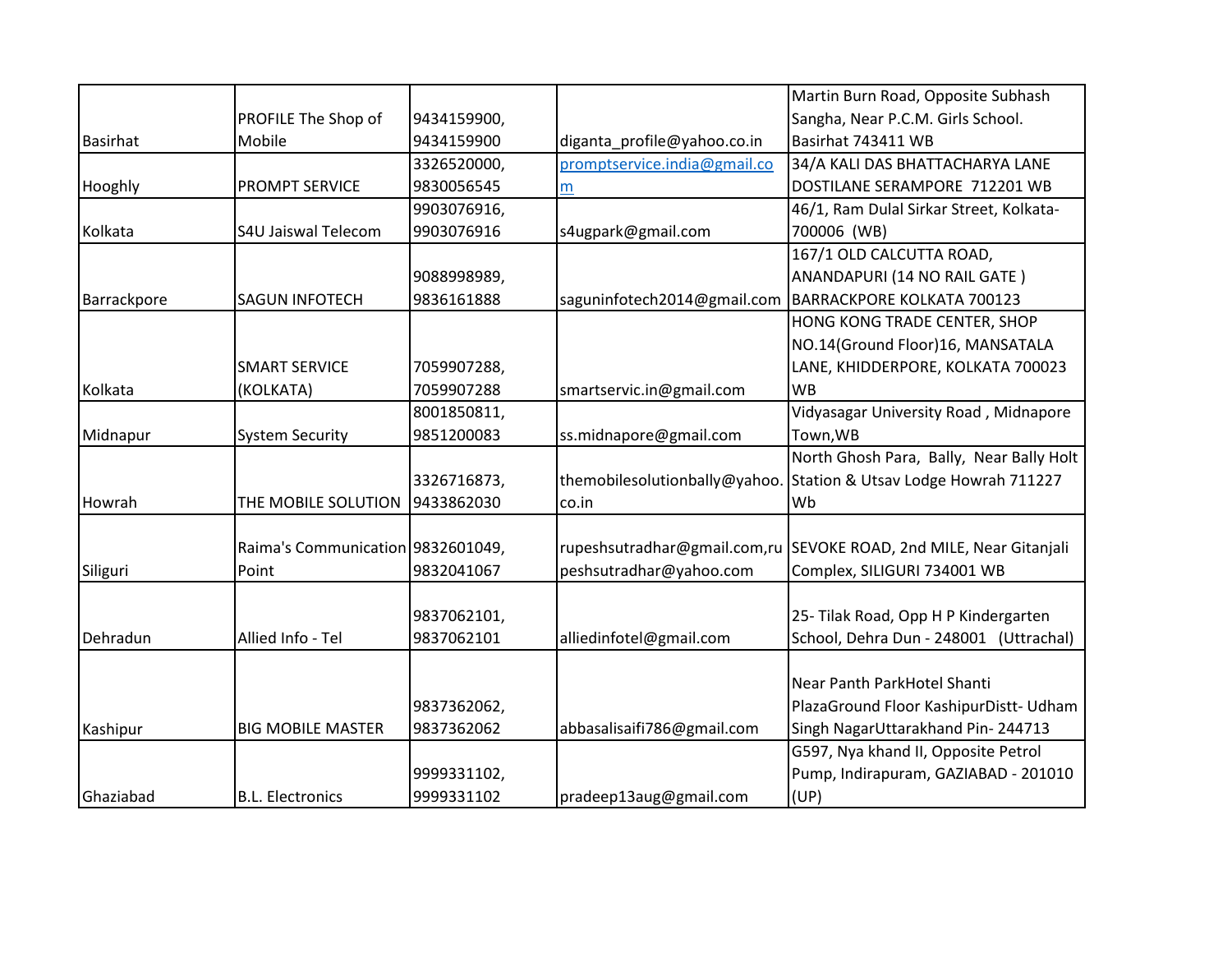|                 |                                   |               |                               | Old roadways shahji market backside       |
|-----------------|-----------------------------------|---------------|-------------------------------|-------------------------------------------|
|                 | Customer telepoint                | 9557997758,   | Ashok telepoint@rediffmail.co | nagar nigam mandir Bareilly UP West       |
| <b>Bareilly</b> | (Bareilly)                        | 9557997758    | m                             | 244001                                    |
|                 | Customer telepoint                | 9412523232,   | Ashok telepoint@rediffmail.co | Reyan market Jawala nagar shahbad         |
| Rampur          | (Rampur)                          | 595233309     | m                             | road Rampur UP west 244901                |
|                 |                                   | 0562-4018500, |                               | Block 32, First Floor, Shop No 3 Sanjay   |
| Agra            | <b>Digital Care Associates</b>    | 9837098665    | devesh@dcaagra.com            | Palace Agra                               |
|                 |                                   |               |                               | Shop No. F27,1st floor Opp. Sainik Petrol |
|                 |                                   | 9808642719,   |                               | Pump Near Prakash Art M.C.I Plaza Civil   |
| <b>Bareilly</b> | <b>HB Infotech Solutions</b>      | 8899024024    | hb.infotechbly@gmail.com      | lines Bareilly 243001                     |
|                 | Maa Brijeshwari                   | 8126868684,   |                               | NAJIHAI BAZAR, GHANTA GHAR,               |
| <b>Hathras</b>  | Communication                     | 9058943878    | maabrijeshwari@gmail.com      | HATHRAS 204101 UP west                    |
|                 |                                   | 1204293575,   |                               | 116 Choti Bazaria Railway Road            |
| Ghaziabad       | <b>NEW MOBILE WORLD</b>           | 9911820090    | mobileworldgzb@gmail.com      | Ghaziabad 201001 UP                       |
|                 |                                   |               |                               | Office no. 201, 202 Second floor Om       |
|                 |                                   | '01204108326, |                               | complex Opp. Nirula's Hotel Sec-15        |
| Noida           | Perfect Mobile Point              | 8130102656    | pmp.noida2015@gmail.com       | Noida 201301                              |
|                 |                                   |               |                               |                                           |
|                 | <b>PULKIT COMPUTER</b>            | 5712742345,   | pcservices@yaminicomputers.c  | LIG-17, AVANTIKA PH-I, ADA COLONLY,       |
| Aligarh         | <b>SERVICES</b>                   | 9927559933    | om                            | RAMGHAT ROAD, Aligarh - 202001 (UP)       |
|                 |                                   |               |                               | 293, SECTOR 2, SUHAG NAGAR,               |
|                 | <b>SAI ELECTRONICS</b>            | 9837330336,   |                               | FIROZABAD 283203 UP WEST                  |
| Firozabad       | (Firozabad)                       | 9358070889    | saielectronicsnokia@gmail.com | 7417047734                                |
|                 |                                   |               |                               |                                           |
|                 |                                   | 9759796723,   |                               | FLAT NO.1, 2nd FLOOR, MARRIS ROAD,        |
| Aligarh         | SIDDIQUI ENTERPRISES              | 9927800463    | servicealigarh@gmail.com      | MARRIS TOWER , ALIGARH 202001 UP          |
|                 |                                   |               |                               | DEEPAK PLAZA BASEMENT, OPP THANA          |
|                 | SMART TECH SOLUTION 013223209916, |               | SMARTTECH.SAHARANPUR@G        | JANAKPURI, BAJORIYA ROAD,                 |
| Saharanpur      | (Saharanpur)                      | 9259445413    | MAIL.COM                      | SAHARANPUR                                |
|                 |                                   |               |                               |                                           |
|                 |                                   |               |                               | SHOP NO 3 SHRI HARI MARKET OPP.           |
|                 |                                   | 01232-231771, |                               | SHIVPURI GALI NO.5, NIWARI ROAD           |
| MODINAGAR       | <b>SNEHA ENTERPRISES</b>          | 9760717342    | rahultyagigsm@gmail.com       | MODINAGAR 201204 UTTAR PRADESH            |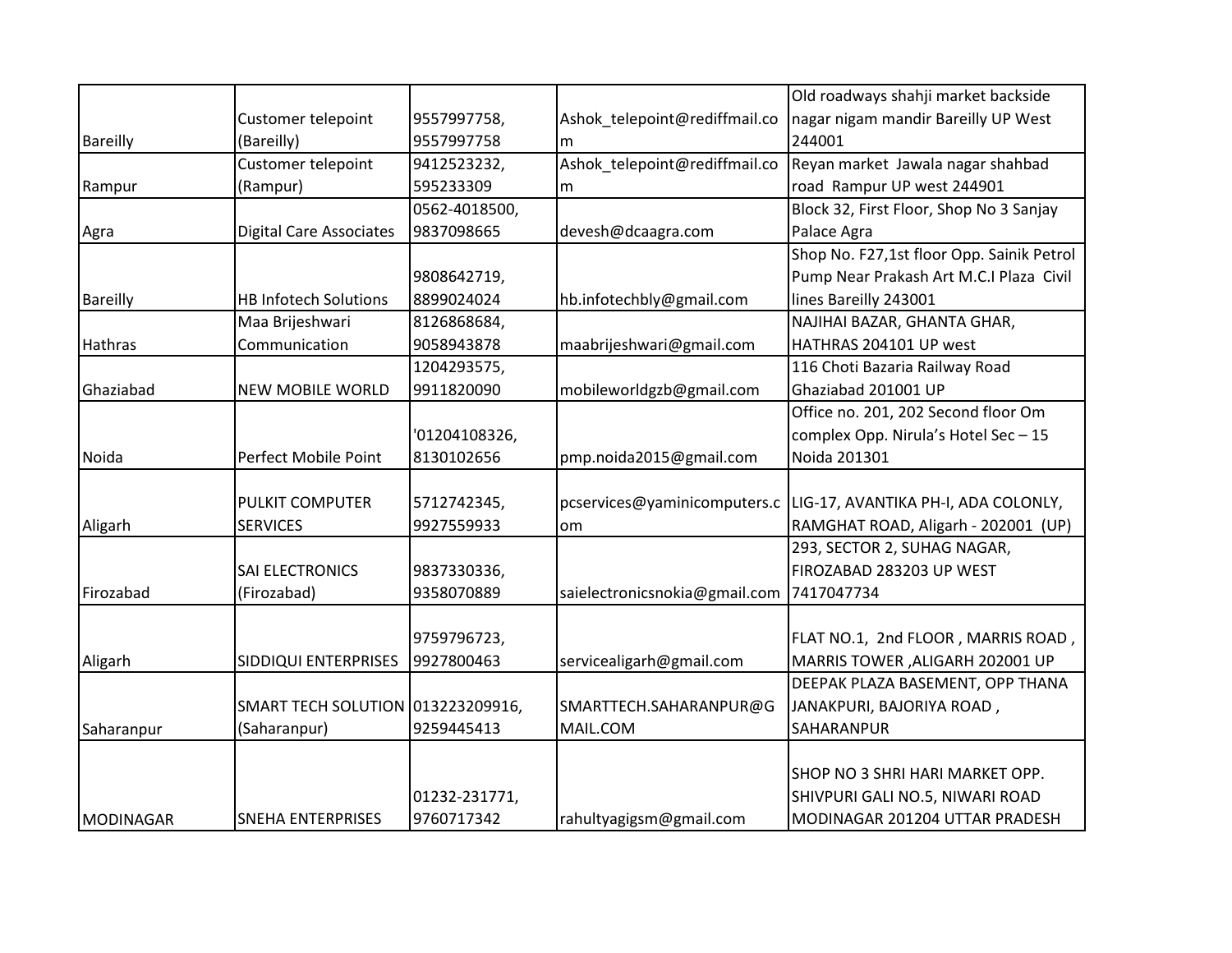|                 |                           |             |                              | Modern Touch Inc. IInd Floor Vikas                          |
|-----------------|---------------------------|-------------|------------------------------|-------------------------------------------------------------|
|                 |                           | 9808251872, |                              | Manzil, GMD Road, Moradabad-244001                          |
| Moradabad       | Modern Touch Inc.         | 9808251872  | motomobilecare@gmail.com     | +919808251872                                               |
|                 |                           |             |                              |                                                             |
|                 | Anant communication       | 8279930937, |                              | mamu bhanja opp kyaliram sweets                             |
| Aligarh         | (aligarh)                 | 9045050401  | valtarange@yahoo.com         | Aligarh 202001                                              |
|                 |                           |             |                              | S N PLAZA NEAR BESMENT OF HDFC                              |
|                 |                           | 5252234322, | AKENTERPRISESBRH@GMAIL.C     | <b>BANK GONDA ROAD DIGIHA TIRAHA</b>                        |
| <b>Bahraich</b> | A K ENTERPRISES           | 7007803038  | <b>OM</b>                    | BAHRAICH 271801 U.P                                         |
|                 |                           |             |                              | AKS CARED-1/C/001 SECTOR C LDA                              |
|                 |                           |             |                              | <b>COLONY KANPUR ROAD LUCKNOW-</b>                          |
|                 |                           | 9792121258, |                              | 226012 OPP COOPRATION BANK Contact                          |
| Lucknow         | <b>AKS CARE</b>           | 9839424888  | aks.care@gmail.com           | 05224072279,9792121258                                      |
|                 | <b>COMPUTERS CLINIC</b>   | 8439128246, |                              | 18/78 A , OPP SITARA BIDI AGENCY                            |
| <b>BUDAUN</b>   | (Baduan)                  | 9627039421  | gtbadaun@rediffmail.com      | CHOON MANDI BUDUAN 243601                                   |
|                 |                           |             |                              |                                                             |
|                 |                           | 8115375555, |                              | HAPPY MOBILE, HAPPY LANE                                    |
| Mirzapur        | <b>HAPPY MOBILE</b>       | 8115375555  | happymobilemzp@gmail.com     | GHANTAGHAR, MIRZAPUR 231001(U.P)                            |
|                 |                           |             |                              | ABC TOWER, 2ND FLOOR, SHOP NO 6,                            |
|                 |                           | 5422220337, |                              | SIGRA, NEAR SAJAN CINEMA, Varanasi-                         |
| Varanasi        | <b>IT Point</b>           | 9336486071  | itpoint51@gmail.com          | 221001 (UP)                                                 |
|                 |                           | 8423459177, |                              | B,7civic center station road Jhansi                         |
| Jhansi          | <b>Mayank Enterprises</b> | 9889818090  | guptadheeraj1@rediffmail.com | 284001                                                      |
|                 |                           | 5102370600, |                              | 1st floor kasturi tower jhokan bagh                         |
| Jhansi          | Micromax care             | 7408888884  | anand.soni944@gmail.com      | Jhansi 284001 (UP)                                          |
|                 |                           |             |                              |                                                             |
|                 | Mobile World              | 9839609894, |                              | Rahmaan Complex, near at Badhmandi                          |
| Sultanpur       | Sultanpur                 | 9807190729  | amirmohd18@yahoo.co.in       | Chauraha , Sultanpur 228001 UP EAST                         |
|                 |                           |             |                              | UGF-4 Brahmkunj plaza Opposite                              |
|                 |                           | 8004139780, |                              | RVENTERPRISEO@GMAIL.COM,v Pheonix Shopping Mall Kanpur Road |
| Lucknow         | <b>RV ENTERPRISES</b>     | 8808260002  | inayguptaji786@gmail.com     | Lucknow 226002 UP                                           |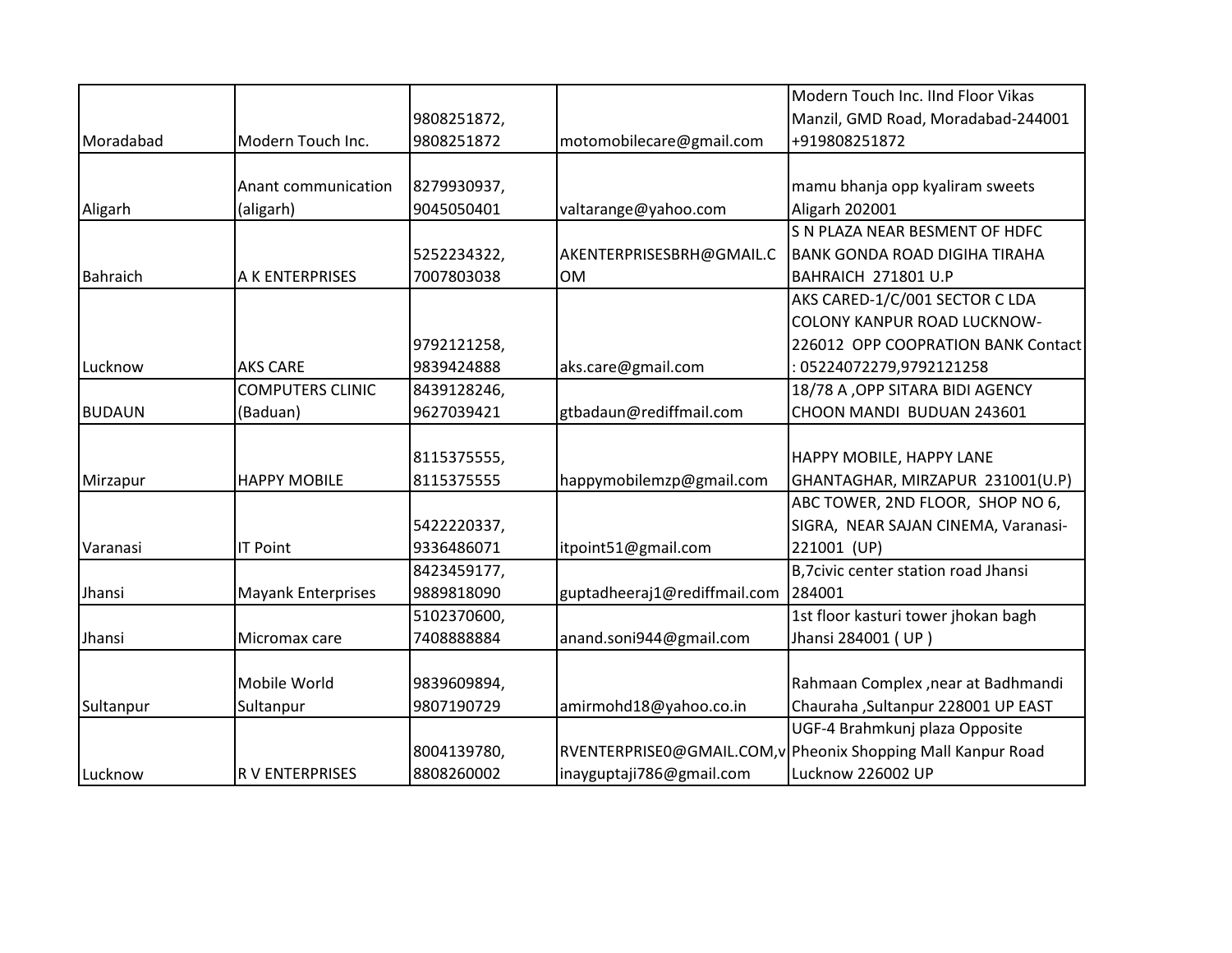|                        |                            |                  |                              | SHOP No-04 GROUND FLOOR OPPSITE         |
|------------------------|----------------------------|------------------|------------------------------|-----------------------------------------|
|                        |                            |                  |                              | HOTEL SAN PALAZA KHOA MANDI,            |
|                        | Radhika Mobile Service     | 9452093551,      |                              | GOLGHAR GORAKHPUR - 273001 (UP-         |
| Gorakhpur              | Centers                    | 9415158402       | deepakgkiran@gmail.com       | EAST)                                   |
|                        |                            | 7068682966,      |                              | IN FRONT OF BELI GANG GATE GHANTA       |
|                        |                            | 8115001486(81123 |                              | GHAR NEAR RAILWAY STATION               |
| Raebareli              | Riya Enterprises           | 20026)           | riyaenterprises824@gmail.com | RAEBARELI . 229001                      |
|                        |                            |                  |                              | Shop No. 4 N. D Complex Nahariya Near   |
|                        | <b>ROYAL</b>               | 9696821812,      | royalcommunication.lko@gmail | Piccadily Hotel, Kanpur Road, Lucknow - |
| Lucknow                | <b>COMMUNICATION</b>       | 9696821812       | .com                         | 226012                                  |
|                        | <b>SAGAR MOBILE</b>        | 5123006035,      |                              | Shop No. 5, 124/136 B, Block Govind     |
| Kanpur                 | (Kanpur)                   | 9335002100       | oursagarmobile@gmail.com     | Nagar Kanpur 208006 UPE                 |
|                        |                            | 9208020001,      |                              | 282 DEF MALL ROAD KANPUR UTTAR          |
| Kanpur                 | <b>SERVICE WORLD</b>       | 9208020001       | anupsingh77@gmail.com        | PRADESH 208001 Phone 7839041600         |
|                        |                            |                  |                              | shop no 6 rd plaza circular road near   |
|                        | Shipra electrical &        | 5852222384,      |                              | agarwal dhramsala railway ganj hardoi   |
| Hardoi                 | appliances                 | 9415089541       | Sweet.gaurav16@gmail.com     | 241001                                  |
|                        |                            | 9236057153,      |                              | Krishna Bhawan, 72, Jail Road, Sitapur. |
| Sitapur                | <b>Voice Communication</b> | 9415053153       | manustp@rediffmail.com       | 261001 UP EAST                          |
|                        |                            |                  |                              | Old M.L.A Hostel Road, Near Nazrul      |
|                        | <b>Smart Solution</b>      | 9402317234,      |                              | Chatrabas, Melarmath, Agartala 799001   |
| Agartala               | (Agartala)                 | 9402317234       | smartsolution.ms@gmail.com   | Tripura(West)                           |
|                        | <b>GLOBAL INFOTECH</b>     | 03821 226667,    |                              | CENTRAL ROAD(GIRIDHARI PALLI)           |
| <b>UDAIPUR TRIPURA</b> | (TRIPURA)                  | 9862604846       | globalinfotech217@gmail.com  | UDAIPUR GOMATI 799120 TRIPURA           |
|                        |                            |                  |                              |                                         |
|                        |                            |                  |                              | SHOP NO 14 AHUJA ESTATE, SHOP NO        |
|                        |                            | 9515120401,      |                              | 14,1ST FLOOR, ABIDS, BESIDE TOYLAND     |
| Hyderabad              | <b>ADDVITEEYA PLUSS</b>    | 9515120401       | addviteeyapluss@gmail.com    | SHOWROOM.HYD.500001 TELANGANA           |
|                        |                            |                  |                              |                                         |
|                        | <b>ADVITEEYAA</b>          |                  |                              | 12-6-2/272/1, GR. FLR, VIVEK            |
|                        | <b>ENTERPRISES</b>         | 9032386943,      |                              | NAGAR, KUKKATPALLY OPP.BJP KAMAN        |
| Hyderabad              | <b>KUKKATPALLY</b>         | 9032386943       | adviteeyaa@gmail.com         | ROAD, HYDERABAD 500072 TELANGANA        |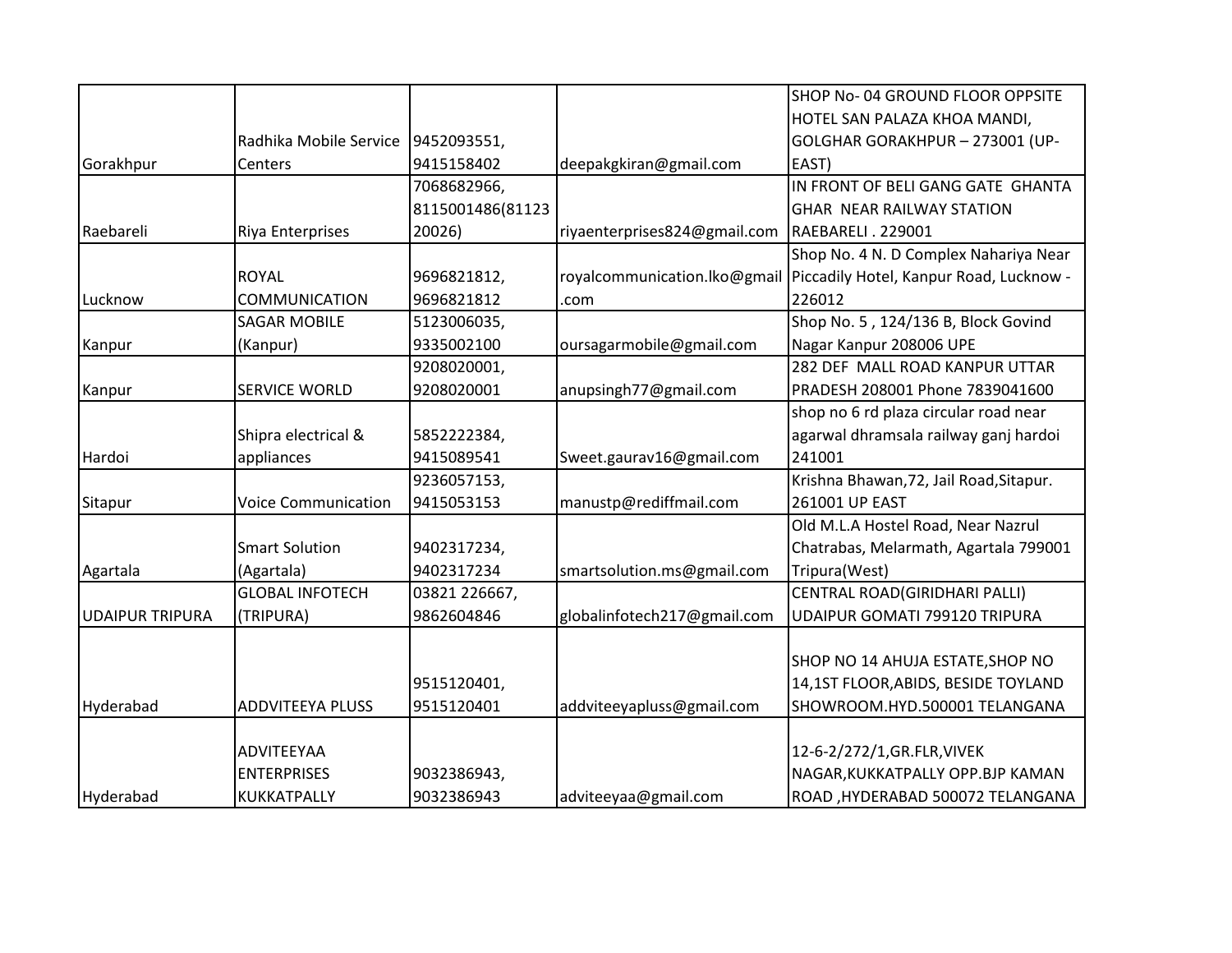|            |                               |               |                             | Victoria Estate, Shop NO # 7 & 8         |
|------------|-------------------------------|---------------|-----------------------------|------------------------------------------|
|            | <b>AKSHAYA</b>                | 0870-6664249, | AKSHAYATECHNOLOGIESWGL@     | Jayaprakash Narayan Road, Girmajipet,    |
| Warangal   | <b>TECHNOLOGIES</b>           | 9390939017    | GMAIL.COM                   | Warangal Telangana 506002,               |
|            |                               |               |                             | SHOP NO G35, H. NO 4-7-484 ASLAMI        |
|            |                               | 7799550339,   | arcommunications16@gmail.co | <b>COMPLEX NEAR TOWER CIRCLE</b>         |
| Karimnagar | <b>AR COMMUNICATION</b>       | 8688855606    | m                           | KARIMNAGAR 505001 TELENGANA              |
|            |                               |               |                             |                                          |
|            |                               |               |                             | 2-9-38/7, SSA Residency, Near old        |
|            |                               |               |                             | vegitable market, mukarampura, opp:      |
|            | <b>MARUTHI</b>                | 8786506888,   | mahi.maruthitechnologies@gm | Dhangarwadi primary govt. school,        |
| Karimnagar | <b>TECHNOLOGIES</b>           | 9010530303    | ail.com                     | karimnagar-505001 Telangana              |
|            |                               |               |                             | 4-3-279 to 288, TF3, 3rd Floor, Anthem   |
|            |                               | 9963150541,   |                             | Arcade, Gujrati Galli, Koti -            |
| Hyderabad  | <b>MOBILE INN</b>             | 9000059900    | service.mobileinn@gmail.com | 500095(Telangana)                        |
|            |                               |               |                             | suryamobiles service center H.NO 19-6-   |
|            |                               |               |                             | 165, LAXMI NAGER, Post:-                 |
|            |                               | 9848786550,   |                             | Godavarikhani, Dist: karimnager 505209   |
| Karimnagar | <b>SURYA MOBILES</b>          | 9030836642    | mahi.1220@gmail.com         | <b>TELAGANA</b>                          |
|            |                               |               |                             | H.No.8/11/196, Seema Xerox Lane,         |
|            |                               | 9290125524,   |                             | J.P.N.Road, Warrangal - 506002           |
| Warangal   | <b>Venus Mobiles Solution</b> | 9848026670    | damodhar.gone@gmail.com     | (Telangana)                              |
|            |                               |               |                             | LIG B 31 shop .no; 2nd floor, A.S.Rao    |
|            |                               |               |                             | Nagar, Above Good Luck Hotel, Opp.       |
|            |                               | 404951122,    | vijayacommunications55@gmai | Tanisq jewelry, (ECIL). Hyderabad-500062 |
| Hyderabad  | vijaya communications         | 8686888093    | l.com                       | ,Telangana                               |
|            |                               |               |                             | 315/7, 1st Floor, Viyes Complex,         |
|            |                               | 9578391242,   |                             | Sanganoor Main Road, Rathinapuri         |
| Coimbatore | <b>ACELINX INFOTECH</b>       | 9994346791    | acelinxit@gmail.com         | COIMBATORE 641027 Tamilnadu              |
|            |                               |               |                             | 266c, Advaida ashram Road, Opp Punjab    |
|            |                               | 4274040442,   |                             | national bank, Near New bus stand Salem  |
| Salem      | <b>Allied Electronics</b>     | 9092191866    | alliedtms@gmail.com         | 636004 Tamil nadu                        |
|            |                               |               |                             |                                          |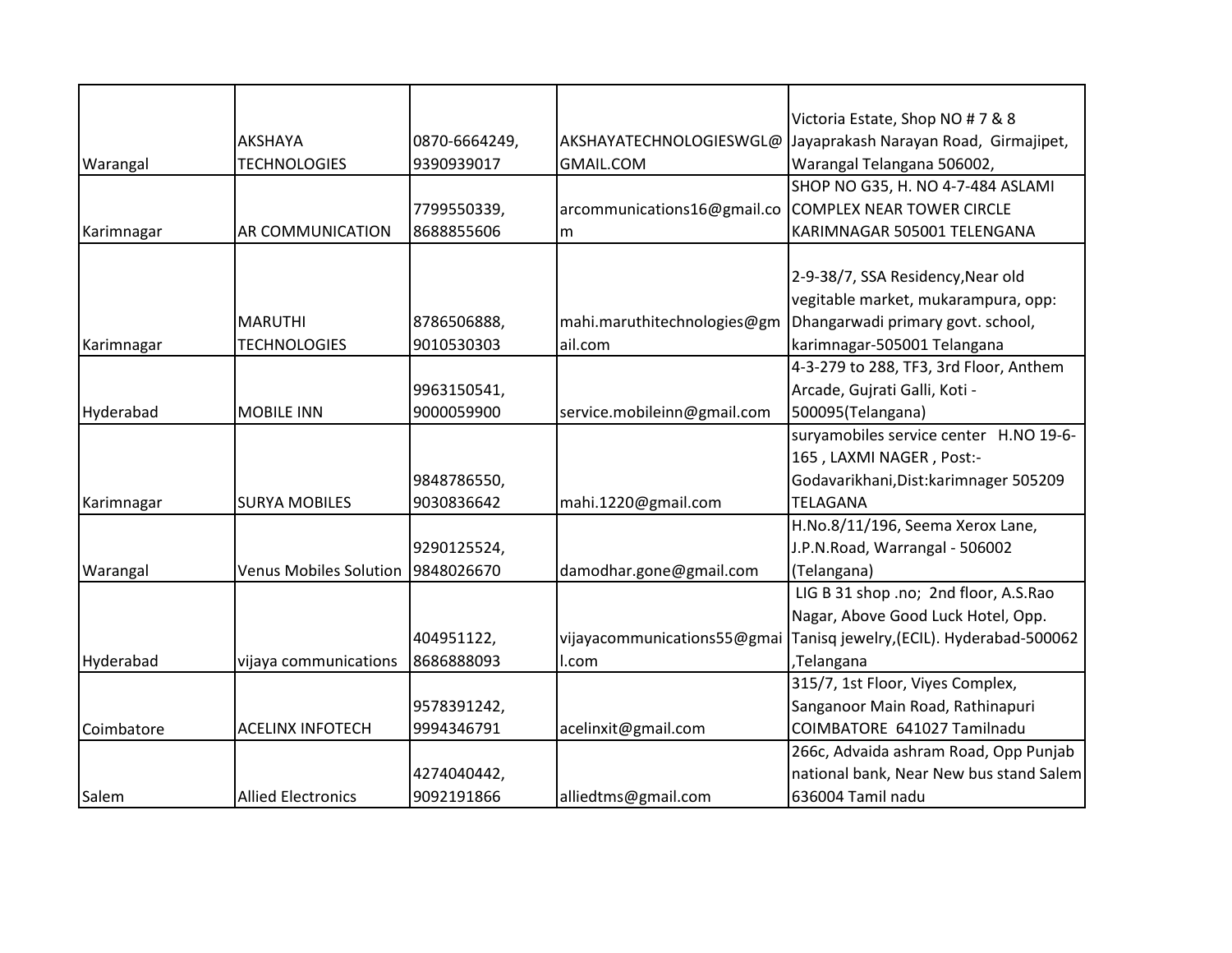|                  | anutraders tirupur         | 4214336477,   |                              | 318 Avinashi road , near pushba theatre                         |
|------------------|----------------------------|---------------|------------------------------|-----------------------------------------------------------------|
| Tirupur          | mobiles                    | 9790177477    | tirupurmobiles477@gmail.com  | (Saravana Bhavan) Tirupur 641602 TN                             |
|                  |                            |               |                              |                                                                 |
|                  |                            |               |                              | NO,3, GROUND FLOOR, ANANDHAN                                    |
|                  |                            |               |                              | STREET, NORTH USMAN ROAD, T.NAGAR,                              |
|                  | <b>DEPROSYS</b>            | 4442124467,   |                              | (OPP-NORTH USMAN ROAD MURUGAN                                   |
| Chennai          | <b>TECHNOLOGIES</b>        | 9566139900    | deprosysorg@gmail.com        | IDLY SHOP)CHENNAI-600017                                        |
|                  |                            | 0462-2322479, |                              | 8 S.N High Road, Near Town                                      |
| Tirunelveli      | <b>Fathima Electronics</b> | 7339728887    | fathimamobilestvl@gmail.com  | Arch, Tirunelveli-627006                                        |
|                  |                            |               |                              | 141/1 TVM Road , Murugan                                        |
|                  | <b>GRACE Mobile</b>        | 0462-4001121, |                              | gracemobilesnetwork@gmail.co Kuruchi,palayam kottai,Tirunelveli |
| Tirunelveli      | <b>NETWORK</b>             | 9543777769    | m                            | 627002 TAMILNADU                                                |
|                  |                            |               |                              |                                                                 |
|                  |                            |               |                              | indian mobile, Thondi Road, Amman                               |
|                  |                            | 9629332889,   |                              | muthuramalingam.ram16@gma Kovil (near) kalaiyarkovil. District  |
| <b>SIVAGANGA</b> | <b>Indian Mobile</b>       | 9629332889    | il.com                       | SIVAGANGA 630551 Tamilnadu                                      |
|                  |                            |               |                              |                                                                 |
|                  | <b>Mobile Gallery</b>      | 4524367133,   | mobile gallery2004@yahoo.co  | 137,1st Floor, North Veli st, Opp to Sultan                     |
| Madurai          | (Madurai)                  | 9894621292    | m                            | Hotel Madurai 625001 Tamil Nadu                                 |
|                  |                            |               |                              |                                                                 |
|                  |                            |               |                              | #50, Villianur Main Road, Indira Gandhi                         |
|                  |                            |               |                              | Statue, Near Pavazha Nagar, (Opp:                               |
|                  | NexWin Information         | 4132205666,   |                              | Darling Digital World), Reddiarpalayam,                         |
| Puducherry       | Technology                 | 9003924255    | ganessan@nexwinit.com        | PUDUCHERRY - 605005 (TN)                                        |
|                  |                            | 9787619007,   | dinsha594@gmail.com,gokul.40 | 12B, Opp.Lakshmi Theater, Krishna                               |
| Vellore          | siva Micro System          | 9787619007    | 10@ymail.com                 | nagar, vellore 632001 Tamilnadu                                 |
|                  |                            |               |                              | B25&26, CITY CENTER COMPLEX                                     |
|                  | <b>SKYTOUCH</b>            | 044-42656477, | skytouchenterprises@gmail.co | PURASAWAKKAM HIGH ROAD CHENNAI                                  |
| Chennai          | <b>ENTERPRISES</b>         | 9551255504    | m                            | 600010                                                          |
|                  |                            |               |                              | 37, CENTURY TOWER, SATHY                                        |
|                  |                            | 4224387573,   |                              | ROAD, GANDHIPURAM COIMBATORE                                    |
| Coimbatore       | <b>SRK MICRO MOBILE</b>    | 8124507909    | p.rajkumar245@gmail.com      | 641012 TAMILNADU                                                |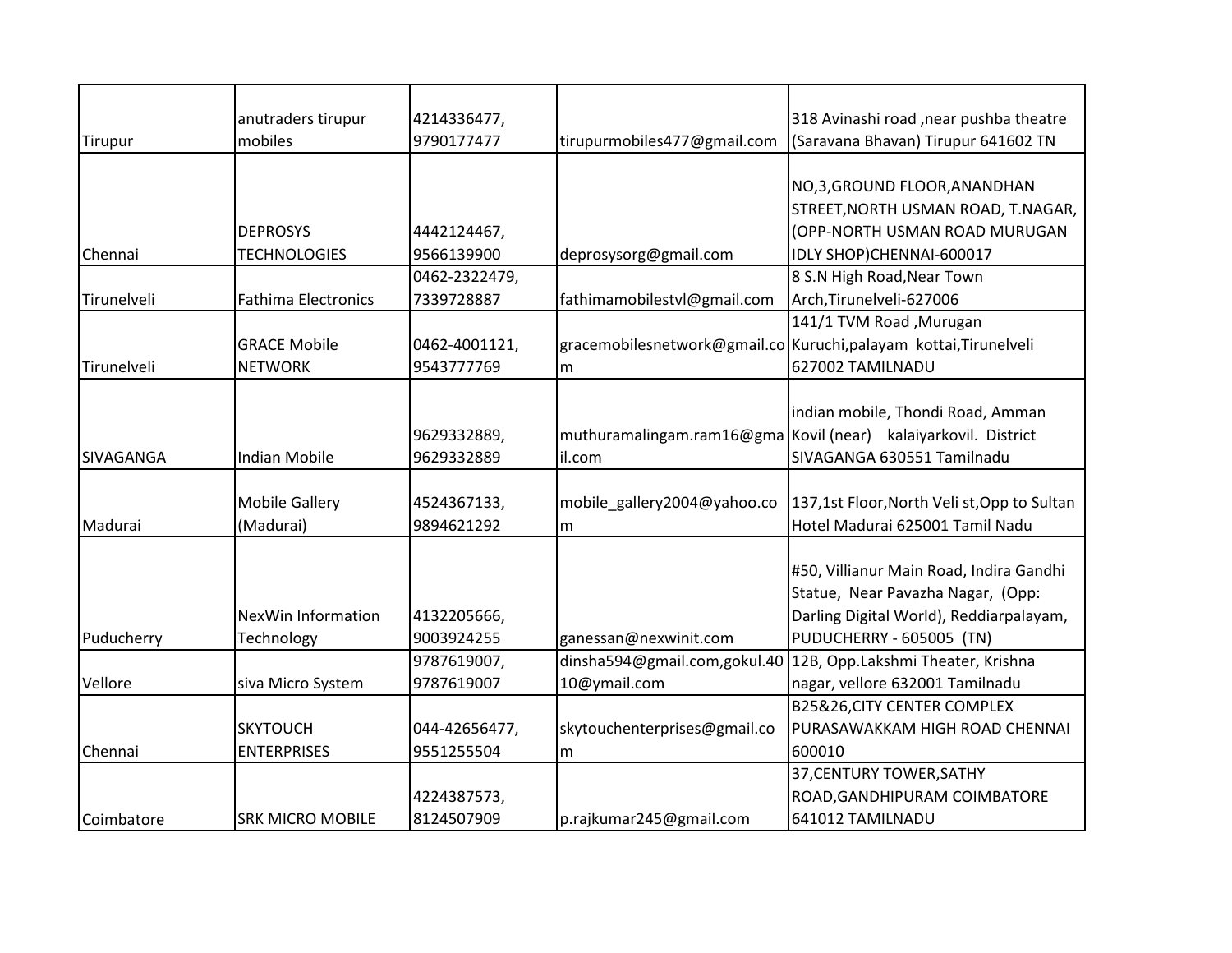|          |                          |               |                                                        | No: 8, II ND Floor, Railway Line                                     |
|----------|--------------------------|---------------|--------------------------------------------------------|----------------------------------------------------------------------|
|          |                          | 9790608239,   |                                                        | Pathai, Near M.G Hospital, Roman                                     |
| Madurai  | <b>Thennaval Traders</b> | 8610988489    | gionee.rmd@gmail.com                                   | Church, Ramanathapuram - 623501                                      |
|          |                          |               |                                                        |                                                                      |
|          |                          |               |                                                        | No:2 C second floor, Zama flats                                      |
|          |                          |               |                                                        | ,475/31, Anna salai link road, Behind                                |
|          |                          | 044-42178327, | UniverselTechnologie@gmail.co templae Tower, CIT Nager |                                                                      |
| Chennai  | Universel Technologie    | 8148245868    | m                                                      | rounddana, Nandanam-600035 Chennai                                   |
|          |                          | 4244021523,   |                                                        | 1427, Swasthik Complex, Mettur                                       |
| Erode    | V N TECHNOLOGIES         | 9443611221    | vntech.erode@gmail.com                                 | Road, Erode-638011<br>Tamilnadu                                      |
|          |                          | 0427-4973459, |                                                        | 262A, Advaitha Ashram RoadSalem                                      |
| Salem    | Vishwesh Mobiles         | 9362093629    | vm.salem@hotmail.com                                   | 636004 Tamil Nadu                                                    |
|          |                          |               | xpluscommunication@gmail.co                            |                                                                      |
|          |                          | 8925600077,   |                                                        | m, srimobilecare.dindigul@gmail 82.pensioner street, opp laxmi vilas |
| Dindigul | X plus communication     | 8925600077    | .com                                                   | bank, Palani Road, Dindigul-624001                                   |
|          |                          |               |                                                        | 10, Vignesh plaza, thillai nager corner                              |
|          | X plus communication     | 4314023031,   | xpluscommunication@gmail.co                            | complex, Above dominos, Trichy 620018                                |
| Trichy   | (Trichy)                 | 9150922222    | m                                                      | ltn                                                                  |
|          |                          |               |                                                        | RAJ RANCHOR MANDIER SHOP NO.-41,                                     |
|          |                          | 0291-2631001, | krishnamobilejodhpur@gmail.c                           | MGH ROAD, RALWAY STESTION ROAD                                       |
| Jodhpur  | Krishna mobile & ele.    | 9982261001    | om                                                     | JODHPUR -342001 (raj.)                                               |
|          |                          |               |                                                        |                                                                      |
|          |                          |               |                                                        | shop no F-7 1st floor salasar plaza Opp.                             |
|          |                          | 0141-4032986, |                                                        | Raisar plaza indier bazar Jaipur 302004                              |
| Jaipur   | Anuraj communicaion      | 9314035628    | anu.sarotiya@gmail.com                                 | phone no. 0141-4032986<br>rajasthan                                  |
|          |                          | 911415101954, |                                                        | B-18, Raisar Plaza, Indra Bazar, M.I.Road,                           |
| Jaipur   | Globle Networth          | 9828800800    | deep.in20@hotmail.com                                  | Jaipur-302001(Raj.)                                                  |
|          | Krishna Electronics      | 8890318801,   |                                                        | Opposite Mangal Plaza, Chang Gate                                    |
| Beawar   | (Beawar)                 | 8890318801    | Pratikmoorjani@gmail.com                               | Beawar 305901 Rajasthan                                              |
|          | <b>MOBILEWALA</b>        | 1572242124,   |                                                        | 27, BUBNA MARKET, STATION ROAD,                                      |
| Sikar    | <b>DOTCOM</b>            | 9828143035    | bpmittal@hotmail.com                                   | SIKAR-332 001 (RAJ)                                                  |
|          |                          |               |                                                        | Out Side Agra Gate, Uttar Ganj, Near                                 |
|          |                          | 9829611389,   |                                                        | Hotel Narayan Deep, Ajmer-305001,                                    |
| Ajmer    | Nakoda Mobile Plus       | 7737106763    | nakodamobileplus@gmail.com                             | (Rajasthan)                                                          |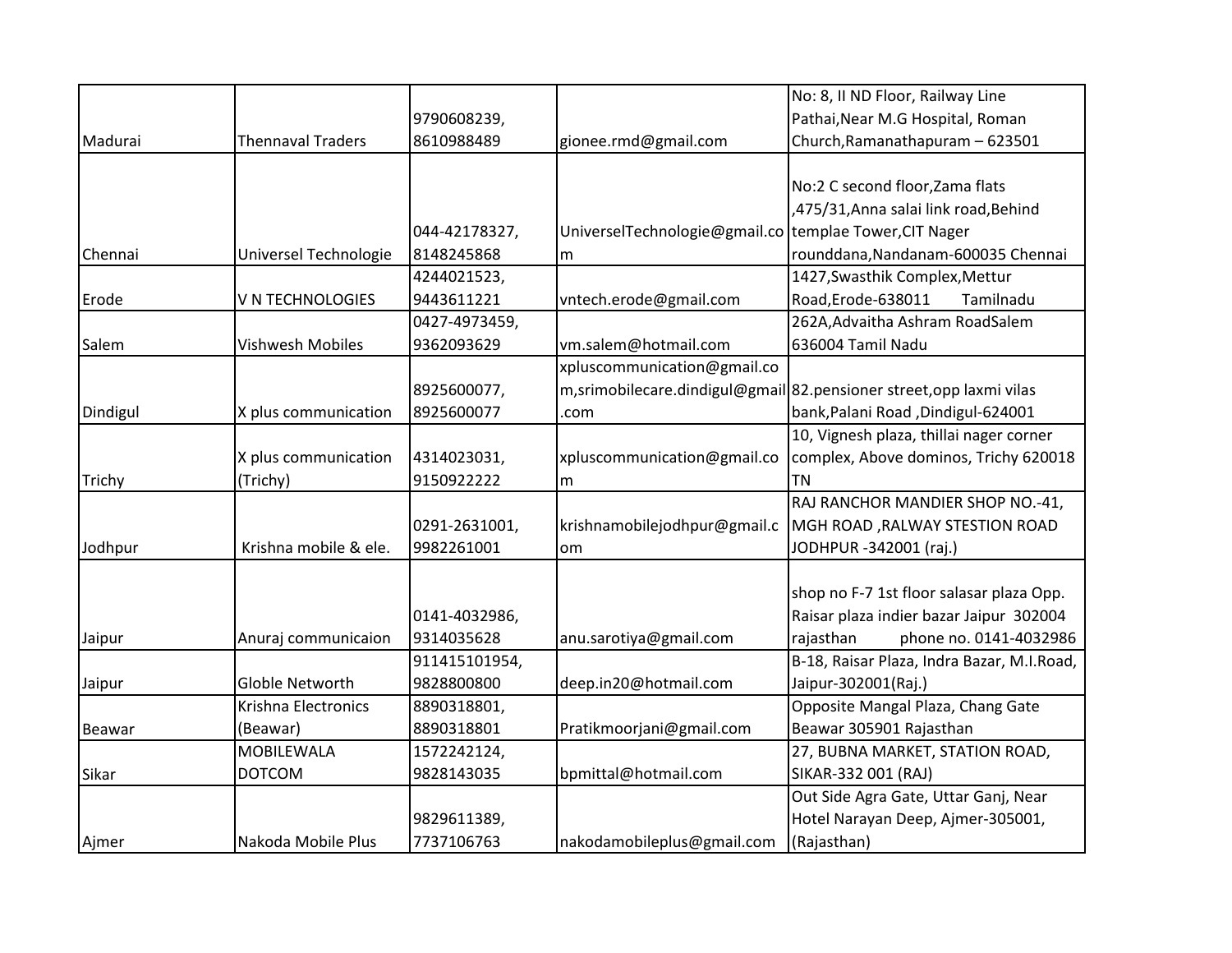|                |                        | 5644226707,   |                             | OLD LAXMAN MANDIR, BHARATPUR -                               |
|----------------|------------------------|---------------|-----------------------------|--------------------------------------------------------------|
| Bharatpur      | OM MOBILE WORLD        | 9828550933    | ommobileworld@yahoo.co.in   | 321001, Rajasthan                                            |
|                |                        | 0744-2392760, |                             | D8 Shree Ram Compelx New Colony                              |
| Kota           | <b>Royal Computers</b> | 9352990100    | royalkota@yahoo.com         | Gumanpura Kota 324007 Rajasthan                              |
|                |                        | 5642220192,   |                             | <b>OPPSITE STATION ROAD, DHOLPUR-</b>                        |
| <b>Dholpur</b> | S.L. ENTERPRISES       | 9782307487    | SLDHOLPUR@GMAIL.COM         | 328001 (Raj)                                                 |
|                |                        |               |                             | Sai Telecom 129, 1st Floor Block - A,                        |
|                |                        | 0141-4038884, |                             | Opposite SBI Bank, Ganpati Plaza, MI                         |
| Jaipur         | SAI TELECOM (Jaipur)   | 9828058484    | saitelecomjaipur@gmail.com  | Road Jaipur. Pin 302001.                                     |
|                |                        |               |                             | Shree Shankar Chitrashala, Near Vijay                        |
|                |                        | 9261172111,   |                             | talkiesCity-Bhawanimandi, Dist-                              |
| Bhawani Mandi  | <b>SHIVANI MOBILE</b>  | 9828217714    | bajrang.bairagi@yahoo.co.in | Jhalawar(Rajasthan)                                          |
|                | Shree Ram              |               |                             |                                                              |
|                | Refrigeration &        | 1472246527,   |                             | C- 6/B-7, Meera Nagar, Chittorgarh -                         |
| Chittorgarh    | Electricals            | 9829671889    | gopalvyas@rocketmail.com    | 312001,<br>(Rajasthan)                                       |
|                |                        |               |                             | SHOP NO.15, GAYATRI MANDEER ROAD,                            |
|                | <b>SHRI VARDHMAN</b>   | 9782208810,   |                             | NASIYA JI SHOPING CENTER, ALWAR -                            |
| Alwar          | <b>MOBILE STORE</b>    | 8696515151    | yog_vardhman@yahoo.com      | 301001, Rajasthan                                            |
|                |                        |               |                             | 15, NAGA BABA KI BAGECHI, STATION                            |
|                | <b>SIDDHI VINAYAK</b>  | 9251045100,   |                             | ROAD, NEAR MANTHAN CINEMA, PALI -                            |
| Pali           | COMMUNICATION          | 2932221700    | DEVLOHAR66@GMAIL.COM        | 306401 (Rajasthan)                                           |
|                |                        |               |                             | SHOP NO. 4&5 KARNI COMPLEX, NEAR                             |
|                | <b>SMT SUGANI</b>      | 8058924041,   |                             | S.B.I. ATM, GANDHI CHOWK NAGAUR                              |
| Nagaur         | <b>COMMUNICATION</b>   | 9214992571    | JUGAL.SPICE@GMAIL.COM       | 341001 Rajasthan                                             |
|                |                        | 8104683397,   |                             | Nazar Bagh Road, Tonk - 304001                               |
| Tonk           | Softcom Mobile Point   | 9571404096    | fizeshah@yahoo.in           | (Rajasthan)                                                  |
|                |                        | 0744-2360474, |                             | Khandelwal trust bhawan, kotri Rd, kota                      |
| Kota           | <b>TROUBLE SHOOTER</b> | 9875261442    | MANBHV@GMAIL.COM            | 324007 RAJASTHAN                                             |
|                |                        |               |                             | 3, 1st floor shivalik complex, near                          |
|                |                        |               |                             | bhamasha paan bhandar, gole buliding                         |
|                |                        | 9928715825,   |                             | Vijay.communications2014@gm road ,sardarpura. jodapur.342001 |
| Jodhpur        | vijay communication    | 7568705605    | ail.com                     | Rajasthan                                                    |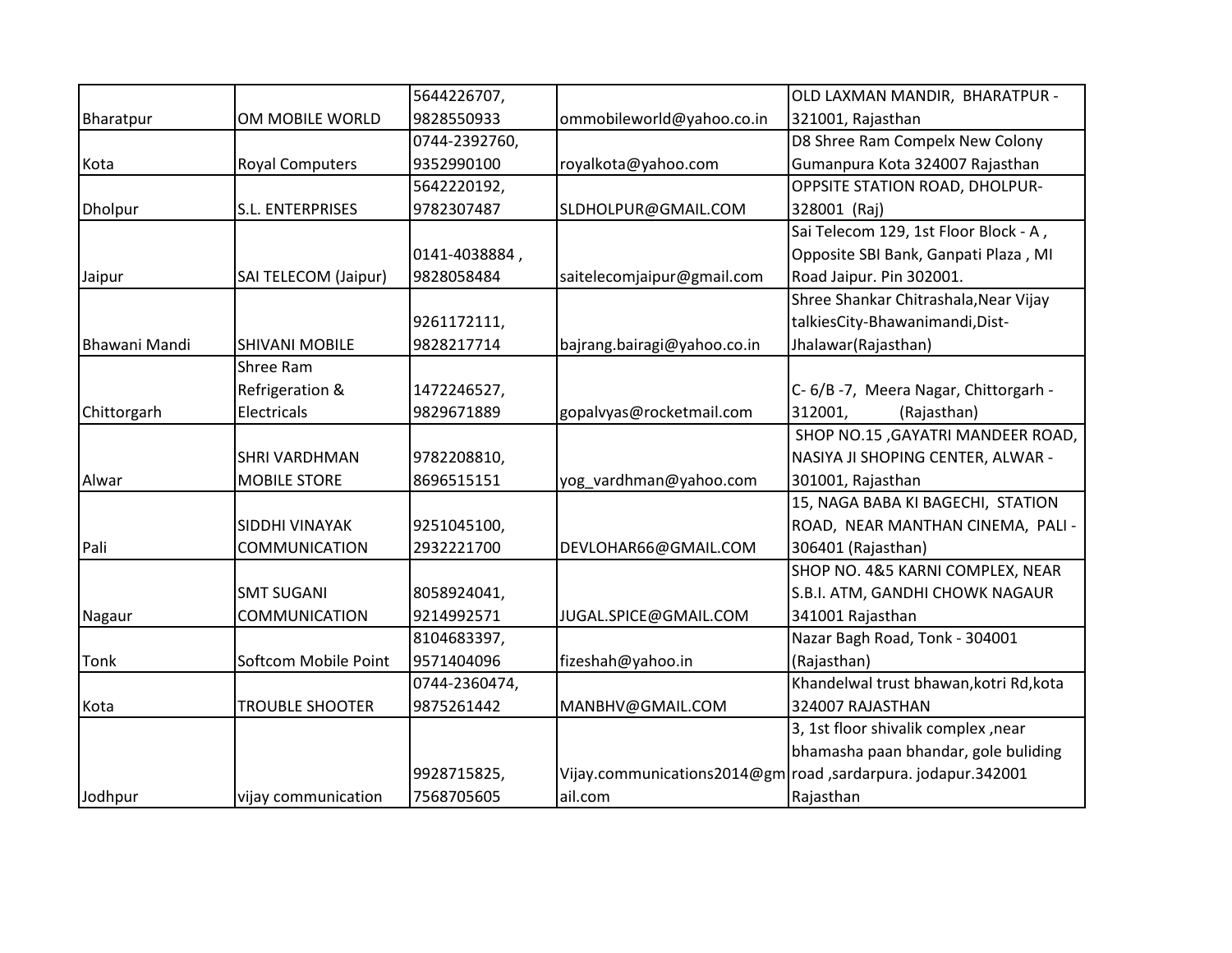|                | Vinayaka Mobile          | 9672838844,   |                                | Shop NO. B-24 Bothra Complex, Modern                            |
|----------------|--------------------------|---------------|--------------------------------|-----------------------------------------------------------------|
| Bikaner        | Solutions                | 9166603464    | vinayaka.bkn@gmail.com         | Market, Bikaner- 334001, (Rajasthan)                            |
|                |                          |               |                                | Main Market, Souda Bara Halwai Patti,                           |
|                | Yash Computers and       | 1571222260,   |                                | Fatehpur, Shekhawati-332301                                     |
| Shekhawati     | Mobile                   | 9461541583    | i.helpyou24@gmail.com          | (Rajasthan)                                                     |
|                |                          |               |                                | Tanu mobile, opp khadi show room,                               |
|                | Tanu mobile and          | 01427-220901, |                                | riddhi-siddhi complex, Dausa 303303                             |
| Dausa          | enterprises              | 9828544652    | tannu.mobile@gmail.com         | Rajasthan                                                       |
|                |                          |               |                                | In Front of Saini Dharmasala Under                              |
|                |                          | 9887793293,   |                                | Satsang Bhawan Hindaun city Dis Karauli                         |
| Hindaun        | Vikash Telecom           | 9887793293    | goyalvikash555@gmail.com       | 322230 (Raj.)                                                   |
|                |                          |               |                                | NEAR OM HOSPITAL, NARNAOL ROAD                                  |
|                | A S ENTERPRISES          | 9509994111,   |                                | BEHROR, OLD BUS STAND ALWAR                                     |
| <b>Behrore</b> | (BEHROR)                 | 9509994111    | a.s.enterprises89@gmail.com    | RAJASTHAN 301701.                                               |
|                |                          |               |                                |                                                                 |
|                |                          | 9928343400,   | G.S.M10384@GMAIL.COM,lalat     | OPP.GOVT.HOSPITAL FIROZPOR ROAD                                 |
| Bharatpur      | <b>G S MOBILE</b>        | 9928343400    | elecom@gmail.com               | PAHARI BHARATPUR 321204 (RAJ.)                                  |
|                |                          |               |                                |                                                                 |
|                |                          |               |                                | #381, GURU NANAK NAGAR, DALHOUSIE                               |
|                |                          | 1862220385,   |                                | ROAD, BEHIND TELEPHONE EXCHANGE,                                |
| Pathankot      | <b>ACT SERVICES</b>      | 9988488666    | chankyabawa@gmail.com          | PATHANKOT -145001 (PUNJAB)                                      |
|                |                          |               |                                | BALA JI TELECOM MAIN BAZAAR WARD                                |
|                |                          |               |                                | NUMBER 6 NEAR POLICE SATATION                                   |
|                | <b>BALA JI TELECOM</b>   | 1765232491,   |                                | AMLOH FATEHGARH SAHIB 147203                                    |
| <b>AMLOH</b>   | (AMLOH)                  | 7508760800    | BALAGTELECM@GMAIL.COM          | PUNJAB                                                          |
|                |                          |               |                                | shop no. 5, vasu complex, opposite                              |
|                |                          | 1822501987,   |                                | doaba chick chick house, jattpura                               |
| Kapurthala     | <b>Fateh Enterprises</b> | 9781191222    |                                | fatehenterpriseskpt@gmail.com mohalla, kapurthala 144601 Punjab |
|                |                          |               |                                | Shop No 8 Goal Market, Central Town,                            |
|                | <b>JAI BAWA LAL</b>      | 9041526026,   | jaibawalalenterprises@gmail.co | Near Gurudwara Jalandhar-144001                                 |
| Jallandhar     | <b>ENTERPRISES</b>       | 9041931114    | m                              | (Punjab)                                                        |
|                |                          | 9417073906,   |                                | kuldip mobile care, dhobian wali                                |
| Hoshiarpur     | kuldip mobile care       | 9417055594    | kuldip.hosh@gmail.com          | gali, phagwara road hoshiarpur                                  |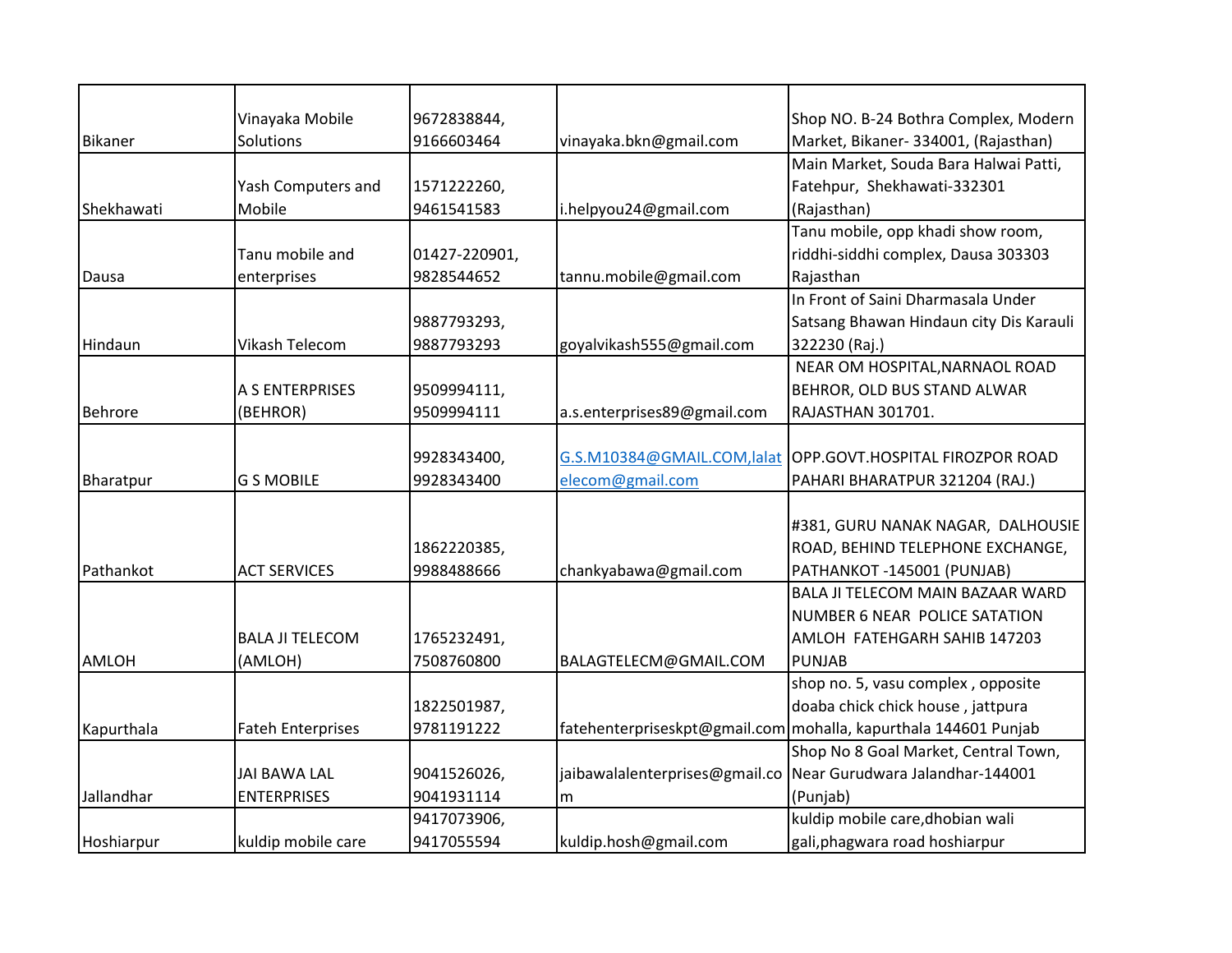|                |                               |               |                                | Opp Bus Stand, Near Red Light, Khalsa      |
|----------------|-------------------------------|---------------|--------------------------------|--------------------------------------------|
|                |                               | 1672223000,   | natcom@rediffmail.com,natco    | School, Shopping Complex no 4, D.C.        |
| Sangrur        | <b>National Computers</b>     | 9814586196    | m@live.in                      | Office Road, Sangrur -148001, (Punjab)     |
|                |                               |               |                                | NEAR ANAND HOSPITAL, OPP MAMA              |
|                |                               | 9517504561,   |                                | <b>BAKERI, ROAD KHALSA</b>                 |
| Ferozepur      | <b>NAVAL ENTERPRISES</b>      | 9872243607    | navalfzr32@gmail.com           | <b>GURDWAR, FEROZEPUR CANTT</b>            |
|                |                               |               |                                | NEAR MASALE WALI GALI, RAILWAY             |
|                | <b>NEW BAWA</b>               | 01763-502059, | kulwinderbawa39@yahoo.com,     | ROAD, SIRHIND, DISTT. FATEHGARH            |
| <b>SIRHIND</b> | <b>COMMUNICATION</b>          | 9914722059    | newbawa6@gmail.com             | <b>SAHIB 140406 (PUNJAB)</b>               |
|                |                               |               |                                |                                            |
|                |                               | 9814126338,   |                                | Near Nehru Park, Near Bus Stand, Dist.     |
| Faridkot       | Raman telecom                 | 9463980933    | Gagansodhi367@gmail.com        | Faridkot, Jaitu, Jaitu, Punjab             |
|                |                               |               |                                |                                            |
|                |                               |               |                                | SHOP NO 18 & 28 PDT. DEEN DAYAL            |
|                |                               |               |                                | <b>UPADHIAYA SHOPPING</b>                  |
|                |                               | 1835050559,   | satyadaya.timeless1@gmail.co   | COMPLEX, BHANDARI BRIDGE, (NEAR            |
| Amritsar       | SATYADAYA TIMELESS            | 9872547333    | m                              | HALL GATE), AMRITSAR 143001 (PUNJAB)       |
|                |                               |               |                                | singh enterprises .shop no 10 gurudwara    |
|                | <b>Singh Enterprises</b>      | 1605000148,   | singhenterprises689@gmail.co   | akali daftar road. Near post office kharar |
| Kharar         | (Kharar)                      | 8872703377    | m                              | 140301 punjab                              |
|                |                               |               |                                | AGGARWAL COLONY, 4Oft OPPOSITE             |
|                |                               | 9915903939,   |                                | YOG-n-GYM, BHATTI ROAD, Bathinda           |
| Bathinda       | SINGH INFOSYSTEMS             | 9915903939    | singhinfos@gmail.com           | 151001 Punjab                              |
|                |                               |               | star.communication407@gmail    | SHOP NO-2 SEMBHI MARKET NEAR               |
|                |                               | 7009100188,   | com, star.service 407@gmail.co | CHEEMA COURIER GARHSHANKAR                 |
| Hoshiarpur     | STAR COMMUNICATION 7087383407 |               | m                              | 144527                                     |
|                |                               | 9256602073,   |                                | <b>SHOP NO 67 SAHOWALIA COMPLEX</b>        |
| Gurdaspur      | <b>INDERJIT TRADERS</b>       | 9256602073    | inderjit_traders@yahoo.co.in   | SADAR BAZAR GURDASPUR 143521               |
|                |                               |               |                                | First floor shop no F4 Mata Rani complex   |
|                |                               | 9872686000,   | I.S.K.electronics2016@gmail.co | NEAR MATA RANI CHOWK Ludhiana              |
| Ludhiana       | <b>ISK ELECTRONICS</b>        | 9876167000    | m                              | 141001 PUNJAB                              |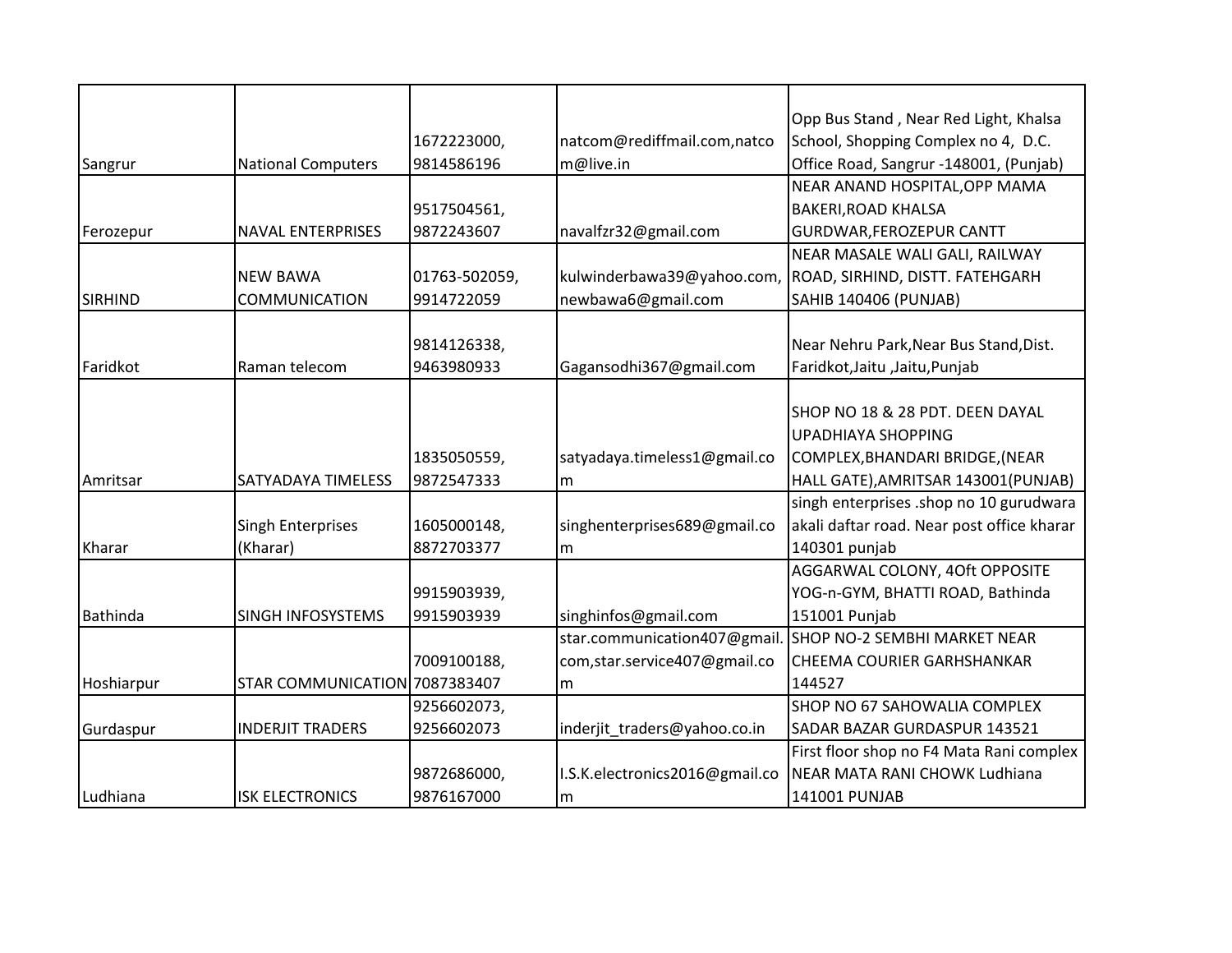|                |                             |             |                                | Chaudhary Communication, lakkar                                         |
|----------------|-----------------------------|-------------|--------------------------------|-------------------------------------------------------------------------|
|                | Chaudhary                   | 8528540981, |                                | mandi, city road , Opposite vodafone                                    |
| <b>Batala</b>  | Communication               | 8528540981  | tarmindersingh77@gmail.com     | store Batala 143505                                                     |
|                |                             |             |                                | Hambran Rd, Opp.Police Lines, Gate                                      |
|                |                             | 9888955004, |                                | No.2, Near Arya College For Boys, Civil                                 |
| Ludhiana       | Gogna teletron              | 9888948201  | gognav@yahoo.com               | Lines, Ludhiana 141001 PB                                               |
|                |                             |             |                                |                                                                         |
|                |                             | 1634500400, |                                | CIVIL HOSPITAL ROAD, LAKKAR MANDI.                                      |
| Abohar         | AHUJA MOBILE CARE           | 9914657857  | dineshahuja09@gmail.com        | OPP DR K.D HOSPITAL ABOHAR 152116                                       |
|                | New vasudeva                | 9872005631, |                                | lehri Shah mandir road , Opp Dr. sardana                                |
| Ropar          | communication               | 9888056971  | munishvasu@ymail.com           | ROPAR 140001 Punjab                                                     |
|                |                             |             |                                | PLOT-NO-167, BAPUJI NAGAR, NEAR                                         |
|                |                             | 9337417575, | cellularuniverse@rediffmail.co | WATER TANK, BHUBANESWAR - 751009,                                       |
| Bhubaneshwar   | <b>CELLULAR UNIVERSE</b>    | 9337417575  | m                              | (ORISSA)                                                                |
|                |                             |             |                                | GC-150,151, RCMS COMPLEX, STI, NEAR                                     |
|                | <b>CHIPTECK SOLUTIONS</b>   | 9437777217, |                                | JODA PANITANKI, PANPOSH ROAD,                                           |
| Rourkela       | (ROURKELA)                  | 9437777217  | ctsrourkela@gmail.com          | ROURKELA 769004 ORISSA                                                  |
|                |                             |             |                                | INFRONT OF CITY LIFE, VOTARIKA                                          |
|                | <b>CHIPTECK SOLUTIONS</b>   | 9778228844, |                                | COMPLEX BUDHARAJA, MAIN ROAD,                                           |
| Sambalpur      | (SAMBALPUR)                 | 9778228844  | ctsrourkela@gmail.com          | SAMBALPUR 768004 ORISSA                                                 |
|                |                             |             |                                |                                                                         |
|                |                             |             |                                | AT/PO-NAYABAZAR, PS-                                                    |
|                | K.M COMMUNICATION           | 7008291745, | MANISH.MANISH.GIRI@GMAIL.      | SAHADEVKHUNTA, VIA-MOTIGANJ, DIST-                                      |
| Balasore       | PVT. LTD                    | 9778772555  | <b>COM</b>                     | BALASORE, 756001 ODISHA                                                 |
|                |                             |             |                                |                                                                         |
|                | <b>MAA SANTOSHI</b>         | 8984100545, |                                | maasantoshientjajpur83@gmail Infront of trupti hotel Panikoili bustand, |
| <b>JAJAPUR</b> | <b>ENTERPRISE (Jajapur)</b> | 9078064646  | .com                           | Panikoili, Jajapur 755043 Orissa                                        |
|                | <b>MAA SANTOSHI</b>         |             |                                | Plot no-333 upper of samaya world                                       |
|                | <b>ENTERPRISE</b>           | 9078064645, |                                | gujrati colony, Dhutrapara, SAMBALPUR                                   |
| Sambalpur      | (SAMBALPUR)                 | 9078064646  | mohantysunil8@gmail.com        | 768001 ODISSA                                                           |
|                |                             |             |                                |                                                                         |
|                | R K Mobile Service          | 6652234270, |                                | Jagannath Para Infront Of Patneshwari                                   |
| Bolangir       | (Bolangir)                  | 9937487719  | srikantbb2@gmail.com           | Temple Bolangir-767001                                                  |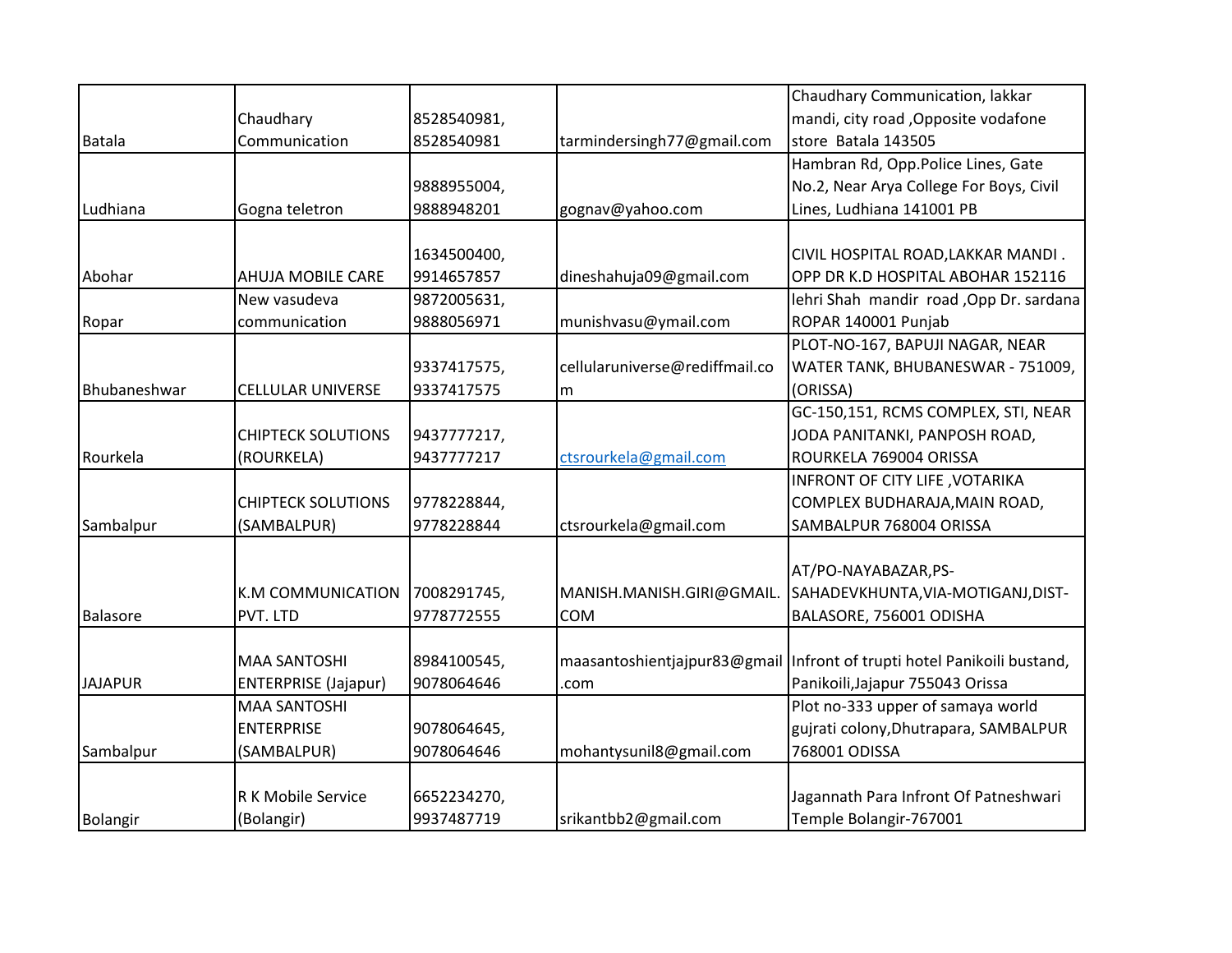|               |                              |               |                                       | state bank main branch road Opposite      |
|---------------|------------------------------|---------------|---------------------------------------|-------------------------------------------|
|               |                              | 9437028488,   |                                       | Side of municipality GYM berhampur        |
| Behrampur     | S R Mobile Care              | 9040221222    | sisirkumar_panda@yahoo.com            | 760001 odissa                             |
|               |                              | 9777581581,   |                                       | RAMA CHANDI SAHI, NEAR LAXMI              |
| Puri          | <b>ADITYA TELECOM (Puri)</b> | 9777581581    | adityaatelecom@gmail.com              | TAKIES, PURI 752001 ODISHA                |
|               |                              | 0731-4281855, |                                       | G4/A Yashwant Plaza, Near Railway         |
| Indore        | <b>AJAY Electronics</b>      | 8818881855    | ajayelectronics3@gmail.com            | Station Indore 452001 (M.P)               |
|               |                              | 7532250622,   |                                       | Ganpati Plaza Market, Chhoti Bazariya,    |
| Morena        | Annu mobile center           | 8823809099    | annumobilecenter@yahoo.com            | Morena 476001 (M.P.)                      |
|               |                              | 7524400375,   |                                       | baderia studio old gadi adda road dabra   |
| Dabra         | baderia service center       | 9827645227    | rajugupta11@yahoo.com                 | 475110 M.P.                               |
|               |                              |               |                                       |                                           |
|               |                              |               |                                       | F-38, Sanjay Complex, Jayendra Ganj,      |
|               |                              | 0751-4030519, |                                       | LASHKAR, NEAR DELHI ULTRASOUND            |
| Gwalior       | Chanakya Technologies        | 9425111112    | servgwalior@gmail.com                 | GWALIOR. 474009 phone 0751-4003030        |
|               |                              |               |                                       | SHOP NO1, HOTEL RAVI REJENCY              |
|               | <b>DHANESHWARI</b>           | 7292408409,   |                                       | KHEDAPATI MARG, NEAR BUS STAND,           |
| Dhar          | COMMUNICATION                | 9872708684    | pankajrampal04@gmail.com              | DHAR 454001 (MP)                          |
|               | Digamber telecom             | 7582405161,   |                                       | Shop no.3 varni complex katra bazar       |
| Sagar         | service                      | 8821844243    | pankajdigamber@gmail.com              | sagar 470002 MP                           |
|               |                              |               |                                       | 128, STATION ROAD, SHARMA LODGE IN        |
|               |                              | 8085917520,   |                                       | <b>FRONT OF HOTEL UJALA PALACE RATLAM</b> |
| Ratlam        | <b>EXPERT ENTERPRISES</b>    | 8085917520    | parmarrakesh623@gmail.com             | M.P. 457001                               |
|               |                              |               |                                       | C/O JAI MOBILE SERVICE SHOP NO. B-        |
|               |                              | 9926553553,   |                                       | 14, VIJAY MARKET BARKHEDA, BHEL           |
| <b>Bhopal</b> | <b>GSM SOLUTIONS</b>         | 755425197     | gsmsolutionsbpl@gmail.com             | BHOPAL-462023 (M.P.)                      |
|               | <b>MADHU MOBILE &amp;</b>    | 7282234530,   |                                       | <b>B-86 RADHA VALLABH MARKET</b>          |
| Khargone      | <b>SERVICE</b>               | 9826467005    | AMITMOURYA19@GMAIL.COM                | KHARGONE 451001 MP                        |
|               |                              | 07422-408333, |                                       | MLA and Sons, Gandhi Choraha,             |
| Mandsaur      | MLA and Sons                 | 9893405461    | mlasons.06@gmail.com,                 | Mandsaur 458001 Madhya Pradesh            |
|               |                              |               |                                       | Mini Chopati Behind Guru                  |
|               | Modern mobile service        | 9926666968,   |                                       | Dwara, Dhanwantri Marg Freeganj, ujjain - |
| Ujjain        | center                       | 9926666968    | modern Mobile19@Yahoo.com 456010 (MP) |                                           |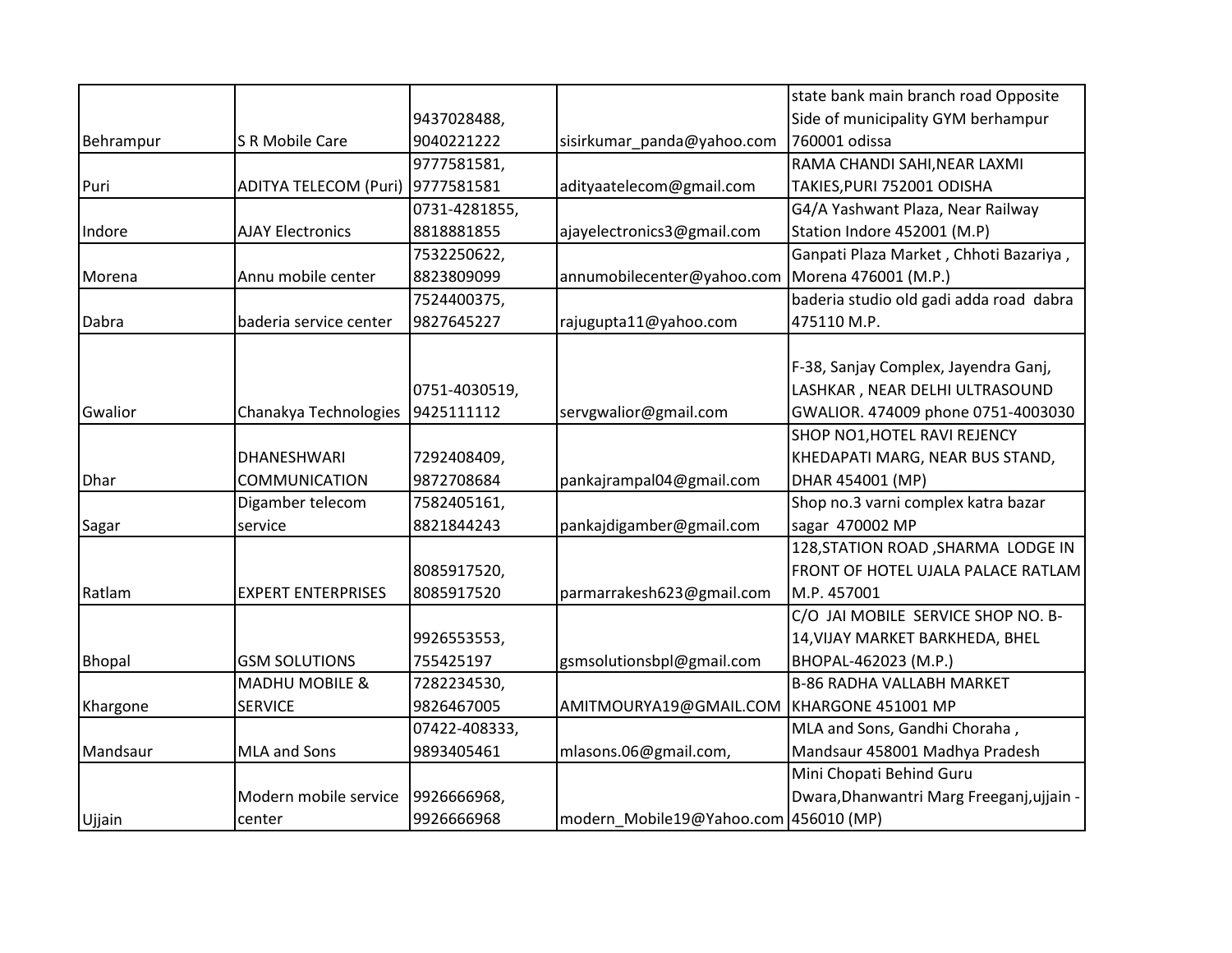|                 |                              |               |                              | SHOP NO. 8 KHUSHI PLAZA KRISHNA                                    |
|-----------------|------------------------------|---------------|------------------------------|--------------------------------------------------------------------|
|                 |                              |               |                              | HOTEL ROAD OPPOSITE BHAWARTAL                                      |
|                 |                              | 7614045035,   | NPEJBP@GMAIL.COM,            | <b>GARDEN NAPIER TOWN JABALPUR</b>                                 |
| Jabalpur        | <b>BEST SERVICES</b>         | 7489026588    | npejbp@rediffmail.com        | 482002 (M.P.)                                                      |
|                 |                              |               |                              |                                                                    |
|                 |                              | 9926455515,   |                              | KALAR STREET, HOSPITAL CIRCLE, COURT                               |
| <b>SHIVPURI</b> | PAL MOBILE                   | 8305655556    | KSHLPAL007@GMAIL.COM         | ROAD, SHIVPURI 473551 (M.P.)                                       |
|                 |                              | 7514094477,   |                              | shop no. 24, Jhaveri Market, Topi Bazar,                           |
| Gwalior         | Peetambra Mobile             | 9303654849    | mobiletuners.abhi@gmail.com  | Gwalior- 474001 (MP)                                               |
|                 |                              |               |                              | SHOP NO 3, BALAJI COMPLEX, OPP                                     |
|                 |                              | 7423404776,   | SHREEJEEMARKETING.INFO@G     | CENTRAL BANK, KAMAL CHOWK                                          |
| Neemuch         | <b>SHREEJEE MAREKTING</b>    | 9425328441    | MAIL.COM                     | NEEMUCH 458441 MP                                                  |
|                 |                              | 8808266416,   |                              | 4 rathore market bahavani road sanawad                             |
| Sanawad         | <b>Suryansh Enterprises</b>  | 9893397527    | mannu_birla@msn.com          | 451111 MP                                                          |
|                 |                              | 761401466,    |                              | near icici bank Bargawan, N.H.7 Road                               |
| Katni           | <b>BEST SERVICES (Katni)</b> | 8962600339    | bastservices1@gmail.com      | Katni 483501 M.P.                                                  |
|                 |                              | 7389275859,   | anandmobilecarekatni@gmail.c | SAHU PLAZA GHANTA GHAR ROAD                                        |
| Katni           | <b>ANAND MOBILE CARE</b>     | 7566496006    | om                           | HANUMAN GANJ KATNI 483501 MP                                       |
|                 |                              |               |                              |                                                                    |
|                 |                              | 7999400000,   |                              | rawal.sawan86@gmail.com,rcsa Bheru darwaja road Near New Bus Stand |
| Rajgarh         | Rawal Computer               | 9479373519    | rangpur@gmail.com            | sarangpur Dist RAJGARH 465697 MP                                   |
|                 |                              |               |                              | hollywood mobile shop shilpi plaza                                 |
|                 |                              | 7662421502,   | hollywoodmobilerewa02@gmai   | B, block behind old union bank rewa                                |
| Rewa            | hollywood mobile shop        | 9993005502    | I.com                        | (mp)486001                                                         |
|                 |                              |               |                              | shop no 206, gopi cinema building, N.S.S.                          |
|                 |                              | 8108895777,   |                              | Road, dombivli west thane 421202                                   |
| Mumbai          | Sun Enterprises              | 9892958642    | sandeep6467@yahoo.in         | mumbai                                                             |
|                 |                              |               |                              | SHOP NO 1,2,3 GANDHI MARKET NAGER                                  |
|                 | Aryan Mobile Shopee          | 02382-250493, | aryancomputerlatur@gmail.co  | PARISHAD COMPLEX LATUR 413512                                      |
| Latur           | And Service Center           | 9881436590    | m                            | MAHARASHTRA 9822306450                                             |
|                 |                              |               |                              |                                                                    |
|                 |                              | 9545327007,   |                              | D-21, SECOND FLOOR, GOLANI MARKET,                                 |
| Jalgaon         | <b>E SHOPPEE</b>             | 9545327007    | eshoppee chp@yahoo.com       | JALGAON-425001, MAHARASHTRA                                        |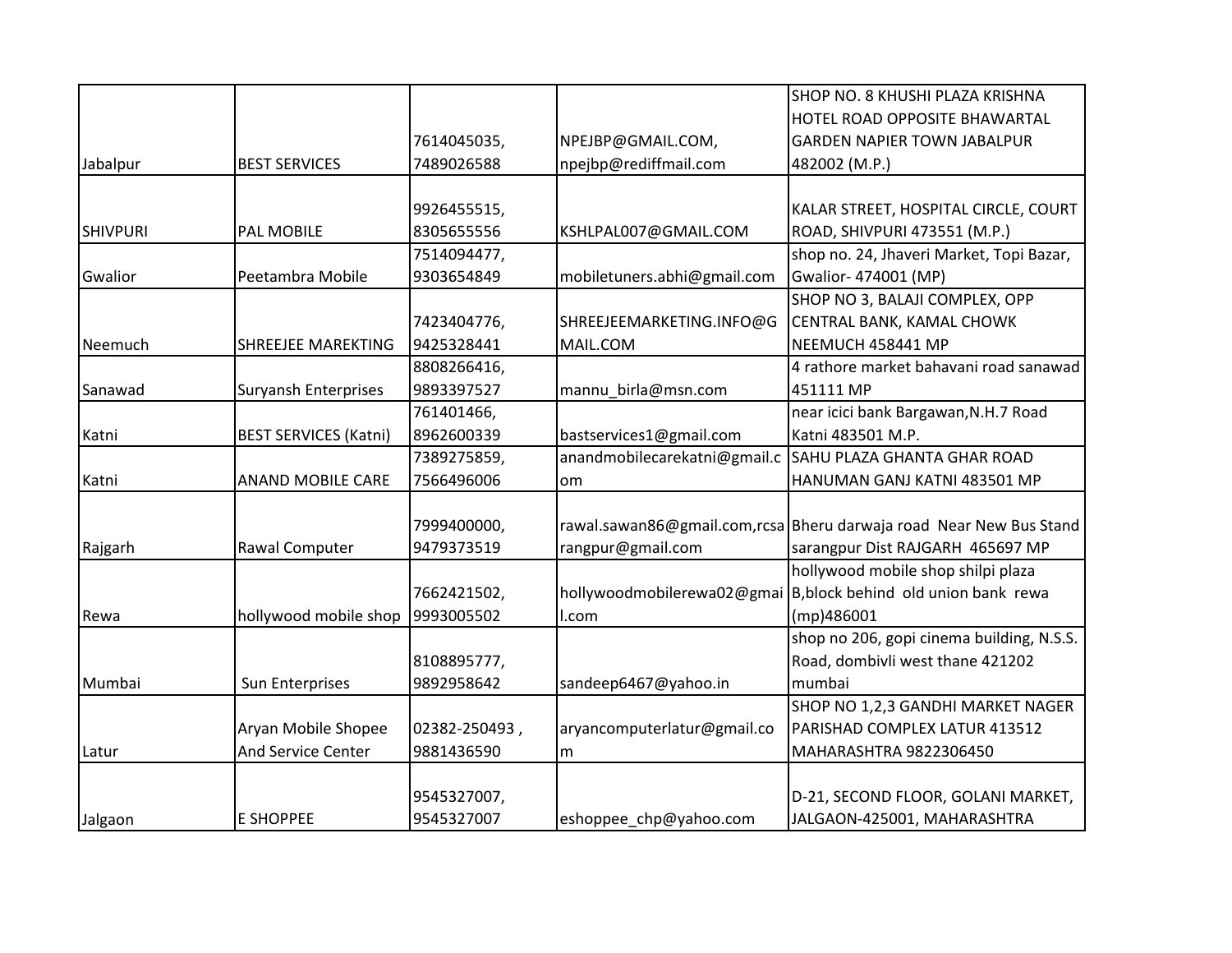|              | <b>Exclusive Cellular</b>   | 7350009893,   |                              | BL 8,9&10 Thakker Bazaar Trimbak Road    |
|--------------|-----------------------------|---------------|------------------------------|------------------------------------------|
| Nashik       | <b>Services</b>             | 7350009893    | ecs.nashik@gmail.com         | Nasik 422002 Maharastra                  |
|              |                             |               |                              | "Kulswamini" Pl. No. 13(A), Donday       |
|              |                             |               |                              | Colony, Behind Aadarsha School,          |
|              |                             | 9145362992,   | hrishikesh.yeole204@gmail.co | Dattamandir, Deopur, Dhule 424002        |
| <b>Dhule</b> | <b>HRISHIYOG MOBILES</b>    | 9145362992    | m                            | Maharashtra                              |
|              |                             |               |                              | SITARAM BLDG A/Block. Unit 20/AAbove     |
|              |                             |               |                              | peekay wine shop.1st floorOpp: crime     |
|              |                             | 2223434469,   | SERVICE@KAISERELECTRONICS.   | branch.Crawford Market.Mumbai-           |
| Mumbai       | KAISER ELECTRONIC           | 9819838321    | <b>NET</b>                   | 400001                                   |
|              |                             |               |                              | Shop No.87, Nalanda Shopping Centre,     |
|              | Masooma Mobile              | 8655666760,   |                              | Station Road, Goregaon (West), Mumbai-   |
| Mumbai       | Communication               | 9930472999    | masoomamc@gmail.com          | 400062 (MH)                              |
|              |                             |               |                              | "Oswal House", 1st Floor, 931            |
|              |                             |               |                              | Shivajinagar, F.C.Road, Shree Sant       |
|              |                             | 020 25675959, | oswalcommunication@gmail.co  | Dnyaneshwar Paduka Chowk, Next To        |
| Pune         | <b>OSWAL SERVICES</b>       | 8087485588    | m                            | IDBI Bank, Pune - 411004.                |
|              |                             |               |                              |                                          |
|              |                             |               |                              | 86, M.S Ali Road, Akbar Mansion, Grnd    |
|              |                             | 9323290290,   |                              | Floor, Shop no : 07, Do Taaki, Near Café |
| Mumbai       | Phones4u                    | 9920630374    | phones4uservice@gmail.com    | Paradise, Mumbai 400008 MH               |
|              | PRASHANT                    | 9272147310,   |                              | PRASHANT ELECTRONICS, INGOLE             |
| Wardha       | <b>ENTERPRISES</b>          | 9890320806    | prasadkolhe0011@gmail.com    | CHAUK, WARDHA 442001 (MS)                |
|              |                             |               |                              | municiple block number 35 old dane       |
|              |                             | 0241-2323297, |                              | dabra mangalgate Ahmednagar 414001       |
| Ahmednagar   | Prem mobile shopee          | 9823961111    | Premmobile97@gmail.com       | Maharashtra                              |
|              |                             |               |                              |                                          |
|              |                             |               |                              | SHOPE NO 1, RAMYA PARBHA                 |
|              |                             | 9730931143,   |                              | APPT, DEVISHAH ROAD, NEAR POST OFICE     |
| Palghar      | <b>RAZA MOBILE</b>          | 9096532373    | gulamgilani@gmail.com        | PALGHAR WEST 401404 Mahrastra            |
|              | <b>Reliable Enterprises</b> | 9371029777,   |                              | Shop NO. 12/12 A, A Wing, Jai Ganesh     |
| Pune         | (Pune)                      | 9371029777    | Reliableent9@gmail.com       | Vision, Akurdi, Pune 411035              |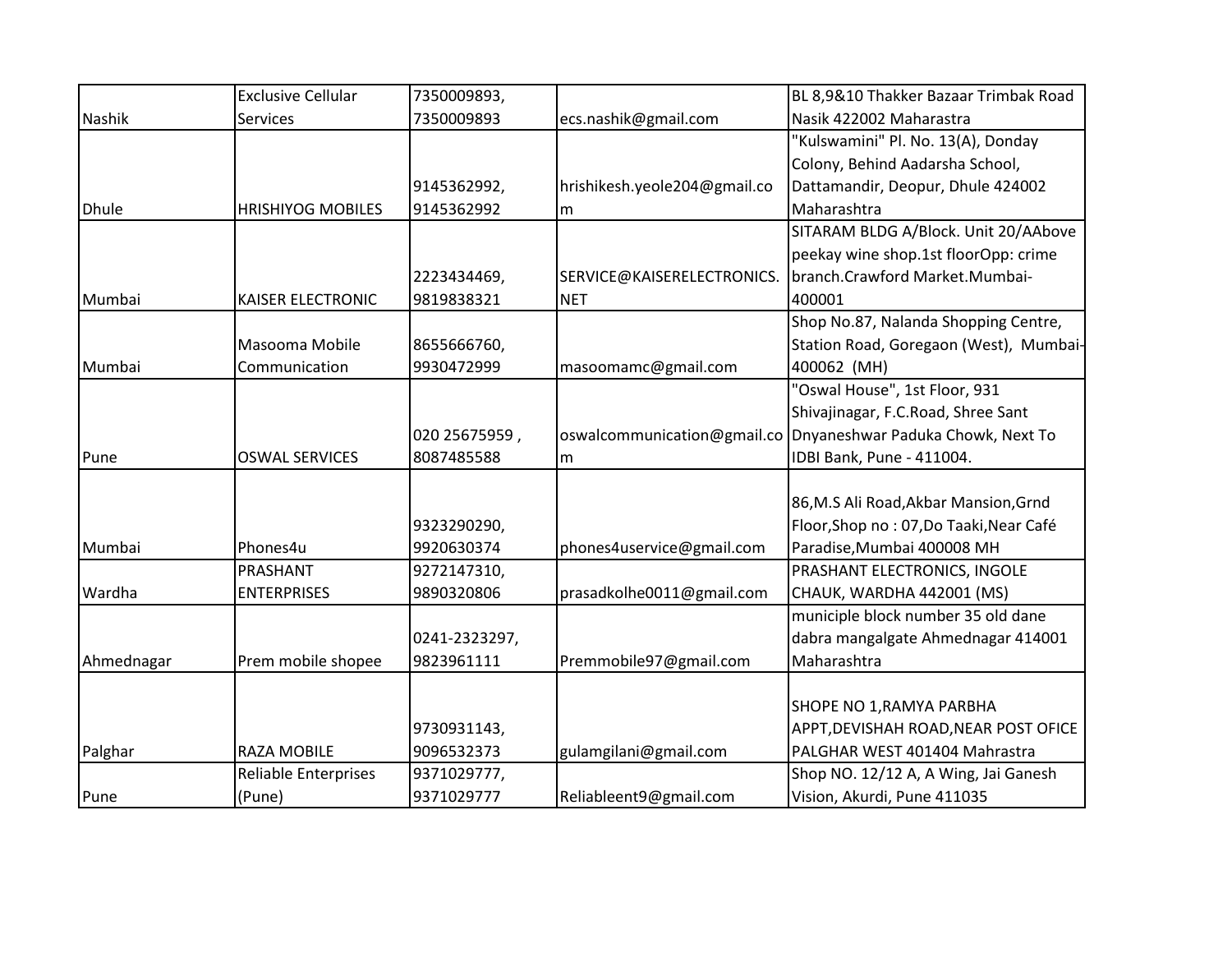|         |                                      |               |                                               | 15, 1st Floor, Jayant Complex, Damale                        |
|---------|--------------------------------------|---------------|-----------------------------------------------|--------------------------------------------------------------|
|         |                                      | 0724-2420300, |                                               | chowk, Near Santoshi mata Mandir Akola                       |
| Akola   | Reliable sales & services 9049744048 |               | rms.akola@yahoo.in                            | 444001 MH                                                    |
|         |                                      |               |                                               | Central Avanue Road, Chandra Shekhar                         |
|         |                                      | 9372477258,   | sai shopee0313@rediffmail.co                  | Azad Square, Opp. Hotel Al-Zam-Zam,                          |
| Nagpur  | Sai Shopee                           | 9372477258    | m,akash.patrikar@gmail.com                    | Nagpur-440002 (MH)                                           |
|         | SAMIKSHA                             | 9423261767,   |                                               | samikshaenterprisesltr@gmail.c MITRA NGAR NR OLD POST OFFICE |
| Latur   | <b>ENTERPRISES</b>                   | 9421508733    | om                                            | SHIVAJI CHOWK LATUR 413531 MH                                |
|         |                                      |               |                                               | SHIVSHAKTI MOBIE CHANDNI CHOWK                               |
|         |                                      |               | 9372673348, 07182-shiv9372673348@gmail.com,sh | <b>SALASAR COMPLEX GANG WARD</b>                             |
| Gondia  | SHIVSHAKTI MOBILE                    | 233348        | ivshakti.sarvice@gmail.com                    | Gondia, 441601 Maharashtra                                   |
|         |                                      |               |                                               | SHOP NO. 12, SHIV SHAKTI CHS, ANAND                          |
|         | <b>SHREE SAI SAMARTH</b>             | 9821999917,   | shreesaisamarthenterprises162                 | NAGAR, VASAI WEST Thane Mumbai                               |
| Thane   | <b>ENTERPRISES</b>                   | 9821999917    | 0@gmail.com                                   | 401202 MH                                                    |
|         |                                      |               |                                               | <b>GRU SAI APPARTMENT BESIDE SHYAM</b>                       |
|         | <b>SKY COLLECTION &amp;</b>          | 8888323221,   |                                               | <b>TAKIES SHUVAJI PUTALA NANDED</b>                          |
| Nanded  | MOBILE CENTRE                        | 8888323221    | skycollectionn@gmail.com                      | 431602                                                       |
|         |                                      |               |                                               |                                                              |
|         |                                      |               |                                               | Shop No 52, 1 St Floor, BHOSALE - SHINDE                     |
|         |                                      | 2025530282,   |                                               | ARCADE, J.M. ROAD, DECCAN, PUNE -                            |
| Pune    | <b>SURAJ TECHNOLOGY</b>              | 9921234555    | p.suraj6674@gmail.com                         | 411004 phone 9822814006                                      |
|         |                                      |               |                                               |                                                              |
|         |                                      |               |                                               | 205, 2nd Floor, Rajgor Empire, J.V. Road,                    |
|         |                                      |               |                                               | Khot Lane, Lane, Opp. Metro Gate No: 4,                      |
|         |                                      | 9819280698,   |                                               | Near Bata Showroom, Ghatkopar (West),                        |
| Mumbai  | <b>Tech Mobile Services</b>          | 7045450111    | nitinppawar@yahoo.co.in                       | <b>Mumbai 400086</b>                                         |
|         |                                      |               |                                               | 320, SOUTH KASABA, NEAR LAXMI BANK,                          |
|         | <b>VIJYALAXMI MOBILE</b>             | 02172729991,  | VYANKATESHSHRIGIRI@GMAIL.                     | SIDE IN MEGHATECH COMPUTERS,                                 |
| Solapur | <b>SHOPPY</b>                        | 9850845311    | <b>COM</b>                                    | SOLAPUR 413007 MH                                            |
|         |                                      |               |                                               | 2, AHMAD UMAR BUILDING, 1ST FLOOR,                           |
|         |                                      |               |                                               | Dr.D. SILVA ROAD, ABOVE DARBAR                               |
|         | <b>VINAYAK TELECOM</b>               | 9004451123,   |                                               | HOTEL, DADAR (W), MUMBAI 400028                              |
| Mumbai  | (Dadar)                              | 9004451123    | vinayaktelecom86@gmail.com                    | MAHARASHTRA                                                  |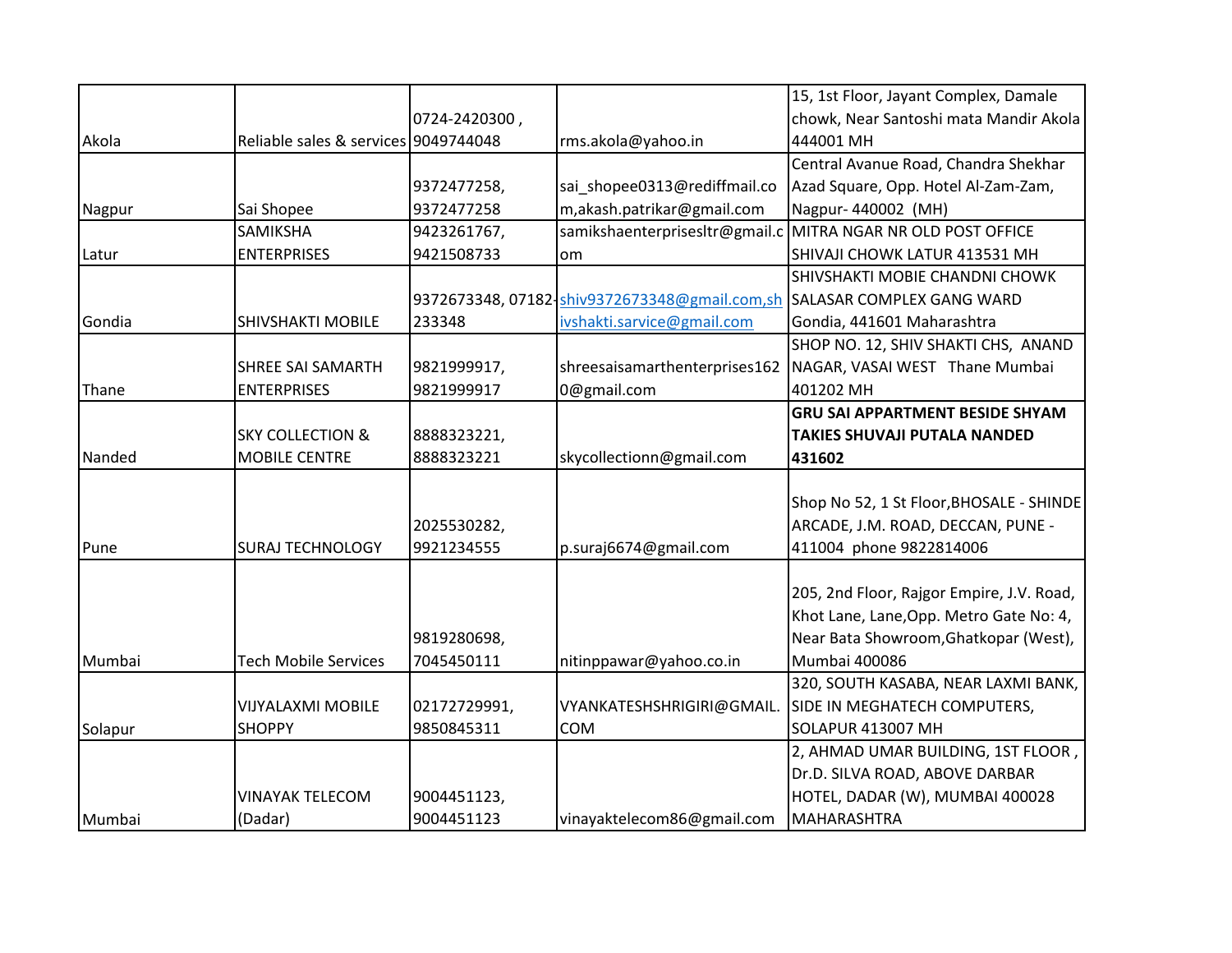|            |                                   |                |                              | G-16, KRISHNA COMPLEX, AGRA                                     |
|------------|-----------------------------------|----------------|------------------------------|-----------------------------------------------------------------|
|            |                                   | 7498034777,    |                              | ROAD, NEAR KALYAN NAKA, BHIWANDI                                |
| Bhiwandi   | <b>XPERTO</b>                     | 7498034777     | xperto.bhiwandi@gmail.com    | 421302 Thane Mumbai                                             |
|            |                                   |                |                              | 12 SHREE JAY APARTMENT KADAM BAG                                |
|            | YAADEIN                           | 9922580060,    |                              | AREA NEAR OLD RTO OFFICE SATARA                                 |
| Satara     | <b>COMMUNICATION</b>              | 9021374646     | sms satara@rediffmail.com    | 415002 MH                                                       |
|            |                                   |                |                              | vardhaman shopping center 201, above                            |
|            | vinayak communication 9819323445, |                |                              | vinayakcommunication12@gma tungareshwar sweet,2nd floor, NR RLY |
| Mumbai     | (Vasai)                           | 7057477133     | il.com                       | STN, vasai (W) 401202                                           |
|            |                                   |                |                              | SHOP NO 1/2 BEHIND SADIYA THEATER                               |
|            |                                   | 8855994993,    |                              | mobilehouse101@gmail.com,ka DALAWADI ROAD PAITHAN GATE          |
| Aurangabad | <b>MOBILE HOUSE</b>               | 8855994993     | ran.jannus@gmail.com         | AURANGABAD 431001 MH                                            |
|            |                                   |                |                              |                                                                 |
|            |                                   |                |                              | SHOP NO.- 201, 2nd FLOOR, PADMI BAI                             |
|            |                                   | 0250-6519603,  |                              | TOWER, OPP.-RAILWAY SUBWAY,                                     |
| Mumbai     | <b>MOBILE MASTER (Virar)</b>      | 8698969603     | mobilemaster266@gmail.com    | MANVEL PADA ROAD, VIRAR (E)-401305                              |
|            |                                   |                |                              |                                                                 |
|            |                                   |                |                              | Shri Ishwaranand Communication" 209                             |
|            |                                   |                |                              | Opp. Kamani maruti mandir, Kanya Shala                          |
|            | Shri Ishwaranand                  | (02164)222870, |                              | road, Guruwar peth Karad Tal Karad, Dist                        |
| Karad      | Communication                     | 9850170870     | shiv 9009@yahoo.co.in        | Satara, - 415110                                                |
|            |                                   |                |                              | Adr Technologies, 40/8092 1st floor, DD                         |
|            |                                   |                |                              | Junction building, Near Shenoys, Opp                            |
|            |                                   | 0484 4067500,  |                              | Alappat Arcade, Mg Road, Ernakulam                              |
| ERANAKULAM | Adr Technologies                  | 9249454500     | adrcochin@gmail.com          | 682035 kERALA                                                   |
|            |                                   |                |                              | ADR TechnologiesFirst Floor M. A                                |
|            |                                   |                |                              | Complex13/823 Room No.34, Near New                              |
|            |                                   |                |                              | BustandOpp Mahaveer Theatre, Kalpetta                           |
|            | ADR Technologies -                | 04936-207515,  | ssantosh.pp@gmail.com,adrkal | Waynad-kerala-673121Phone - 04936-                              |
| Waynad     | Wynad-Kalpetta                    | 4936207515     | petta@gmail.com              | 207515                                                          |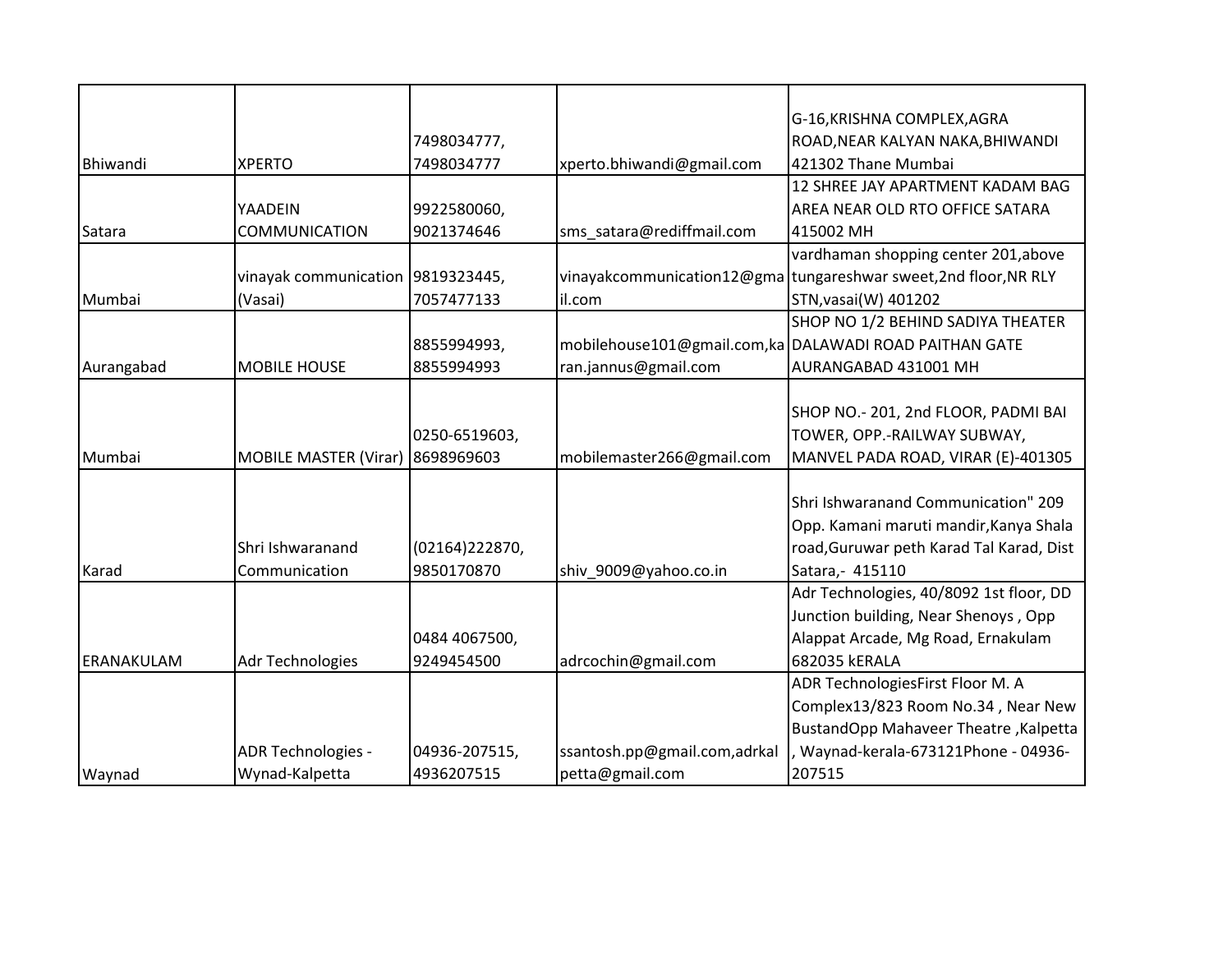|                  |                              |               |                             | <b>B. J ENTERPRISES TOWN HALL ROAD</b>    |
|------------------|------------------------------|---------------|-----------------------------|-------------------------------------------|
|                  |                              |               |                             | SOUTH KALAMASSERY, KOCHIN 682033          |
|                  |                              | 4843196414,   |                             | PHONE NO:04843196414, MOBILE              |
| Cochin           | <b>B.B ENTERPRISES</b>       | 8594004401    | bastiannorton@gmail.com     | NO:8594004401                             |
|                  |                              |               |                             | CELLONETZ 2ND FLOOR SUPEX CORNER          |
|                  |                              | 4973251122,   |                             | <b>NEAR TRAINING SCHOOL KANNUR</b>        |
| Kannur           | <b>CELLONETZ</b>             | 938888890     | ntk78640@gmail.com          | 670002 KERALA                             |
|                  |                              |               |                             | mobile bazar kozhichanda road opposite    |
|                  |                              | 9895678199,   |                             | bhima jewellery Kottayam 686001           |
| Kottayam         | fone shop                    | 9895678199    | foneshopinfo@gmail.com      | <b>KERALA</b>                             |
|                  |                              |               |                             |                                           |
|                  |                              |               |                             | Johns service, near idea office, thrissur |
|                  |                              | 4802821019,   |                             | road, tana, irinjalakuda, thrissur dist.  |
| Thrissur         | <b>JOHNS SERVICE</b>         | 9495797973    | johnskombaraijk@gmail.com   | 680121 kerala.                            |
|                  |                              |               |                             |                                           |
|                  | LIVE INFOTECH AND            | 9746745433,   |                             | Syamu Arcade, TC 16/463/7 edappazhanji    |
| Trivandrum       | <b>SERVICES</b>              | 9995362446    | liveinfotech.tvm@gmail.com  | thycaud p.o Trivandrum 695014 Kerala      |
|                  |                              |               |                             | GROUND FLOOR , ALFAHAD ARCADE             |
|                  |                              | 0495 4017003, | prabeesh.mobilelab@gmail.co | , SABHA SCHOOL CROOS ROAD                 |
| Calicut          | <b>MOBILE LAB</b>            | 9846143103    | m                           | PUTHIYARA, CALICUT 673004                 |
|                  |                              |               |                             | RIDHAM, DARUSSALAM COMPLEX, 2ND           |
|                  |                              | 7025694646,   |                             | FLOOR, MAVOOR ROAD, KOZHIKODE             |
| <b>KOZHIKODE</b> | <b>RIDHAM MOBILES</b>        | 8606141488    | ridhammobiles@gmail.com     | 673004 KERALA                             |
|                  |                              |               |                             | A M ARCADE, NEAR MARTHOMA                 |
|                  |                              | 9048944393,   |                             | SCHOOL, OLD QS ROAD, PULAMON P.O,         |
| Kottarakara      | <b>SERVICE CARE (Kerala)</b> | 9747387313    | syamm2000@gmail.com         | KOTTARAKARA 691531 KERALA                 |
|                  |                              |               |                             | <b>ARCHANA BUSINESS</b>                   |
|                  | <b>SJS MOBILE PHONE</b>      | 0491-3262004, | SJSMOBILEPHONE11@GMAIL.C    | CENTER, V.H.ROAD, PALAKKAD 678001         |
| Palakkad         | <b>SERVICE CENTER</b>        | 9446890404    | <b>OM</b>                   | kerala                                    |
|                  |                              |               |                             |                                           |
|                  |                              | 4953067141,   |                             | C-17, Daru Shalam Complex, Mavoor         |
| Calicut          | <b>TELE SCAN</b>             | 9995495919    | telescancare@gmail.com      | Road, Calicut- 673004 (KERELA)            |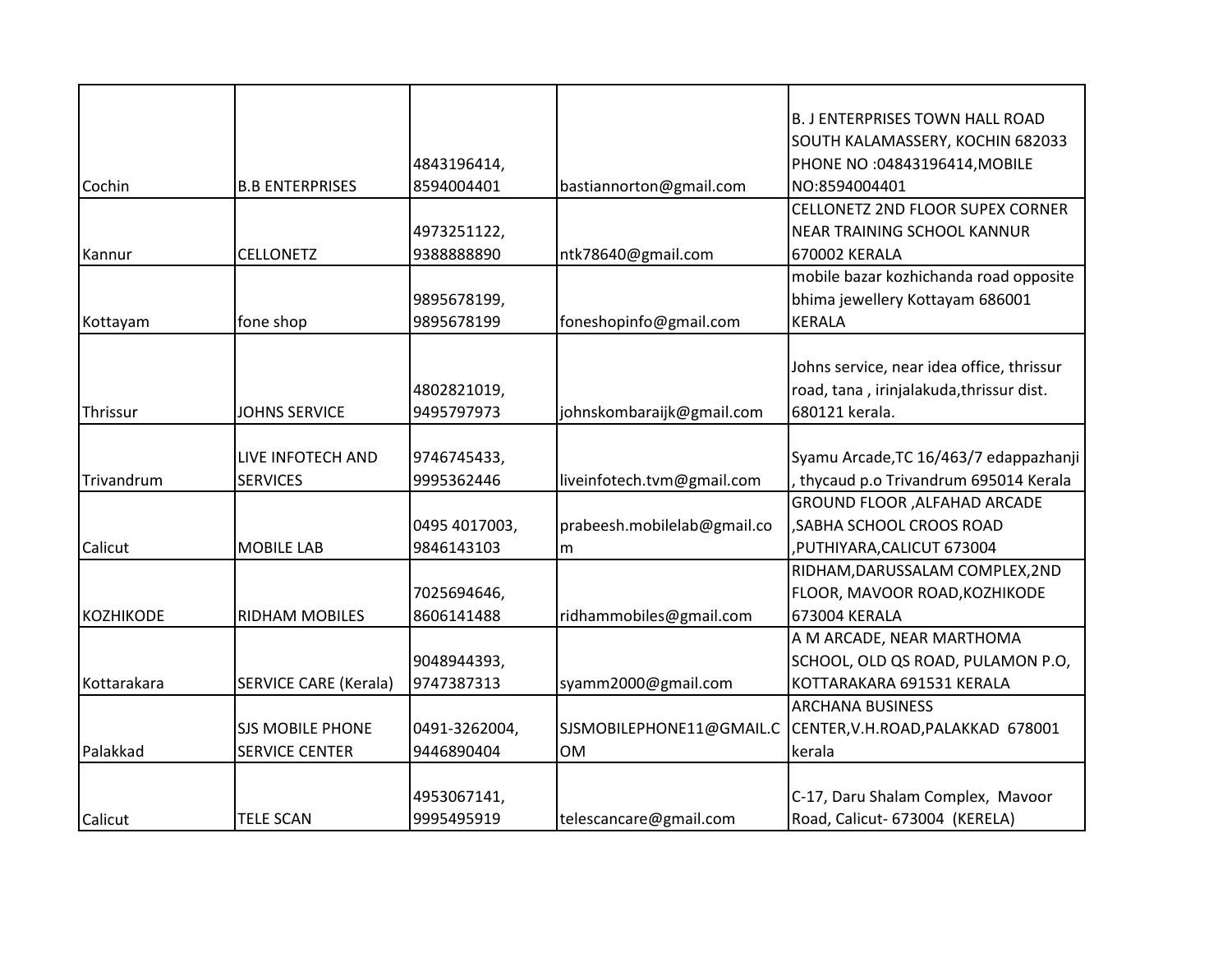|               |                                     |               |                              | MOBILE CITY AND CO.<br>KP COMPLEX,                                 |
|---------------|-------------------------------------|---------------|------------------------------|--------------------------------------------------------------------|
|               |                                     |               |                              | <b>CALICUT ROAD</b>                                                |
|               |                                     | 7034101030,   |                              | , MEEMPARA, VALANCHERY                                             |
| Malappuram    | Mobile city & co                    | 7034101030    | mobilecvly@gmail.com         | MALAPPURAM 676552 KERALA                                           |
|               |                                     |               |                              | Fone4 communications india Pvt Ltd,                                |
|               |                                     |               |                              | Door no 20/978A, Opp. Woodland,                                    |
|               | Fone4 communications                | 7594905777,   |                              | Malapuram Road, Manjeri Pin-676121                                 |
| Manjeri       | (india) Pvt Ltd                     | 7594905777    | sumesh.m@fone4.in            | Kerala                                                             |
|               |                                     |               |                              |                                                                    |
|               | Fone4 communications                |               |                              | Fone4 communications (india) Pvt Ltd,                              |
|               | (india) Pvt                         | 9539962777,   | tvm3.fone4@gmail.com,sumes   | Near Big Bazar, CD Tower                                           |
| Trivandram    | Ltd(Trivandram)                     | 9539962777    | h.m@fone4.in                 | Kesavadasapuram, Trivandram 695004                                 |
|               |                                     |               |                              | Fone4 communications (india) Pvt Ltd,                              |
|               | Fone4 communications                | 9539462777,   | Fone4pattambi@gmail.com,su   | Ground Floor, Hiwaymall, Melepattambi,                             |
| Pattambi      | (Pattambi)                          | 9539462777    | mesh.m@fone4.in              | Palakkad 679303                                                    |
|               |                                     |               |                              | C/O - DTS, #65, Eshwari Complex, 1st flr,                          |
|               |                                     | 9686900771,   |                              | support@3comtech.in,helpdesk Dr.Rajkumar Road, Prakashnagar, Blr - |
| Bangalore     | <b>3COM TECHNOLOGIES</b>            | 9686900771    | @3comtech.in                 | 560021                                                             |
|               |                                     | 0821-4282954, |                              | #2916/2, 1ST MAIN ROAD 5TH CROSS                                   |
| <b>Mysore</b> | A CELL POINT MYSORE                 | 9886410210    | acellpoint@gmail.com         | Saraswathipuram, MYSORE-570009                                     |
|               | CHANDRAKANT                         | 8375297358,   | chandrakant electronics@yaho | MUNCIPAL COMPLEX, J.P.ROAD, HAVERI-                                |
| Haveri        | <b>ELECTRONICS</b>                  | 9880058258    | o.co.in                      | 581110 (Karnataka)                                                 |
|               |                                     | 0821-4193304, |                              | 30-A, 1St FLOOR, DEVARAJA URS ROAD                                 |
| Mysore        | <b>G.S.J INFOTECH</b>               | 9900123304    | gsjinfotech@gmail.com        | MYSORE 570001 Karnatka                                             |
|               |                                     |               |                              |                                                                    |
|               |                                     |               |                              | GAJANAN ASSOCIATES, FIRST FLOOR,                                   |
|               |                                     |               |                              | SHOP NO. 73, LAKSHI BALAKRISHNA                                    |
|               |                                     | 8364248549,   | anilsdani@gmail.com,         | SQUARE COMPLEX ( HARSHA COMPLEX )                                  |
| Hubli         | <b>GAJANAN ASSOCIATES</b>           | 8050233373    | gajananassociates@gmail.com  | STATION ROAD HUBLI - 580020                                        |
|               |                                     |               |                              | Shop No: 02 Opp janatha bazer, PLD bank                            |
|               | karnataka Mobile (Sales 8722404203, |               |                              | complex. Sindhanur-584128 Distic:                                  |
| Raichur       | &Service)                           | 9035411413    | karnatakamobile9@gmail.com   | RaichurState: Karnataka                                            |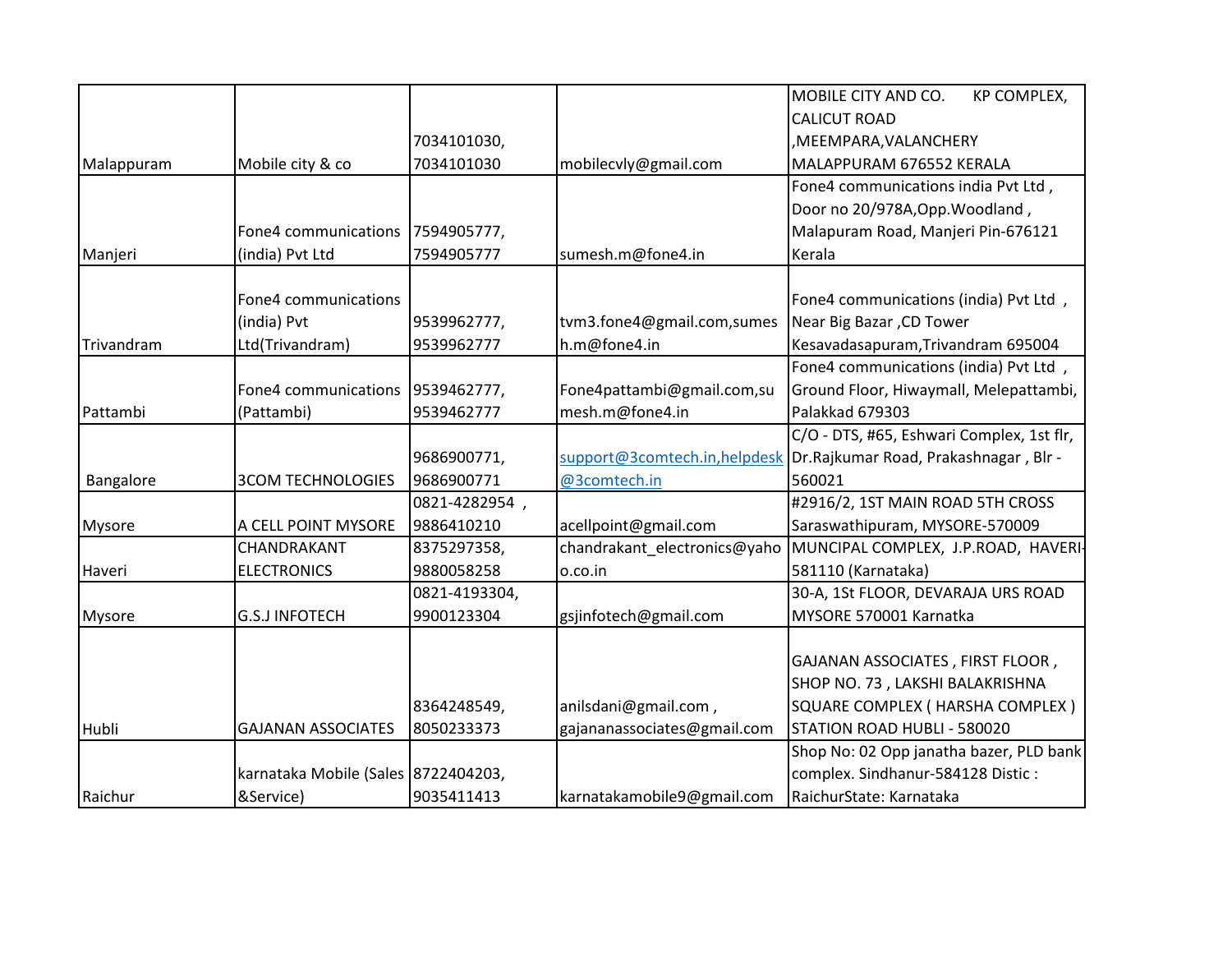|                |                           |               |                               | MOBILECARE, LVR COMPLEX, 7TH MAIN        |
|----------------|---------------------------|---------------|-------------------------------|------------------------------------------|
|                | mobile care               | 08192-233236, |                               | 8TH CROSS, PJ EXTN, DAVANGERE-           |
| Davangere      | (DAVANGERE)               | 9900616805    | mobilecare.dvg@gmail.com      | 577002, KARNATAKA                        |
|                |                           |               | pprmobilesolutions2@gmail.co  |                                          |
|                |                           | 9731830517,   | m,pprmobileservices@gmail.co  | S S Complex Shop No 111 Vijaypur         |
| Bijapur        | ppr mobile Services       | 906044599     | m                             | (Bijapur) 586101 Karnataka               |
|                |                           |               |                               | S. TEL COMMUNICATION , JOLADA            |
|                |                           |               |                               | BAZAR, SHIVAJI CIRCLE ROAD NEAR          |
|                |                           | 7411877385,   | GULABTERDALJKD@GMAIL.CO       | LAXMI TEMPLE JAMKHANDI 587301            |
| Bagalkot       | <b>S TEL CMMUNICATION</b> | 8197363960    | M,gulabterdaljkd@gmail.com    | <b>KARNATKA</b>                          |
|                | SRI BHAVANI               | 8172235333,   |                               | SAYADRI CIRCLE, 2ND CROSS HASSAN         |
| Hassan         | <b>INFOTRONICS</b>        | 9844778819    | bhavaniinfotronics@gmail.com  | 573201 karnatka                          |
|                |                           |               |                               |                                          |
|                |                           |               |                               | SRI LAXMI MOBILE SERVICE CENTER          |
|                |                           |               |                               | NEAR OLD PROFESSONAL                     |
|                | <b>SRI LAXMI MOBILE</b>   |               |                               | COREAR(BHAGEERATI CRICAL) OPPSIT         |
|                | <b>SERVICE CENTER</b>     | 9740276477,   | prasannakulakarni.gvt@gmail.c | BUSTAND ROAD GANGAVATHI--583227          |
| Gangavati      | <b>GANGAVATHI</b>         | 8147777423    | om                            | DIST--KOPPAL                             |
|                |                           |               |                               | : #58 Near Ranganatha Swamy              |
|                |                           |               |                               | temple, Maralu Bagilu Road Devanahalli   |
|                |                           | 919945776248, |                               | Town Bangalore (dist)- 562110,           |
| Bangalore      | V R K Distributors        | 9945776248    | Kuttimohanmohan@gmail.com     | Karnataka. INDIA                         |
|                |                           | 8722269873,   |                               | Vinod Mobiles Near Girls High School SB  |
| Hassan         | vinod mobiles             | 8176226065    | vmsshirisave@gmail.com        | Road Hirisave                            |
|                |                           |               |                               |                                          |
|                |                           | 08156-274312, |                               | Beside SBI, 1st Floor BB Road,           |
| Chikkaballapur | <b>VISHU MOBILES</b>      | 8453334777    | vishumobilecare@gmail.com     | Chikkaballapur, 562101 Karnataka, India. |
|                |                           |               | padmavatimobileservices3848   |                                          |
|                | PADMAVATI MOBILE          | 9379283848,   | @gmail.com,surajdada3848@g    | PADMAVATI BUILDING, PARAMANE             |
| Nipani         | <b>SERVICES</b>           | 9379283848    | mail.com                      | ROAD, ASHOK NAGAR, NIPANI-591237         |
|                |                           |               |                               |                                          |
|                | <b>Modern Enterprises</b> | 9901774584,   |                               | main road opp mangalore restuarent       |
| Belgaum        | (Belgaum)                 | 9901774584    | amiransari313@gmail.com       | athani dist Belgaum 591304               |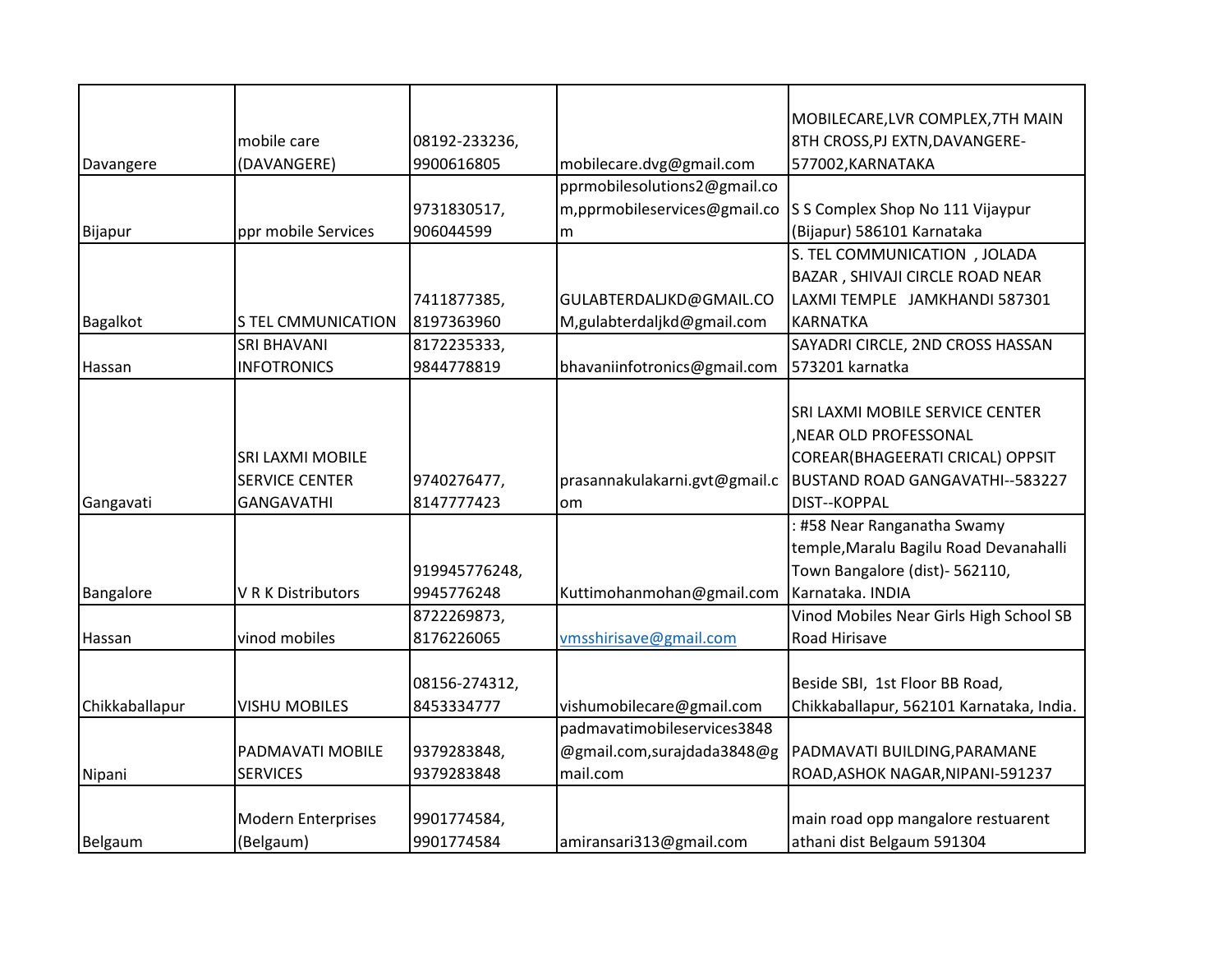|            | <b>SHREE</b>                 |                |                               |                                          |
|------------|------------------------------|----------------|-------------------------------|------------------------------------------|
|            | VENKATESHWARA                |                |                               |                                          |
|            | <b>MOBILES &amp; SERVICE</b> | 7760115876,    |                               | G. P RAO COMPLEX HAMPI ROADHOSPET        |
| Hospet     | <b>CENTER</b>                | 7760115876     | chandru431@gmail.com          | 583201Karnataka                          |
|            |                              |                | sumukhcommunicationskkpasp    | #01, KVC COMPLEX, BUDIKERE               |
|            | <b>SUMUKH</b>                | 080-275-22577, | @gmail.com,sumukhcommunic     | ROAD, KANAKAPURA, RAMANAGARA             |
| KANAKAPURA | <b>COMMUNICATIONS</b>        | 9845889642     | ations@gmail.com              | DIST. 562117 Karnataka                   |
|            |                              |                |                               | 158A, NEAR VINAYAKA APPARTMENT           |
|            |                              | 0651-3291019,  | amcranchi.lg@gmail.com,ajaylg | KADRU RANCHI 834002 JHARKHAND            |
| Ranchi     | <b>AMC SERVICES</b>          | 9334436179     | kumar@gmail.com               | 9386228158                               |
|            |                              |                |                               |                                          |
|            |                              | 9939987712,    | solution.in1@gmail.com,compu  | LG-12 URMILA TOWER BANK MORE             |
| Dhanbad    | <b>COMPUTER CLINIC</b>       | 9334805242     | terclinic2016@gmail.com       | DHANBAD 826001 JHARKHAND                 |
|            |                              | 9308986646,    |                               | BANDH PARA, PAKUR ROAD DUMKA -           |
| Dumka      | <b>MICRO WORLD</b>           | 9308986646     | microworlddumka@gmail.com     | 814101 (JHARKHAND)                       |
|            |                              |                |                               | PUGMIL ROAD, KALLU CHOWK,                |
|            |                              | 8409471881,    |                               | BELLOW BANK OF INDIA -HAZARI BAGH        |
| Hazaribagh | <b>NETWORK POINT</b>         | 8409471881     | munna.hzb@gmail.com           | 825301 Jharkhand                         |
|            |                              |                |                               |                                          |
|            |                              |                |                               |                                          |
|            | OM INFOTECH (SHREE           | 6435222555,    | ominfotech.pkr@gmail.com,     | MAIN ROAD, KRISHNA PLAZA MARKET,         |
| Pakur      | <b>BALAJI SERVICES)</b>      | 9431194300     | balajiservice.pakur@gmail.com | PAKUR 816107 JHARKHAND                   |
|            |                              |                |                               | Main Road, Main Branch SBI, front of Dr. |
|            |                              |                |                               | S.Kumar Complex Name - Mukhiya           |
|            | RK.Mobile Shop &             | 9204571806,    |                               | Sarpanch Pandey on 1st Floor, Garhwa,    |
| Garhwa     | <b>Rreparing Centre</b>      | 9204571806     | rkmobilegarhwa@gmail.com      | Jharkhand 822114                         |
|            |                              |                |                               |                                          |
|            | <b>Shavirag Electro</b>      | 9431151543,    |                               | Near-RSS bhawan, hamidganj, daltonganj   |
| Daltonganj | Electronics                  | 8271093389     | shavirag@rediffmail.com       | 822101 Jharkhand 9576844048              |
|            |                              |                |                               |                                          |
|            |                              |                |                               | UMAPATI BANARJEE ROAD, EUREKA            |
|            | <b>EUREKA ELECTRONICS</b>    | 9771346100,    |                               | CAMPUS, CASTAIRS TOWN, DEOGHAR-          |
| Deoghar    | <b>ENTERPRISES</b>           | 9431384678     | eureka.kumar@gmail.com        | 814112, JHARKHAND, INDIA                 |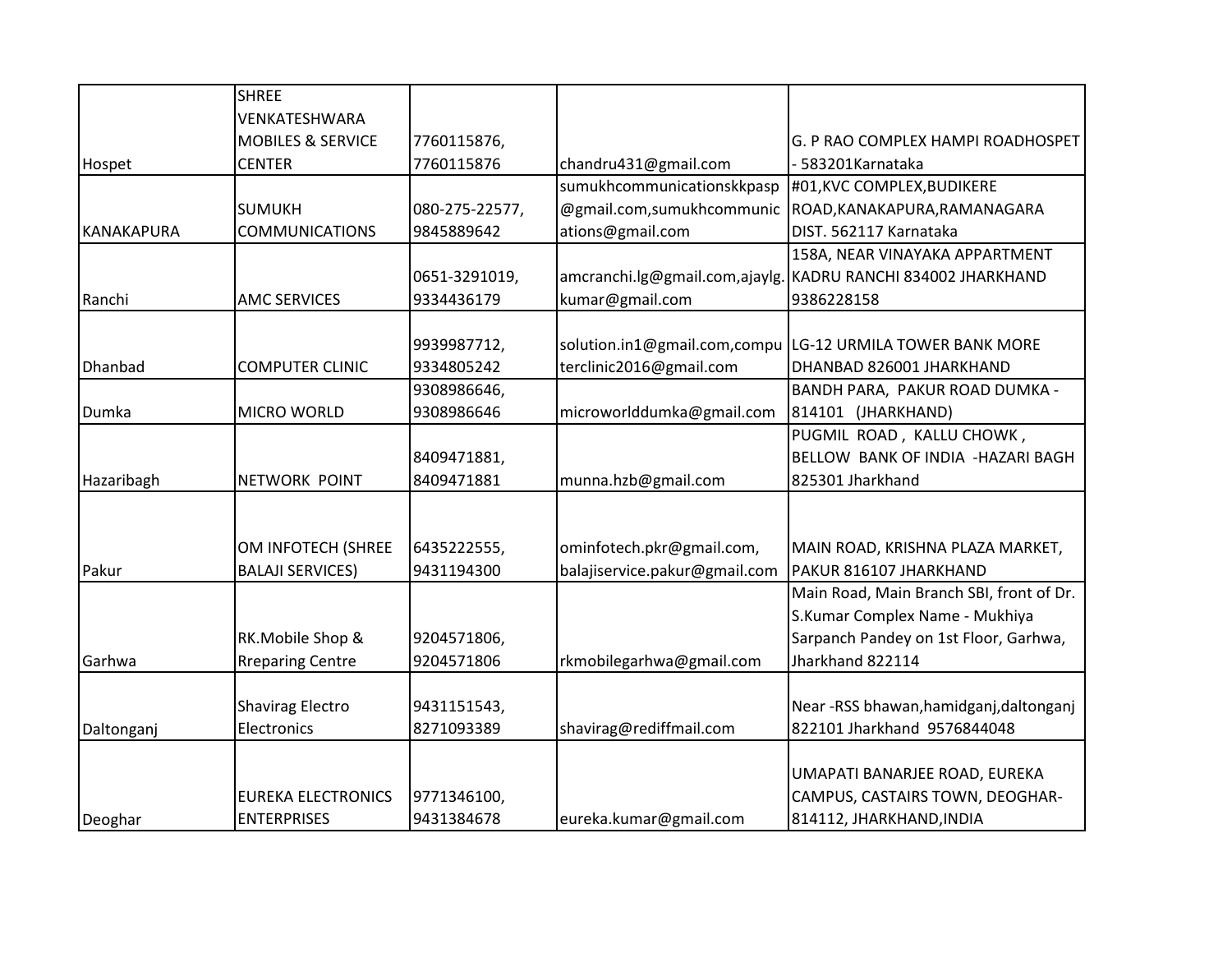|                     | Mobile Point                | 9906826065,   |                             | Lal Chowk Anantnag 192101 J&K Near                                 |
|---------------------|-----------------------------|---------------|-----------------------------|--------------------------------------------------------------------|
| Anantnag            | (Anantnag)                  | 9906826065    | sayeed.qazi@gmail.com       | <b>Bata Showroom</b>                                               |
|                     |                             | 1912560655,   |                             | JEWAL CHOWK, CANAL ROAD, NEAR:                                     |
| Jammu               | <b>SKY LINK SERVICES</b>    | 9419190655    | skylink493@gmail.com        | ABHINAV THEATRE, JAMMU 180001                                      |
|                     |                             | 9816137214,   |                             | JASSAL MARKET OLD BUS STAND UNA                                    |
| Una                 | <b>HAPPY MUSIC SHOP</b>     | 9882765733    | happymusicshop@gmail.com    | 174303 HP                                                          |
|                     |                             |               |                             | KAMAL MOBILE ZONE, ALI COTTAGE                                     |
|                     |                             | 1772659199,   |                             | OPP.KHALSA NIWAS, RAM BAZAR                                        |
| Shimla              | <b>KAMAL MOBILE ZONE</b>    | 9736577666    | k.mobile0009@gmail.com      | SHIMLA (H.P)                                                       |
|                     |                             | 9882447674,   |                             | Village Ghuggar, Tehsil Palampur, Distt.                           |
| Kangra              | Paul Video Vision           | 9129300200    | ajaypaul24@gmail.com        | Kangra-176061 (HP)                                                 |
|                     | R K TIME                    |               |                             |                                                                    |
|                     | &COMMUNICATION              | 1902265449,   |                             | MAIN BAZAR BHUNTER, NEAR CENTRAL                                   |
| Kullu               | (KULLU)                     | 9882065071    | rajneeshkaushal@yahoo.co.in | BANK OF INDIA KULLU 175125 Kullu                                   |
|                     |                             |               |                             |                                                                    |
|                     |                             |               |                             | SATNAM MOBICARE, WARD NO. 4, SHOP                                  |
|                     |                             | 9625442607,   |                             | SATNAMMOBICARE@GMAIL.CO NO.4, 1ST FLOR, NEAR DAV SCHOOL,           |
| Una                 | <b>SATNAM MOBICARE</b>      | 9646557331    | M                           | NANGAL ROAD, UNA 174303 HP                                         |
|                     |                             |               |                             | Near Main Gate Dr. Rajendra Prasad                                 |
|                     | Shri Som                    |               |                             | Medical Collage, Tanda, kangra - 176001                            |
| Kangra              | Communication               | 9418229162    | bhabrarinku@gmail.com       | (H.P.)                                                             |
|                     |                             | 9817812222,   |                             | ghanshyamthakur007@gmail.co Shiva Chownk, Near Bus Stand, Bhunter, |
| Kullu               | <b>Thakur Communication</b> | 9817812222    | m                           | Distt. Kullu 175125 (H.P.)                                         |
|                     | Mobile Store (Sunder        | 9805947465,   |                             | NH 21 Old Bus Stand Bhojpur Sunder                                 |
| <b>Sundar Nagar</b> | Nagar)                      | 9805947465    | rajpushap8@gmail.com        | Nagar Distt Mandi 175002 HP                                        |
|                     | CTIS ( Cyber Tech Info      | 0172-4622305, |                             | Dss 305, Basement, Sector 20,                                      |
| Panchkula           | systems)                    | 9814446777    | ctisind@gmail.com           | Panchkula (Haryana) - 134117                                       |
|                     |                             |               |                             | 261 GREEN SQUARE MARKET NEAR                                       |
|                     |                             | 01662-236611, | VINOD.GLOBALINFOSYS@GMAI    | AGRASEN BHAVAN HISAR 125001                                        |
| Hisar               | <b>GLOBAL INFOSYS</b>       | 9215066100    | L.COM                       | HARYANA9468425200                                                  |
|                     |                             |               |                             | Shop no:8, 1st Floor lala ki dharamshala                           |
|                     |                             | 8950240240,   |                             | nahra nahri road, Bahadurgarh 124507                               |
| Bahadurgarh         | <b>GVS ENTERPRISES</b>      | 8950002627    | gysenterprises2@gmail.com   | haryana                                                            |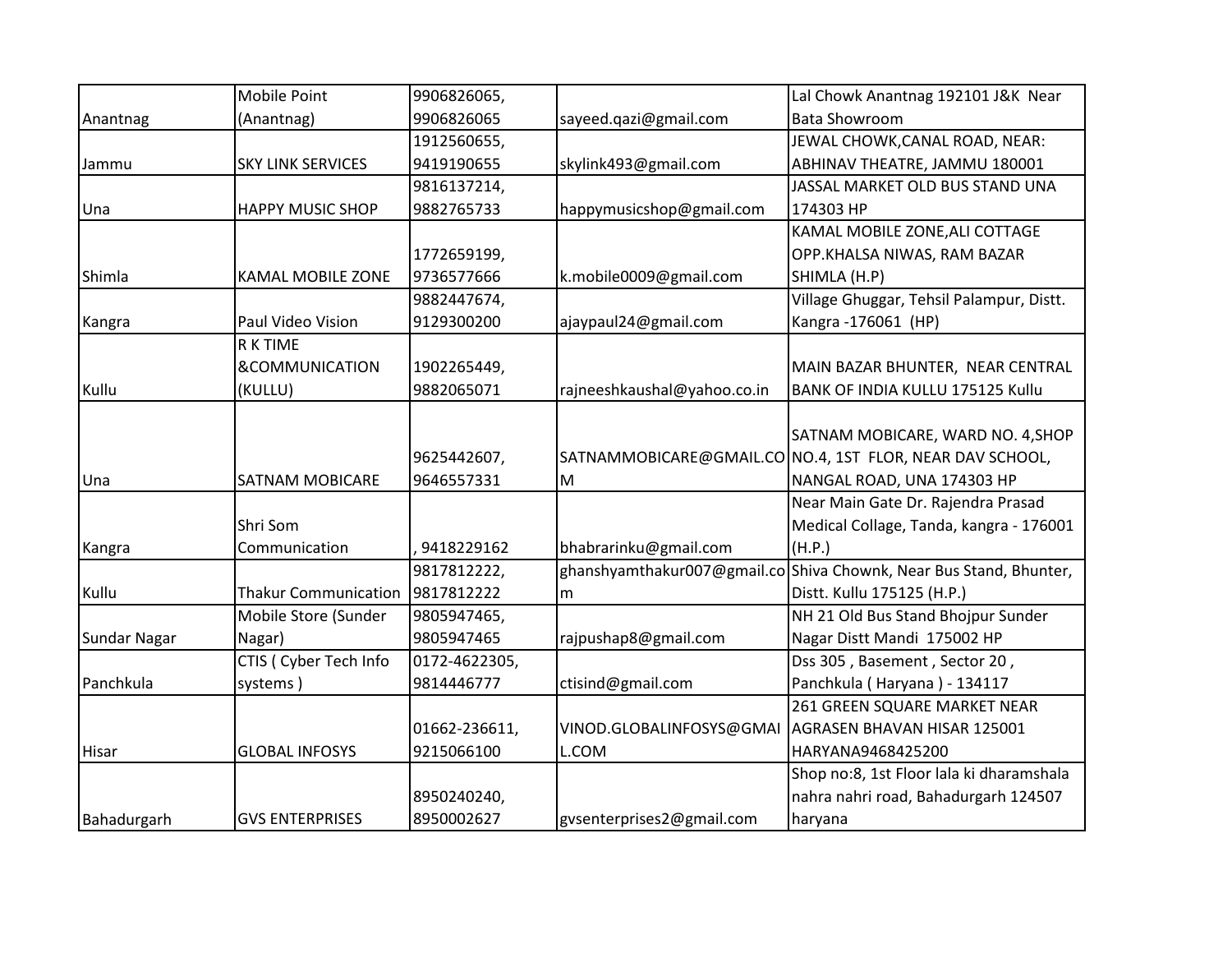|                |                                  |               |                                | Shop no- 4,79/2, opp. saraswati          |
|----------------|----------------------------------|---------------|--------------------------------|------------------------------------------|
|                |                                  |               |                                |                                          |
|                |                                  |               |                                | complex, Near OBC Bank/ Bus Stand Gali,  |
|                |                                  | 9716753934,   |                                | New Railway Road, Adarsh Nagar           |
| Gurgaon        | Lawaniyan Telecom                | 9582494890    | Subhashlawaniyan@gmail.com     | Gurgaon, Haryana, 122001                 |
|                |                                  |               |                                | Agara chock, New Colony Road, Oppsite    |
|                |                                  | 1275-242272,  |                                | Gupta Narsing Home Palwal 121102         |
| Palwal         | Luccky Communications 7876380460 |               | luccky.intex@gmail.com         | Haryana                                  |
|                |                                  |               |                                | MR. VIKAS MUGAL CANAL SHOP NO. 270       |
|                |                                  |               |                                | <b>BACK SIDE SANDHU MARKET NEAR NEW</b>  |
|                |                                  | 0184 4045414, |                                | CHAR CHAMAN MATA BASANTI GAMRI           |
| Karnal         | LUXMI TELECOM                    | 9728463728    | Vikas.sadhar124@gmail.com      | (KARNAL) 132001                          |
|                |                                  |               |                                | Shope No. - 05, Taneja Complex, Near     |
|                |                                  | 01282-255255, |                                | Narula Hotel, Rewari Road, Narnaul       |
| Narnaul        | Mobile Care (Narnaul)            | 9050084111    | sunilsharma7200@gmail.com      | 123001 Hry                               |
|                | OM ENTERPRISES                   | 9355228600,   |                                |                                          |
| Tohana         | <b>TOHANA</b>                    | 9017344422    | oment.tohana@gmail.com         |                                          |
|                |                                  | 01744-320202, | quickserveservices.in@gmail.co | Mohan Nagar, Main Market, Sirsala        |
| Kurukshetra    | Quickserve Services              | 9996619891    | m                              | Road, Kurukshetra - 136118               |
|                |                                  |               |                                | SAI OM MOBILE SERVICE, SHOP NO. LG-9,    |
|                |                                  |               |                                | GOLDEN JUBLIEE PLAZA, NEAR-              |
|                |                                  |               |                                | SARSWATI HOSPITAL, OLD DELHI             |
|                | SAI OM MOBILE                    | 0124-2308315, |                                | ROAD, SEC-12 GURGAON 122001              |
| Gurgaon        | <b>SERVICE</b>                   | 9711975393    | saiom2190@gmail.com            | (HARYANA)                                |
|                |                                  |               |                                | #1087, Shop No. 3, Neelkanth Arcade      |
|                |                                  | '01804006886, | SAINATHTELECOM@hotmail.co      | Building, Bishan Sarup Colony Panipat-   |
| Panipat        | sainath telecom                  | 9034000886    | m                              | 132103                                   |
|                |                                  | 9050193289,   |                                | Opp DRDA Huda Complex Shop No 43.        |
| Jind           | Santosh Associates               | 9050193289    | santoshsaini93289@gmail.com    | Jind 126102 haryana                      |
|                |                                  |               |                                |                                          |
|                |                                  | 0129-4103637, |                                | Shop no.-59 First Floor, Neelam Fly over |
| Faridabad      | <b>Shivam Communication</b>      | 9911432617    | comshivam8@gmail.com           | market NIT, Faridabad 121001 Haryana     |
| Hisar          | <b>Startech Solutions</b>        | 1662227407,   | arunginotra@gmail.com          | # 5 Video Market, Hisar-125001 (HR)      |
|                | <b>SUSHIL</b>                    | 9050702958,   |                                | OLD BUS STAND SAFIDON 126112             |
| <b>SAFIDON</b> | COMMINCATION                     | 9050702958    | sushilverma709@gmail.com       | <b>HARYANA</b>                           |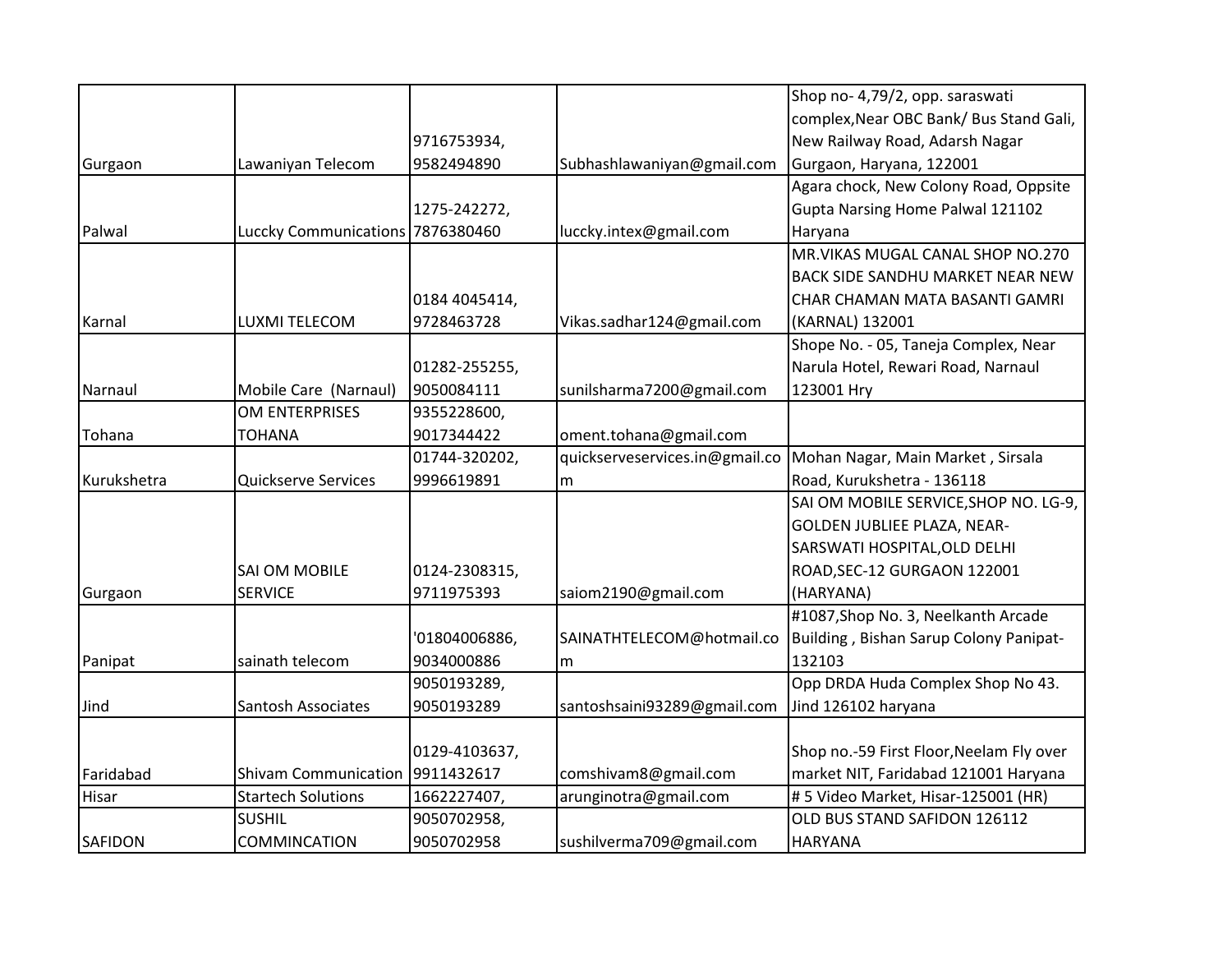|               |                                 |               | unicomp.system@rediffmail.co |                                                       |
|---------------|---------------------------------|---------------|------------------------------|-------------------------------------------------------|
|               |                                 | 9812174640,   | m, unicompsystem.bhiwani@re  | Shop No - B1 Biju Tower, Nr Vodafone                  |
| Bhiwani       | Unicomp System                  | 9255410071    | diffmail.com                 | Store Maham Gate Bhiwani - 127021                     |
|               | CHAUHAN                         | 7056335249,   |                              | SHOP NO. 7, S.B.I. ROAD, NEAR CHOTA                   |
| Kaithal       | <b>COMMUNICATION</b>            | 9671062422    | veermanoj44@gmail.com        | PARK, KAITHAL 136027                                  |
|               |                                 |               |                              | 28, Ist Floor, BUSINESS CENTE, Near                   |
|               |                                 | 8866766868,   |                              | GHOGHA GATE, BHAVANAGAR -364001                       |
| Bhavnagar     | ASHAN MOBILE SERVICE 9974573556 |               | RSALIM2805@GMAIL.COM         | (GUJ)                                                 |
|               |                                 |               |                              |                                                       |
|               |                                 |               |                              | BHAI PRATAP SUPER MARKET, SHOP NO-                    |
|               |                                 | 8460067103,   |                              | 6, IST FLOOR, OPP-RAILWAY STATION                     |
| Gandhidham    | <b>ASHAPURA MOBILE</b>          | 8460067103    | ttkiran29@gmail.com          | CIRCLE, GANDHIDHAM -370201 (Guj)                      |
|               |                                 | 9909172977,   |                              | RAVAPAR ROAD, BH-CREAM PALACE                         |
| Morvi         | <b>BHARAT TELECOM</b>           | 9909172977    | Bhojwanirajesh797@gmail.com  | HOTEL, MORBI-363641 (GUJ)                             |
|               |                                 |               |                              | 50, MANAGEMENT ENCLAVE,                               |
|               |                                 |               |                              | OPP.INDRAPRASTH                                       |
|               |                                 |               |                              | <b>BUNGLOWS, VASTRAPUR TO MANSI</b>                   |
|               |                                 | 079-40077178, | devanshenterprise1@gmail.co  | ROAD, VASTRAPUR, AHMEDABAD-380015                     |
| Ahmedabad     | <b>DEVANSH ENTERPRISE</b>       | 9033336555    | m                            | Gujrat                                                |
|               |                                 |               |                              | SHOP No-101, SHALIN COMPLEX,                          |
|               |                                 |               |                              | KRUSHNABAG CHAR RASTA,                                |
|               | <b>DHIYA</b>                    | 8734803869,   |                              | NILESHPANCHAL199270@GMAI MANINAGAR, AHEMEDABAD-380008 |
| Ahmedabad     | COMMUNICATION                   | 7801864024    | L.COM                        | (Guj)                                                 |
|               |                                 |               |                              | UG-11, Upper Ground                                   |
|               |                                 |               |                              | Floor, Pramukhswami Arcade, Malavia                   |
|               |                                 | 9924555220,   |                              | Chowk, Dr. Yagnik Road, Rajkot 360001                 |
| Rajkot        | Doctor Mobile                   | 9016158161    | dr.mobile47@gmail.com        | Gujrat                                                |
|               |                                 |               |                              | B/48-1, Tejendra Complex, Opp. CMC,                   |
|               |                                 | 8511120354,   |                              | Nr.Kotak Bank, Soni ni chal, Odhav,                   |
| Ahmedabad     | <b>H RAYS</b>                   | 9998577266    | hraystms@gmail.com           | Ahmedabad 382415 Gujrat                               |
|               |                                 |               |                              | Moti Bazar, Near. Khandheriya Street,                 |
|               |                                 | 8490937037,   |                              | GONDAL - 360311, DIST. RAJKOT,                        |
| <b>GONDAL</b> | <b>KULDEVI TELECOM</b>          | 8490937037    | kuldevitelicom@gmail.com     | <b>GUJARAT</b>                                        |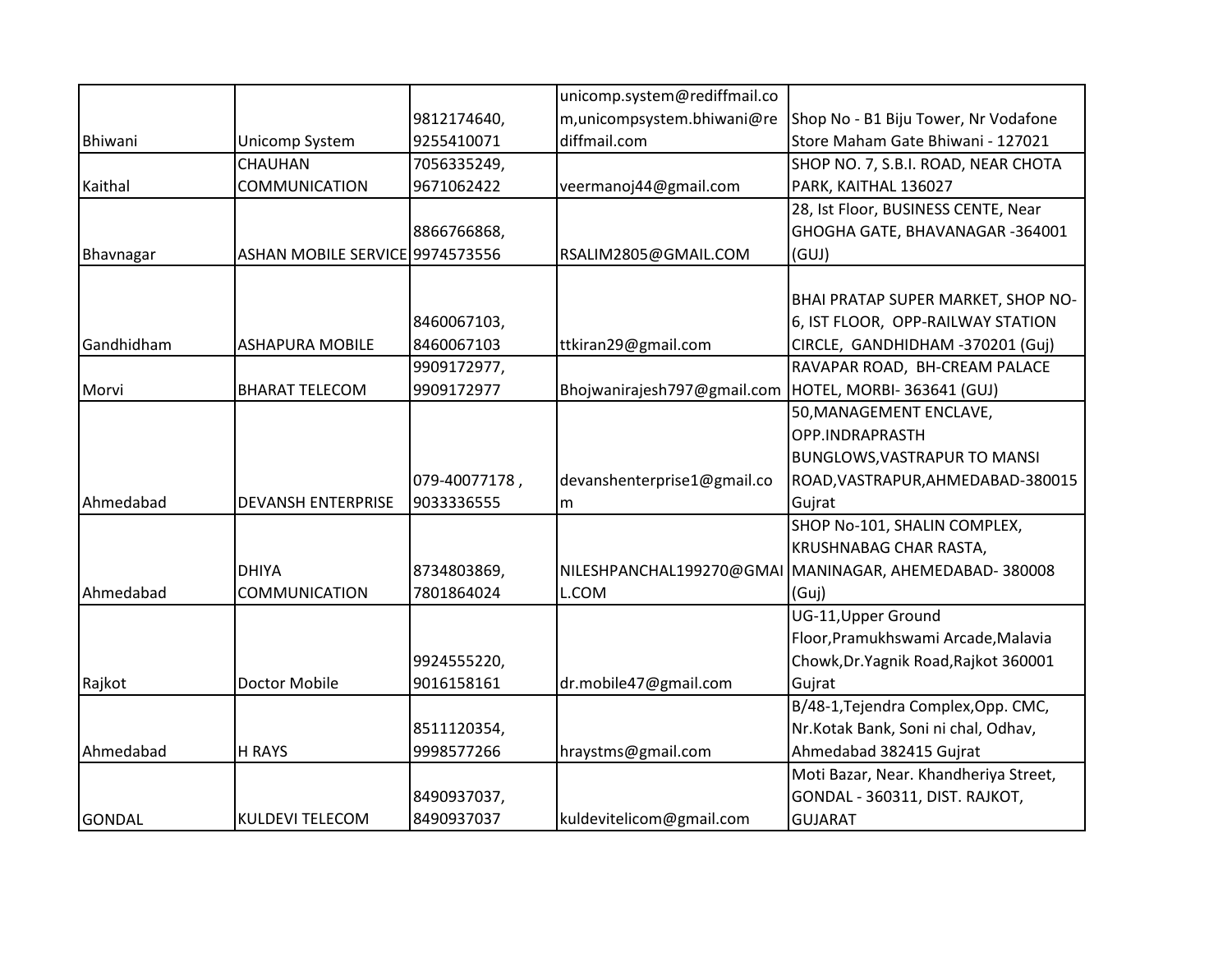|            |                           | 2822222332,      | madhavtelecom1612@gmail.co    | 4, JAY COMPLEX, NASTA GALI, NAHERU      |
|------------|---------------------------|------------------|-------------------------------|-----------------------------------------|
| Morvi      | <b>MADHAV TELECOM</b>     | 9724222233       | m                             | GATE, MORBI 363641 Gujrat               |
|            |                           | 08866612929;8849 |                               | 4-Dipawali Shopping Center opp.old High |
|            |                           | 110539,          |                               | Court Under Bridge income tax Circle    |
| Ahmedabad  | <b>MOBILE CARE CENTER</b> | 8000005234       | mobilecarecenter7@gmail.com   | Ahmedabad 380009 (Guj)                  |
|            |                           |                  |                               | NAVKAR MOBILE AND XEROX, D/G-5,         |
|            | <b>NAVKAR MOBILE AND</b>  | 7016610029,      | BUNTYSHAH_SHAH@YAHOO.C        | DURGA COMPLEX, NEAR KUMAR HOUSE,        |
| Himatnagar | <b>XEROX</b>              | 9375127575       | <b>OM</b>                     | HIMATNAGAR 383001 Gujrat                |
|            |                           |                  |                               |                                         |
|            |                           |                  |                               | 204, JALAM TERRACE, NR- KADIWALA        |
|            |                           | 0261-4017161,    | sarkar@pcpoint.in,service@pcp | SCHOOL, CIVIL CROSSING, RING ROAD,      |
| Surat      | P.C. POINT                | 2612707046       | oint.in                       | SURAT -395002 (Guj)                     |
|            |                           |                  |                               |                                         |
|            |                           | 9825203405,      |                               | SHOP NO, 2, JADEJA CHAMBERS, NEAR       |
| Bhuj       | P N TELECOM               | 9825583075       | kishan549wc@live.com          | SAMTA FURNITURE. BHUJ 370001 Gujrat     |
|            |                           | 8866335533,      |                               | 08, AVANTIKA COMPLEX, LIMDA LANE,       |
| Jamnagar   | <b>PATEL MOBILES</b>      | 9376810072       | riteshvadodariya@gmail.com    | JAMNAGAR- 361001 (Guj)                  |
|            |                           |                  |                               |                                         |
|            |                           |                  |                               | RUPAM CINEMA MURTIMANT COMPLEX          |
|            |                           | 9824120130,      |                               | 3RD.FLOR SHOP.318 KDM MARKET            |
| Ahmedabad  | <b>ZAIN MOBILE</b>        | 9824120130       | zainmobile7@gmail.com         | RELIF ROADAHMEDABAD 380001              |
|            |                           |                  |                               |                                         |
|            |                           |                  |                               | DAS MOBILE & SERVICE CENTER,            |
|            | <b>DAS MOBILLE</b>        | 9824404332,      | PATEL.GAUTAM75@YAHOO.CO       | A1A2,226, HUB TOWN, S.T. WORK SHOP      |
| Mehasana   | (MEHSANA)                 | 9104448881       | M                             | ROAD, MEHSANA 384002 GUJRAT             |
|            |                           |                  |                               | shop no 13 basement punit shopping      |
|            |                           | 9033336339,      |                               | center m g road junagadh 362001         |
| Junagadh   | I d mobile services       | 8000485848       | idmobileservices5@gmail.com   | Gujrat                                  |
|            |                           |                  |                               | <b>BHURAVAV CHAR RASTA NEAR</b>         |
|            |                           |                  |                               | TELEPHONE EXCHENGE LUNAWADA             |
|            |                           | 2672260072,      |                               | ROAD BHURAVAV (PANCHMAHAL)              |
| Godhra     | <b>POOJA ELECTRICALS</b>  | 9725434775       | uurajeshdk@gmail.com          | Godhra 389001                           |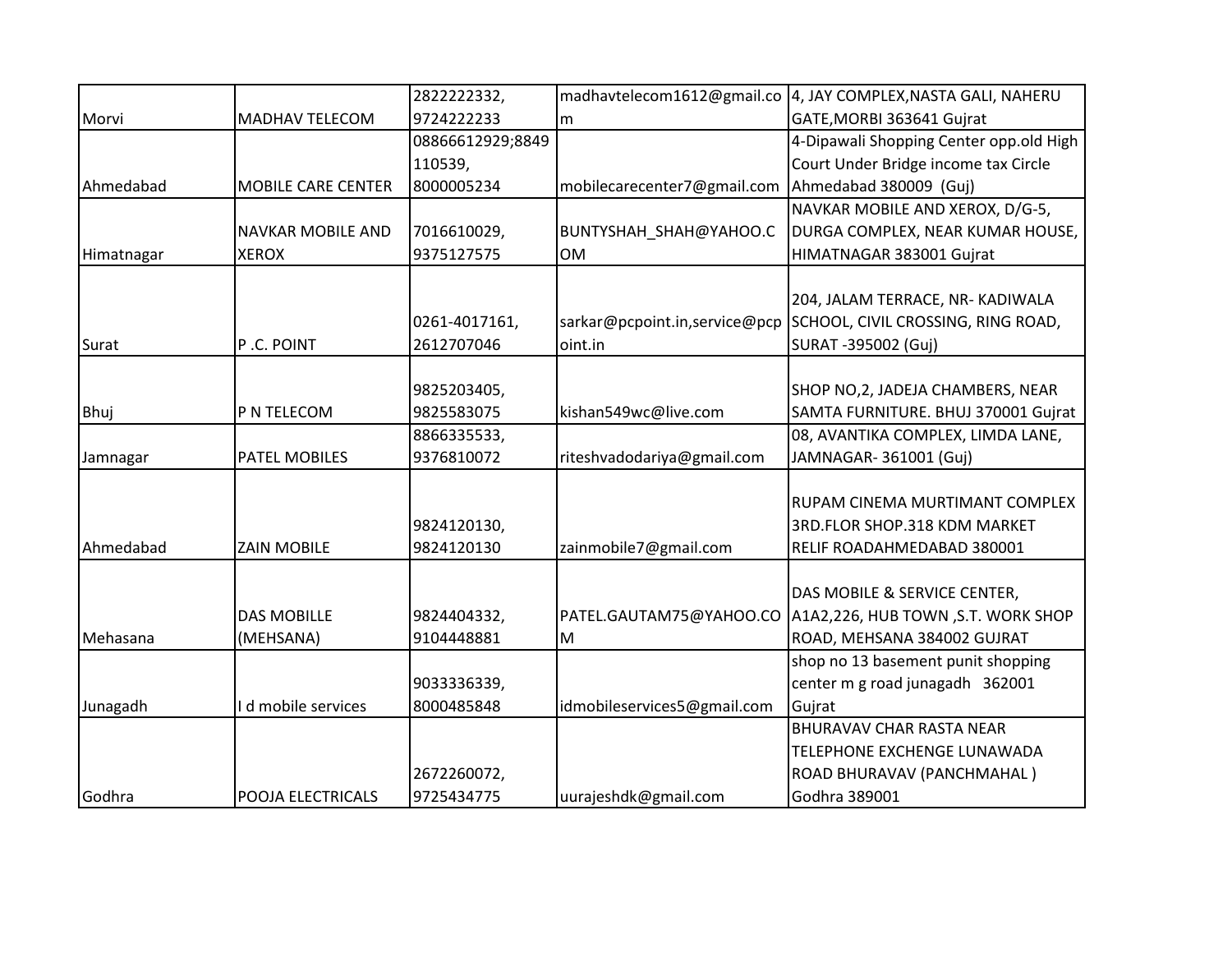|                   |                           |             |                                 | M/S I-TECH ZONEMr. B. Jaiswalji             |
|-------------------|---------------------------|-------------|---------------------------------|---------------------------------------------|
|                   |                           |             |                                 | (Prop)Off no - 203, 2nd Floor, KAMAT        |
|                   |                           | 9665555448, |                                 | CENTER, Above ROYAL FOODS, Near Fish        |
| Margao            | <b>I-TECH ZONE</b>        | 9665555448  | itechzone.2010@gmail.com        | Market, Panjim, Goa - 403001                |
|                   |                           |             |                                 |                                             |
|                   |                           |             |                                 | 47-A, VIJAY BLOCK, OPP. METRO PILLAR        |
|                   | Globe Connexion &         | 1145720524, |                                 | NO. 53 NEAR-NATHU SWEETS, LAXMI             |
| East Delhi        | <b>Services</b>           | 8700157006  | dineshsingh526@gmail.com        | NAGAR NEW DELHI 110092                      |
|                   |                           |             |                                 |                                             |
|                   |                           |             |                                 | G-12 & 12-A, 10/54, UPPER GROUND            |
|                   |                           |             |                                 | FLOOR, B.D. CHAMBER, D.B. GUPTA             |
| <b>Karol Bagh</b> | <b>Godson Enterprises</b> | 1147454455, | godsonsenterprises@gmail.com    | ROAD, KAROL BAGH, NEW DELHI-110005          |
|                   |                           |             |                                 | 230 IInd Floor Sukh Lal Complex Shiva       |
|                   | Lakshya Tech Solutions    | 1147564100, |                                 | Market (Near Shiv Murti) Pitampura          |
| North Delhi       | Limited                   | 8800563888  | logistics@ltsl.in               | New Delhi                                   |
|                   |                           |             |                                 |                                             |
|                   |                           | 8851124908, |                                 | B-3, SAGAR TOWER, JANAK PURI,               |
| Delhi             | Malik Tele Service        | 9911170605  | ravesh.malik@gmail.com          | DISTRICT CENTER, NEW DELHI = 110058         |
|                   |                           |             |                                 |                                             |
|                   |                           |             |                                 | 90/1A Malviya Nagar NEAR GOVERMENT          |
|                   |                           | 1140518489, | princemp3@gmail.com,jitender    | <b>SENIOR SECENDERY HIGH SCHOOL MAIN</b>    |
| South Delhi       | <b>MOBILE PLANET</b>      | 9818900022  | kumar127@gmail.com              | GATE New Delhi 110017                       |
|                   |                           |             |                                 | WZ-246, B-1 First Floor Back Side Entry     |
|                   |                           | 7840009171, |                                 | Metro Pillan No. 658, Uttam Nagar Delhi     |
| <b>West Delhi</b> | Perfect Tech. Care        | 7840009171  | ptc.uttam2015@gmail.com         | 110059                                      |
|                   |                           |             |                                 | SHOP NUMBER 7 DDA MARKET GROUND             |
|                   |                           | 9958939431, |                                 | FLOOR, WAZIRPUR COMPUTER MARKET             |
| North Delhi       | <b>SMART SOLUTION</b>     | 8826422074  | solutionsmart4@gmail.com        | DELHI110052                                 |
|                   |                           | 9540614600, |                                 | P2/409, First Floor, Sultanpuri, (sultan    |
| <b>West Delhi</b> | Yashi Telecom             | 9540614600  | yashitelecom2015@gmail.com      | puri thana road) 110086                     |
|                   |                           |             |                                 | 1648 MAIN ROAD GANDHI NAGAR NEAR            |
|                   |                           | 9212708989, |                                 | <b>DENA BANK &amp; POLICE STATION DELHI</b> |
| East Delhi        | SAI MOBILE CARE           | 9999604222  | SAIMOBILESCARE@GMAIL.COM 110031 |                                             |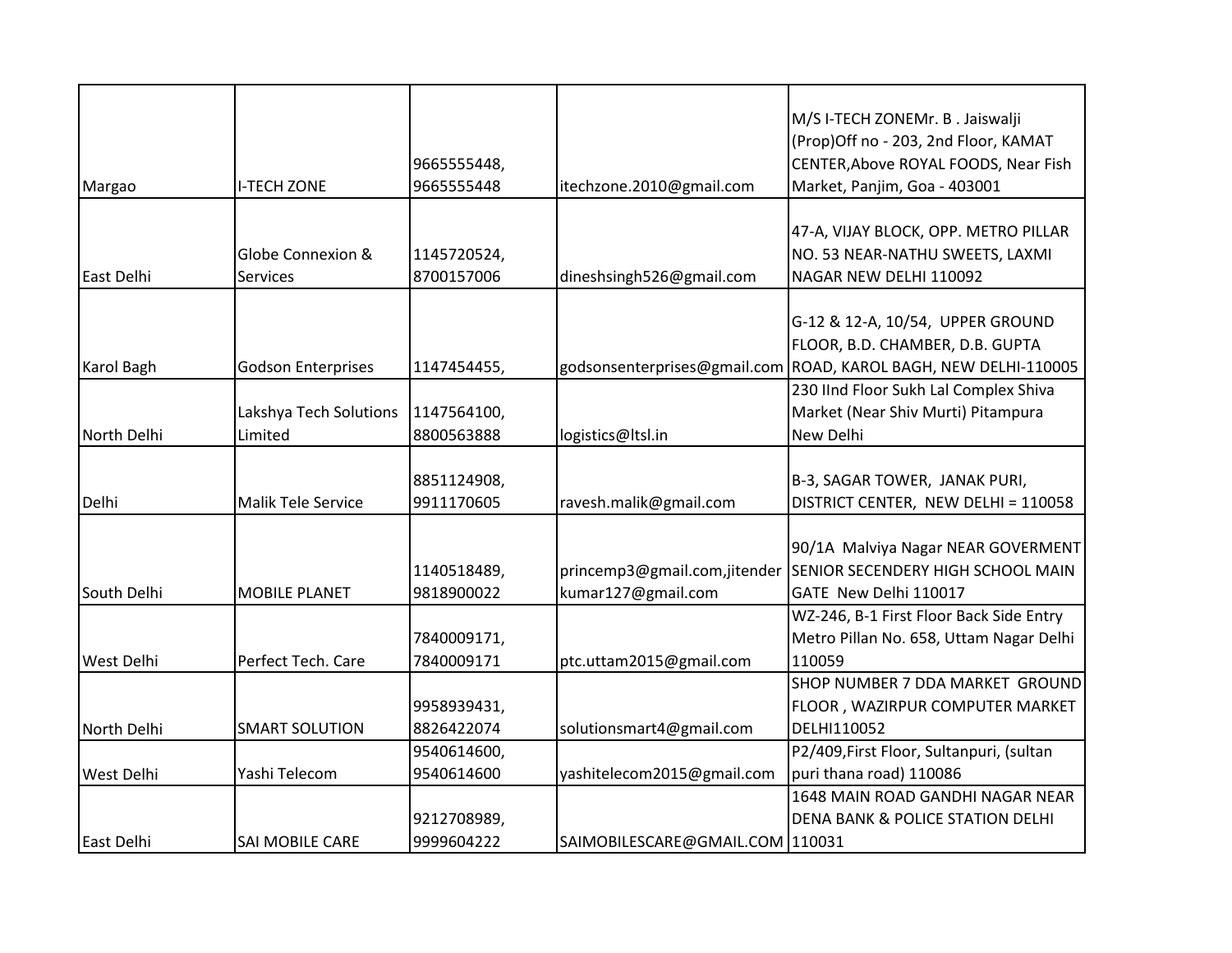|                     |                               |             |                              | c/o Babaje Communications Madhya       |
|---------------------|-------------------------------|-------------|------------------------------|----------------------------------------|
|                     |                               | 7725423275, |                              | Nagar Chowk marwari Line bilaspur C.G  |
| Bilaspur            | RAJ MOBICARE                  | 9826199047  | rajmobicare2@gmail.com       | 495001 C.G. Phone 9039800209           |
|                     |                               |             |                              |                                        |
|                     |                               |             |                              | DEVIGANGROAD NEARSANGAMCHOWK           |
|                     |                               | 7774220126, |                              | AMBIKAPUR 497001 Chhatisgarh Phone     |
| <b>AMBIKAPUR</b>    | <b>SHARDA MOBILE</b>          | 9826219447  | shardamobile77@gmail.com     | 9827160440                             |
|                     |                               |             |                              |                                        |
|                     |                               | 9300130045, | RAKESHSHARMA.SONY41@GM       | TATYA PARA CHOWK, 2-FLOOR, SHOP NO-    |
| Raipur              | SHREE BALAJI MOBILE           | 9300130045  | AIL.COM                      | 1, MISHRA BHAWAN RAIPUR (C.G)          |
|                     |                               | 9406005112, | varshamoblieshop.korba@gmail | Shop No.-B/3 Vikash Complex P.H.Road   |
| Korba               | Varsha Mobile Shop            | 9406005112  | .com                         | Korba 495677 (C.G.)                    |
|                     |                               |             |                              |                                        |
|                     |                               |             |                              | MS MOBILE, DHIMRAPUR ROAD, NEAR-       |
|                     |                               | 7000988098, |                              | WOODLAND SHOWROOM, RAIGARH             |
| <b>RAIGARH</b>      | <b>MS MOBILE</b>              | 7587195121  | mannu.oct@gmail.com          | 496001 CHAATTISHGARH.                  |
|                     |                               | 7814840459, |                              | shop no 2066pipli wala town manimajra  |
| Manimajra           | Naresh mobile world           | 7814840459  | ashmit.thakur143@gmail.com   | 160101 chandigarh                      |
|                     |                               |             |                              |                                        |
|                     | <b>ONKAR COMPUTER</b>         | 1725019696, |                              | SCO- 41, 2ND FLOOR, Near Sameul Dairy, |
| Others              | <b>SERVICES</b>               | 9814334839  | onkar34@yahoo.com            | SECTOR 41- D, CHANDIGARH - 160036      |
|                     |                               |             |                              | SUPER MARKET COMPLEX, PATAL BABU       |
|                     | <b>ADITYA</b>                 | 9006611903, |                              | ROAD, NEAR-ANDHRA BANK,                |
| Bhagalpur           | COMMUNICATION                 | 7260011903  | aditya2009bgp@gmail.com      | BHAGALPUR-812001 (Bihar)               |
|                     |                               |             |                              |                                        |
|                     |                               |             |                              | Ambika Telecom, Shop no: 101, Opp:     |
|                     |                               | 9835033871, |                              | UMA Cinema, Yadav Market Pirmuhani,    |
| Patna               | Ambika Telecom                | 8409423333  | ambika_patna@yahoo.com       | Kadamkuan Patna 800003 Bihar           |
|                     |                               |             |                              | B-16, Basement, Grand Chandra          |
|                     | <b>AMIN COMPUTER</b>          | 9386548399, |                              | Apartment, Fraser Road, PATNA -800001  |
| Patna               | <b>SYSTEMS &amp; SERVICES</b> | 9386548399  | acsspatna12@gmail.com        | (Bihar)                                |
|                     |                               |             |                              | MEER COMPLEX, NEAR VERMA PETROL        |
|                     |                               | 9771399292, | computerservices1212@gmail.c | PUMP, RANCHI ROAD, BIHAR SHARIF Pin    |
| <b>Bihar Sharif</b> | <b>COMPUTER SERVICES</b>      | 9771399292  | om                           | Code 803101 Bihar                      |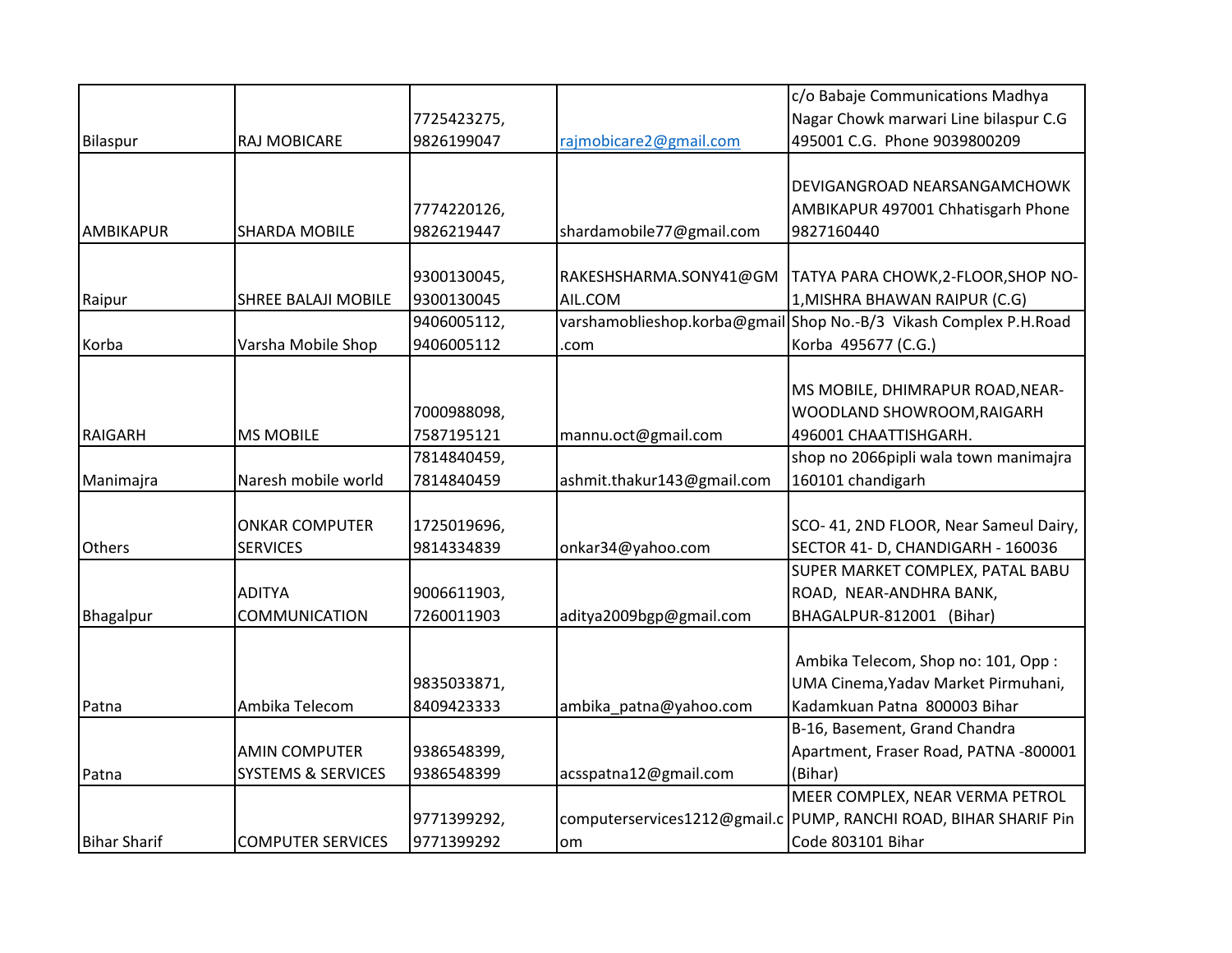|                |                           |               |                               | <b>GURU INSTITUTE OF INFORMATION</b>                                   |
|----------------|---------------------------|---------------|-------------------------------|------------------------------------------------------------------------|
|                | <b>GURU INSTITUTE OF</b>  |               |                               | TECHNOLOGY, RING BANDH, MATHURA                                        |
|                | <b>INFORMATION</b>        | 9470007153,   |                               | HIGH SCHOOL ROAD, SITAMARHI                                            |
| Sitamarhi      | <b>TECHNOLOGY</b>         | 9470007153    | gurufoundation35@gmail.com    | 843302 Bihar                                                           |
|                |                           |               |                               | Bhojpur Khadi Gramodyog Bhawan, Badi                                   |
|                | Maa Mangala               | 9431441104,   |                               | k.sat_9431441104@rediffmail.c   Bazar Road, Civil Line, Buxar - 802101 |
| <b>Buxar</b>   | Enterprises               | 9431441104    | om                            | (Bihar)                                                                |
|                |                           |               | pratapcommunication2010@g     |                                                                        |
|                | <b>PRATAP</b>             | 9931073291,   |                               | mail.com, pratapcommunication NH 28 B CHHAWANI TO SUPRIYA ROAD         |
| <b>Bettiah</b> | COMMUNICATION             | 9931073290    | @yahoo.com                    | BETTIAH 845438 BIHAR                                                   |
|                |                           |               |                               | NEW MARKET, LOHA MANDI, NEAR                                           |
|                | <b>QUICK TECH SERVICE</b> | 9122241195,   |                               | BIHAR CHITRLAYA, SAHEBGANJ, CHAPRA                                     |
| Chapra         | <b>CENTER</b>             | 9122241195    | satyapuji@gmail.com           | 841301 BIHAR                                                           |
|                |                           |               |                               | Sakmapul Mirzapur Road near Nokia                                      |
|                | Shri Radhe Radhe          | 9709888444,   | radheradhe2010@rediffmail.co  | service center Darbhanga Bihar                                         |
| Darbhanga      | Communication             | 7992443494    | m                             | 846004                                                                 |
|                | SHYAMA                    | 8252297422,   |                               | WALIYA COMPLEX KARMAN TOLA ARA                                         |
| Ara            | INTERNATIONAL             | 9525498849    | ara.service2014@gmail.com     | 802301 Bihar                                                           |
|                |                           |               |                               | NAGARPALIKA MARKET, KHIRU                                              |
|                |                           |               |                               | CHWOK, BHATTA BAZAR PURNEA 854301                                      |
| Purnea         | SIDDHI ENTERPRISES        | 9525041177    | abhinit.prakash@gmail.com     | <b>Bihar</b>                                                           |
|                |                           |               |                               | bunty mobile, jama masjid chowk, karpuri                               |
|                |                           | 9472232053,   |                               | ashthan road, shanti market begusarai                                  |
| Begusarai      | <b>Sony Enterprises</b>   | 8409095236    | mzbanti@gmail.com             | 851101                                                                 |
|                |                           |               |                               |                                                                        |
|                |                           | 06452-245214, |                               | Shahid Chowk abbas katra 2nd Floor in                                  |
| Katihar        | vision Tech (Katihar)     | 9122234247    | visiontechktr@gmail.com       | front off IDBI BANK Katihar 854105                                     |
|                |                           |               |                               | PAN MANDI, OLD DHARMSALA                                               |
|                |                           | 9905070861,   |                               | COMPOUND, MOTIJHEEL, MUZAFFARPUR,                                      |
| Muzaffarpur    | SRI KRISHNA SERVICES      | 9905070861    | srikrishnaservices7@gmail.com | <b>BIHAR 842001</b>                                                    |
|                |                           |               |                               | jp complex, pakwa innar, naya jungal                                   |
|                |                           | 7764012995,   |                               | road bhojpur (dumraon) distt buxar                                     |
| <b>Buxar</b>   | care infotech             | 7764012995    | careinfotech1214@gmail.com    | 802133 bihar                                                           |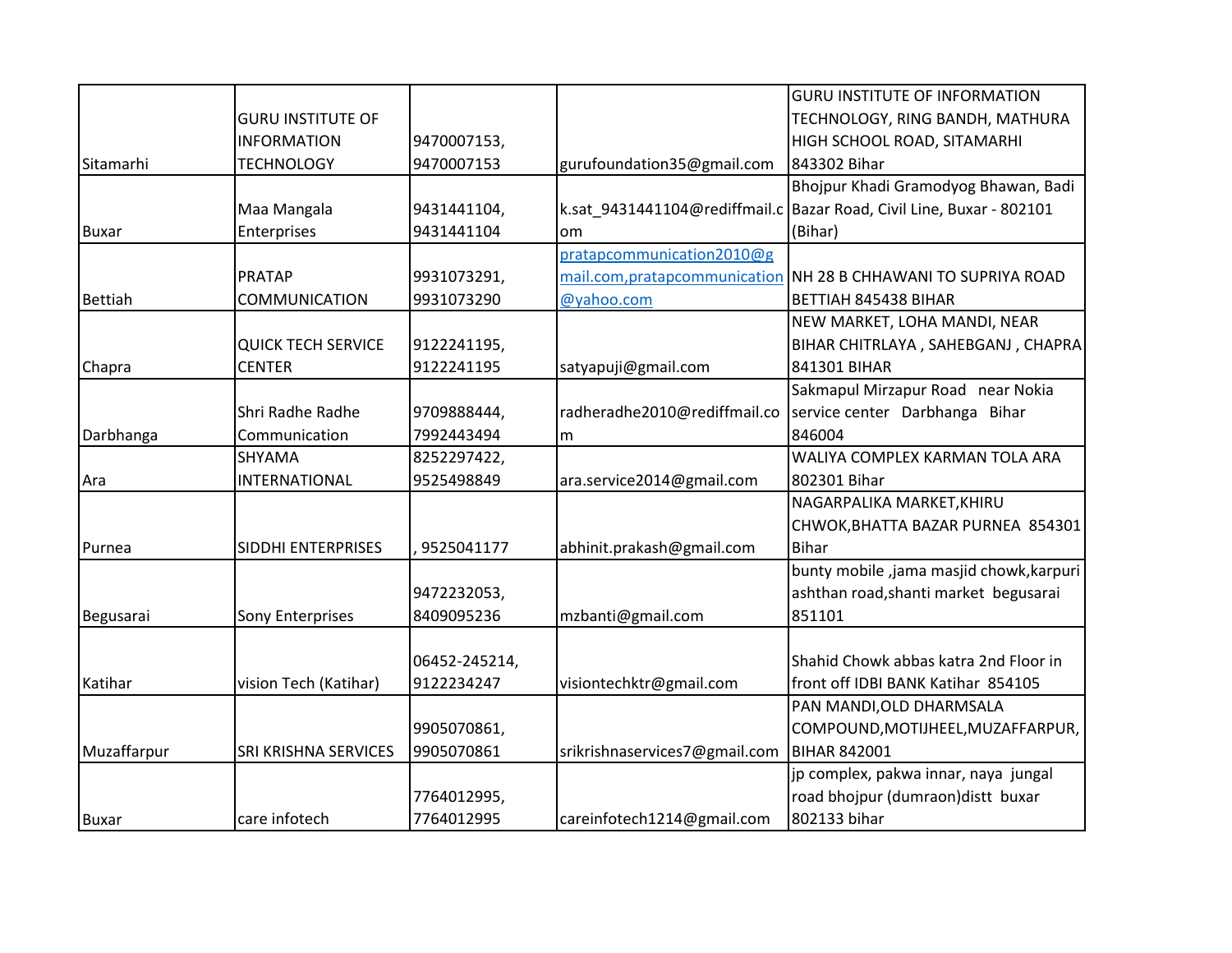|               |                           | 9931977308,   |                           | KOERI BARI NEAR KUSWAHA                                |
|---------------|---------------------------|---------------|---------------------------|--------------------------------------------------------|
| Gaya          | <b>SOUND &amp; VISION</b> | 9931977308    | soundvisiongaya@gmail.com | THAKURBARI DIGHI TANK GAYA 823001                      |
|               |                           |               |                           |                                                        |
|               |                           |               |                           | B. BAGARIA COMPLEX, NEAR SANI                          |
|               | RAMDEO                    | 8812017104,   |                           | MANDIR, MANCOTTA ROAD,                                 |
| Dibrugarh     | <b>COMMUNICATION</b>      | 8812017104    | dhanukapunit@gmail.com    | DIRBUGARH ASSAM -786001 (ASSAM)                        |
|               |                           |               |                           | OPP. GODREJ BULIDING, 1ST FLOOR,                       |
|               | <b>VISION TECHNO</b>      | 9707491578,   |                           | NAZIB BUILDING, ULUBARI, GUWAHATI                      |
| Guwahati      | <b>ASSOCIATES</b>         | 9707491578    | visiontechno6@gmail.com   | 781007                                                 |
|               |                           |               |                           | FLY SEVA, #14-2-35, ABOVE SBI ATM, I                   |
|               |                           | 7396399639,   |                           | LAND CENTER, PONNUR, GUNTUR                            |
| Guntur        | AJ UNIVERS ( FLY SEVA )   | 9866744700    | aleem.sm@gmail.com        | 522124 (AP)                                            |
|               |                           |               |                           | MK MOBILES, NANI PLAZA, shop no 2                      |
|               |                           | 9885949523,   |                           | GROUND FLOOR, MG ROAD,                                 |
| Vijayanagaram | <b>MK MOBILES</b>         | 9966843586    | mk.mobiles.vzm@gmail.com  | VIZIANAGARAM 535001 AP                                 |
|               |                           |               |                           | #14/120 BESIDE SV HOSPITAL, NEAR                       |
|               | <b>MS COMMUNICATIONS</b>  | 9966772575,   |                           | VARUN HOSPITAL, KAMALA                                 |
| Anantapur     | (Anantpur)                | 9966772575    | shalamfarooq@gmail.com    | NAGAR, ANANTAPUR 515001 AP                             |
|               | PADMARAJ SMART            | 9052219119,   |                           | 49-34-32/3, AKKAYYAPALEM,                              |
| Visakhapatnam | CARE                      | 9032715555    |                           | padmarajsmartcare@gmail.com VISAKAPATNAM-53001616 (AP) |
|               |                           |               |                           | NEAR RAJEEV STECHEU, ANANTAPUR                         |
|               |                           | 8497221717,   | PYRAMIDMOBILES431@GMAIL.  | <b>ROAD KALYANDURGANANTAPUR DIST</b>                   |
| Anantapur     | pyramid Mobiles           | 9949943832    | <b>COM</b>                | 515761 ANANDRA PRADESH                                 |
|               |                           |               |                           | SHOP NO3, 1ST FLOOR,                                   |
|               |                           |               |                           | DR.JAGANMOHANRAO COMPLEX, BESIDE                       |
|               |                           | 0863-6640265, |                           | COFFEE NUT, 4/2 ARUNDELPET, GUNTUR-                    |
| Guntur        | <b>ROJA MOBILES</b>       | 9397969777    | ROJAMOBILES@GMAIL.COM     | 522002.                                                |
|               |                           | 0877-6667567, |                           | SHOP No-111, CENTRAL PARK, TILAK                       |
| Tirupati      | S.V. CELLULAR             | 9849507907    | KSPTIRUPATI@GMAIL.COM     | ROAD, TIRUPATI- 517501 (AP)                            |
|               |                           | 9059230366,   |                           | 43/100 a upstair N.R peta road Kurnool                 |
| Kurnool       | <b>S S SOLUTION</b>       | 9849840769    | kurnoolksp@gmail.com      | 518001                                                 |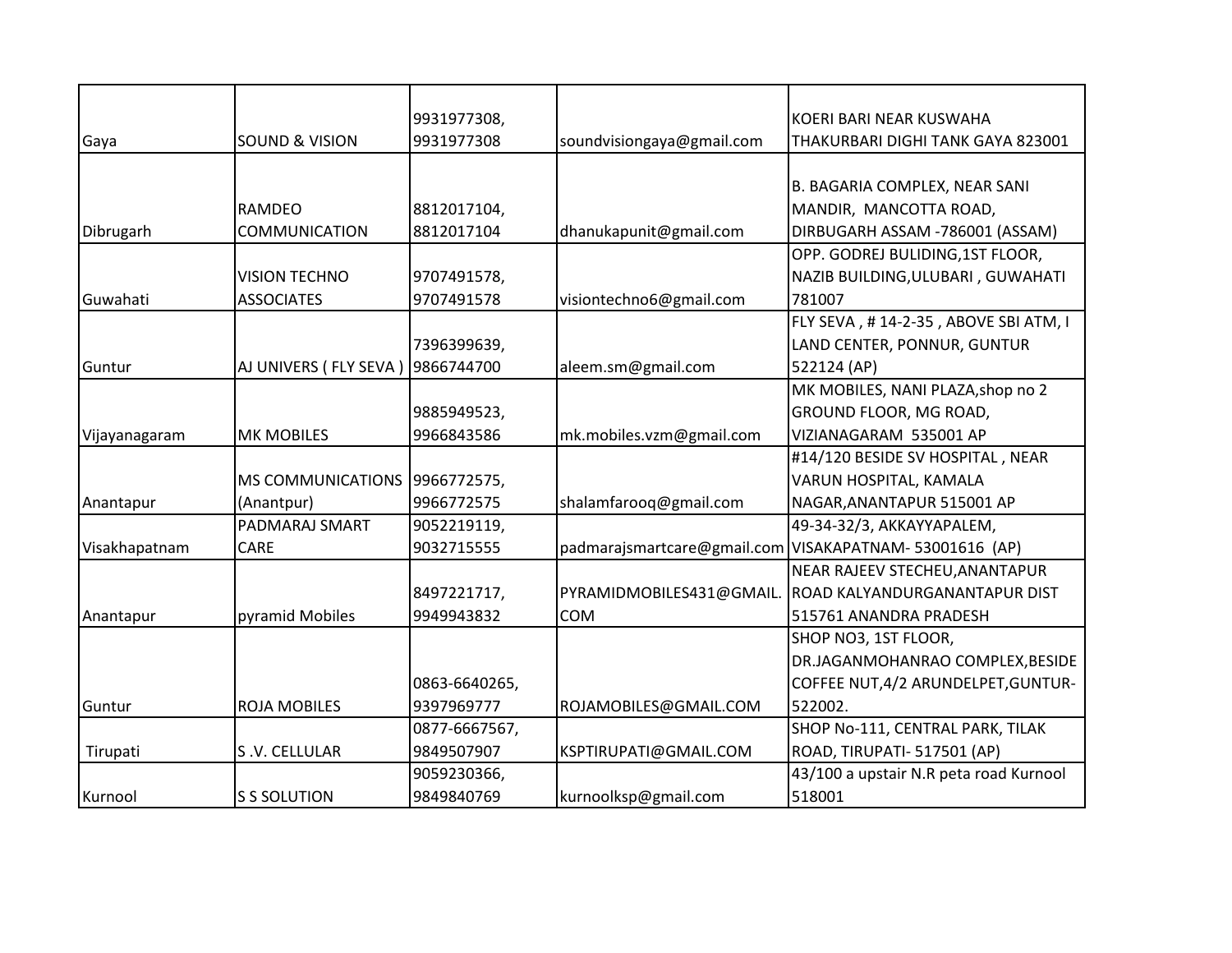|                     |                      |               |                             | 46-21-4, 1st Floor sony care Bulding Neer  |
|---------------------|----------------------|---------------|-----------------------------|--------------------------------------------|
|                     |                      |               |                             | big bazar , Beside Dwaraka inn, Mandavari  |
|                     | <b>SV CARE</b>       | 8897908244,   |                             | street, Donadaparthi, visakapatnam-        |
| Visakhapatnam       | (VISAKAPATANAM)      | 9618772934    | naveen14369@gmail.com       | 530016 (AP)                                |
|                     |                      |               |                             | D.NO: 10/294 (UP), BESIDE MEESEVA          |
|                     |                      |               |                             | CENTRE, OPP. GURUSWAMY ICE                 |
|                     |                      |               |                             | COMPANY, GANDHI ROAD, PRODDATUR-           |
|                     | <b>SV MOBILES</b>    | 9848585853,   |                             | 516360, YSR KADAPA DISTRICT, ANDHRA        |
| Proddatur           | (PRODDATUR)          | 9848585853    | svmobiles2013@gmail.com     | PRADESH                                    |
|                     |                      |               |                             |                                            |
|                     |                      | 8662578147,   | satyammobiles2011@gmail.co  | shop no-13, CVR Shopping Complex,          |
| Vijayawada          | SATYAM MOBILES       | 9985626265    | m                           | Governor Pet, Vijayawada -520002 (AP)      |
|                     | Sri Durga            | 9059488885,   |                             | 4/471, Opp Balaji Petrol Bunk,             |
| Kadapa              | Communications       | 9966417861    | giri.pro007@gmail.com       | Nagarajpeta, Kadapa 516003 AP              |
|                     |                      |               |                             | Shop No:18, JVR Municipal Complex,         |
|                     |                      | 8686375873,   | TAJMOBILESNELLORE@GMAIL.C   | Near Kothha hall, Gandhi bomma centre,     |
| Nellore             | <b>NAZ MOBILES</b>   | 8885131001    | <b>OM</b>                   | <b>Nellore</b>                             |
|                     |                      | 9872689004,   |                             | <b>OPPOSITE New BUS STAND BARNALA</b>      |
| Barnala             | punjab telecom       | 9815187344    | amit83bhatt@gmail.com       | 148101                                     |
|                     |                      |               |                             | Sunaniya Electronice , Naya Bazar In Front |
|                     |                      |               |                             | Of Kishan complex HardaPhone: 07577-       |
|                     |                      | 07577-225236, |                             | 225236 Mob.+91 9926767782                  |
|                     |                      | 9926767782    |                             |                                            |
| Harda               | Sunaniya Electronics |               | sunaniyaharda@gmail.com     | Pin.461331                                 |
|                     | NATIONAL MOBILE      | 8087212120,   |                             | NATIONAL MOBILE SHOPE Shop No.10,          |
| Parbhani            | <b>SHOPE</b>         | 8087212120    | maksudsmart123@gmail.com    | MAIN ROAD JINTUR 431509                    |
|                     |                      |               |                             | SHOP NO 5 NATRAJ COMPLEX JAGRUTI           |
|                     | Ajay Communication   | 8999477719,   | ajaycommunication.kbn@gmail | HANUMAN TEMPLE BAJAJ NAGAR                 |
| Aurangabad          | (WALUJ)              | 8999477719    | com                         | AURANGABAD 431001                          |
|                     | Suraj Technology     | 020 66207909, |                             | C-105, Mega Center, Magarpatta City,       |
| Pune                | (Hadapsar)           | 8484850805    | p.suraj6674@gmail.com       | Hadapsar Pune - 411028                     |
|                     | <b>KAPOOR</b>        |               |                             |                                            |
|                     | COMMUNICATION(Pao    | 9318788898,   |                             | <b>KAPOOR COMMUNICATION BADRIPUR</b>       |
| <b>PAONTA SAHIB</b> | nta Sahib)           | 7018767878    | funkychetan2@gmail.com      | PONTA SAHIB (HP) Dist Sirmaur 173025       |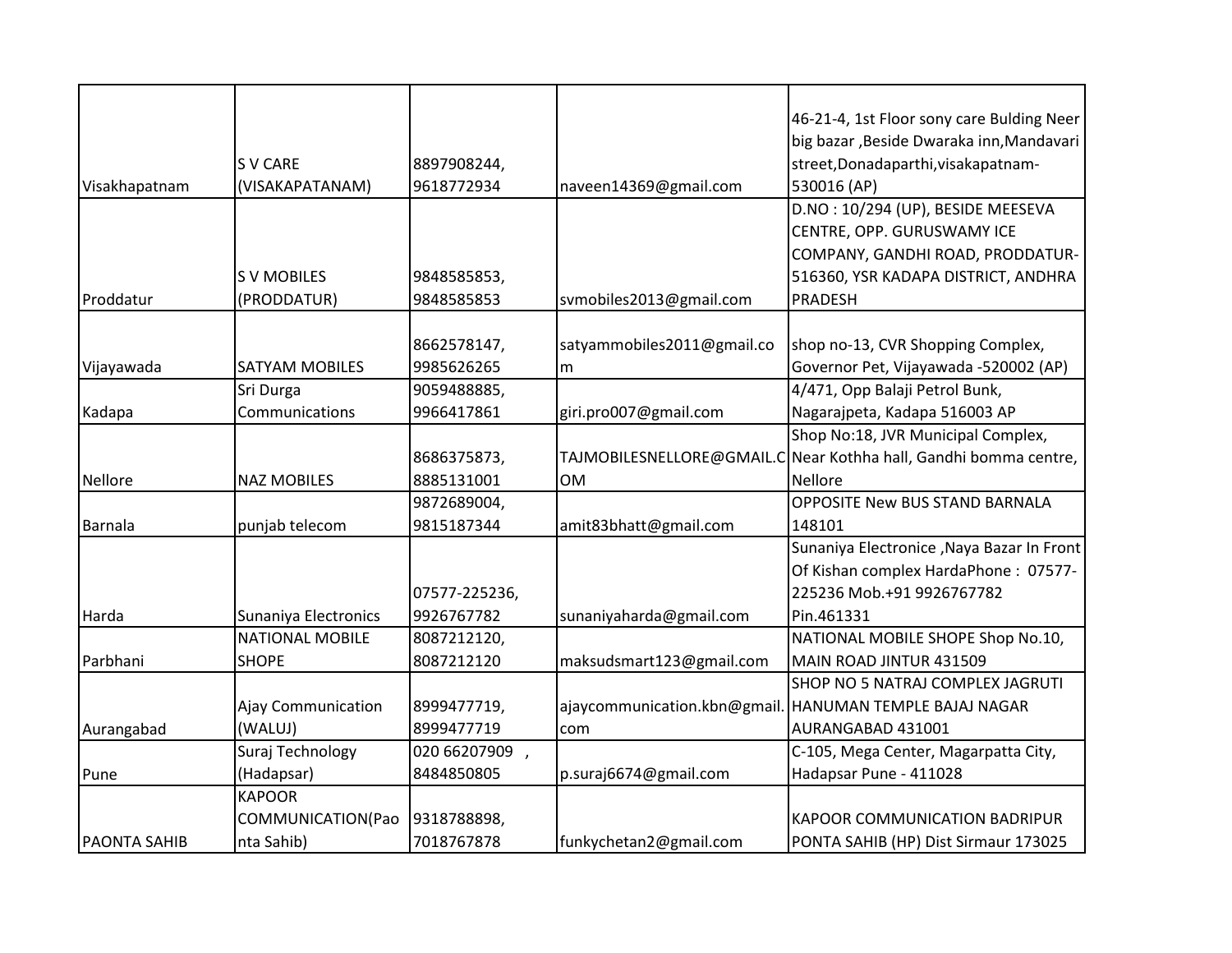|                      |                                 |               |                            | ADARSH ELECTRONIC OPP.GOPIGANJ                             |
|----------------------|---------------------------------|---------------|----------------------------|------------------------------------------------------------|
|                      |                                 | 9889078988,   |                            | ADARSH.ELECTRONIC@GMAIL.C NAGAR PALIKA OFFICE GYANPUR ROAD |
| Bhadohi              | <b>ADARSH ENTERPRISES</b>       | 9125258253    | <b>OM</b>                  | GOPIGANJ SRN BHADOHI 221303                                |
|                      |                                 |               |                            |                                                            |
|                      |                                 |               |                            | VIRENDRA NAGAR, NEAR ADARSH VIDHY                          |
|                      | <b>GANESHAM MOBILE</b>          | 9314398618,   |                            | MANDIR SCHOOL, TONK ROAD, SAWAI                            |
| Sawai Madhopur       | <b>SERVICE CENTER</b>           | 9414398618    | amitjain263@gmail.com      | MADHOPUR 322001 Rajasthan                                  |
|                      |                                 | 01693-243407, |                            | Near UCO Bank, Bhagat Singh Chowk                          |
| Barwala              | <b>Ansh Communication</b>       | 9671122007    | balwankhlr@gmail.com       | BARWALA(Haryana)125121                                     |
|                      |                                 |               |                            | <b>Sumit Mobile Solution Red Road</b>                      |
|                      |                                 | 9467738000,   |                            | Opposite Kartar Motor Kurukshetra                          |
| Kurukshetra          | <b>Sumit Mobile Solution</b>    | 9467738000    | sumitdangpipli@gmail.com   | 136118                                                     |
|                      |                                 | 8104081102,   | MUKESH2013LEMONMOBILES     | JAIN KATLA Kachahari Road, Gangapur                        |
| <b>Gangapur City</b> | M P MOBILE POINT                | 9828790853    | @GMAIL.COM                 | City 322201 Rajasthan                                      |
|                      |                                 | 8104270266,   |                            | B R Computer near ajmeri gate sadar                        |
| Kekri                | <b>B R Computer</b>             | 8104270266    | brcomputerkekri@gmail.com  | bazar kekri 305404 Rajasthan                               |
|                      |                                 |               |                            | Ajinkya Tower, Near Mali garden,                           |
|                      | Orange gift and                 | 0233-6601999, |                            | chandani chowk, sangli. Maharashtra                        |
| Sangli               | greetings                       | 8329294484    | tohidshaikh786@gmail.com   | 416416                                                     |
|                      |                                 |               |                            |                                                            |
|                      |                                 |               |                            | Souvik Banik, Chasa para more (opposite                    |
|                      |                                 | 7031332233,   |                            | Lady Carmichael School) Krishnagar,                        |
| Nadia                | <b>Banik Electronics</b>        | 7031332233    | souvikss123@gmail.com      | Nadia, Pin-741101                                          |
|                      |                                 |               |                            |                                                            |
|                      |                                 |               |                            | G.P. TOWER, GROUND FLOWER, NEAR BY                         |
|                      |                                 | 9468700800,   |                            | RANTHAMBOR Circle Bajariya SAWAI                           |
| Sawai Madhopur       | <b>SAROJ SERVICE CENTER</b>     | 9828210012    | parmodvideocon@gmail.com   | MADHOPUR 322001                                            |
|                      |                                 |               |                            | <b>F36, FIRST FLOOR, TRADE</b>                             |
|                      |                                 | 0231-2653294, |                            | <b>CENTER, STATION ROAD NEW</b>                            |
| Kolhapur             | SHAH MOBILE SERVICES 9742364358 |               | pspriteshshah370@gmail.com | SHAHUPURI, KOLHAPUR.416001                                 |
|                      |                                 |               |                            | upper bazar near rotary chowk, opp.jai                     |
|                      | Jal BALA JI                     | 9882187997,   |                            | durga furniture, sai road, baddi (hp)                      |
| <b>Baddi</b>         | <b>COMMUNICATIONS</b>           | 8627999919    | ripulgautam11@gmail.com    | 173205                                                     |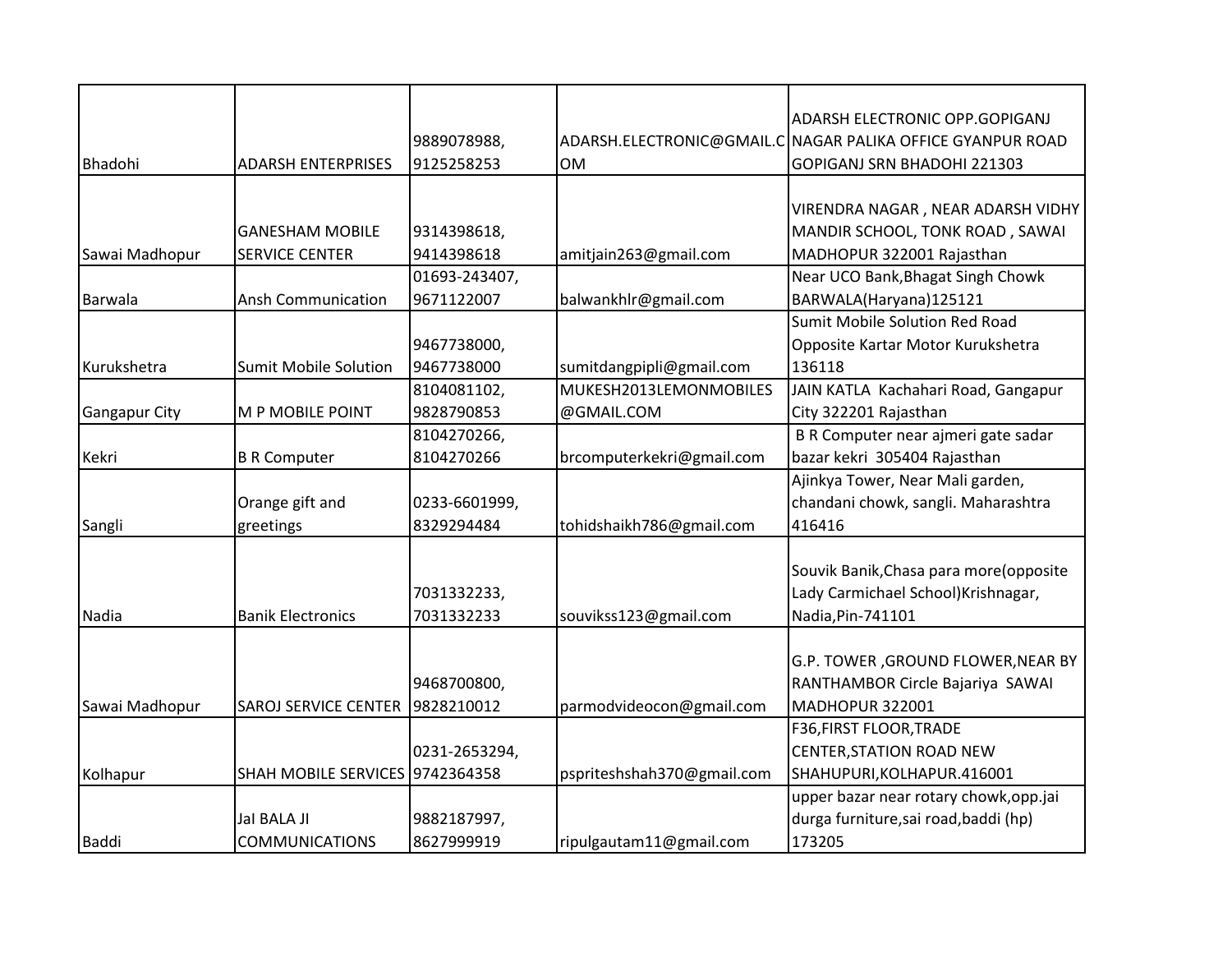|                      | <b>NEW BHARDWAJ</b>      | 8396039859,   | pankaj.newbhardwaj@gmail.co  | SHOP NO 366 NAI WALI CHOWK REWARI                               |
|----------------------|--------------------------|---------------|------------------------------|-----------------------------------------------------------------|
| Rewari               | <b>COMMUNICATION</b>     | 9896772929    | m                            | HARYANA 123401                                                  |
|                      |                          |               |                              |                                                                 |
|                      |                          | 9377411110,   |                              | near swaminarayan Temple college road                           |
| Surendranagar        | <b>Taal Mobile Care</b>  | 9327611110    | taalmobilecare@gmail.com     | joravarnagar Surender Nagar 363001                              |
|                      |                          |               |                              |                                                                 |
|                      |                          | 9819508009,   |                              | FF3 Kadambam Complex Opp.Govt.Press                             |
| <b>Baroda</b>        | <b>SHREEJI CARE</b>      | 7096551707    | SHREEJICARE06@GMAIL.COM      | Kothi Road Raopura VADODARA 390001                              |
|                      |                          |               |                              | Shop No 2 puliraju complex, Near                                |
|                      |                          |               |                              | subbarao cloth shop, maszid street,                             |
|                      | Lakshmi Ganapathy cell   | 08821-534447, | lgcellworld@gmail.com,       | jangareddigudem distt west Godavari AP                          |
| <b>WEST GODAVARI</b> | world                    | 9951068674    | kajuluri45@gmail.com         | 534447                                                          |
|                      |                          |               |                              |                                                                 |
|                      | <b>SKY CARE CENTER</b>   | 9026141623,   |                              | 150A/3/6 MEERAPATTI DHOOMANGANJ                                 |
| Allahabad            | (ALLAHABAD)              | 8355011084    | skycarecenter@gmail.com      | ALLAHABAD 211011 UP EAST                                        |
|                      |                          |               |                              | SRI RENUKA TOWERS NEAR RANGAPPA                                 |
|                      | <b>SRI RENUKA</b>        |               |                              | CIRCAL C. N. ROAD OLD TOWN                                      |
|                      | <b>ELECTRONIC &amp;</b>  | 8282266222,   |                              | BHADRAVATHI, SHIMOGA (D) Pin code                               |
| Shimoga              | <b>ELECRONICS</b>        | 9900566183    | pravenmv@gmail.com           | 577301 Karnataka                                                |
|                      |                          |               |                              | kushi mobile care tempo stand road svg                          |
|                      |                          | 8880001333,   |                              | gowda888000@gmail.com,gova complex jhansy field road chintamani |
| Chintamani           | Kushi Mobile Care        | 9916185101    | appi@gmail.com               | karnataka 563125                                                |
|                      |                          |               |                              | SHOP NO=2 GROUND FLOOR SANA                                     |
|                      |                          | 7004829875,   |                              | <b>COMPLEX AAMBAGAN SAKCHI</b>                                  |
| Jamshedpur           | <b>S K VIRTUAL</b>       | 9279034510    | SKVIRTUAL@REDIFFMAIL.COM     | JAMSHEDPUR 831001                                               |
|                      |                          |               |                              |                                                                 |
|                      | <b>Smartech Solution</b> | 7314026023,   | smartechsolution786@gmail.co | B-15, Alankar Point, Near Geeta Bhawan                          |
| Indore               | Center                   | 9685220809    | m                            | Square, A B Road, Indore - 452001 (MP),                         |
|                      |                          |               |                              |                                                                 |
|                      |                          |               |                              | M/S OA INFOTECH, KATHAJODI                                      |
|                      |                          | 9937021252,   |                              | ROADBADAMBADI1ST FLOOR OF KAMAL                                 |
| Cuttack              | <b>OA INFOTECH</b>       | 9776634800    | oainfo.cut@gmail.com         | AUTOMOBILESCUTTACK-753012ODISHA                                 |
|                      |                          | 8282272800,   |                              | PAPER TOWN BHADRAVATHI SHIMOGA                                  |
| Shimoga              | <b>PARVEEN TELECOM</b>   | 9060067000    | parveentelicom@gmail.com     | 577302 KARNATAKA                                                |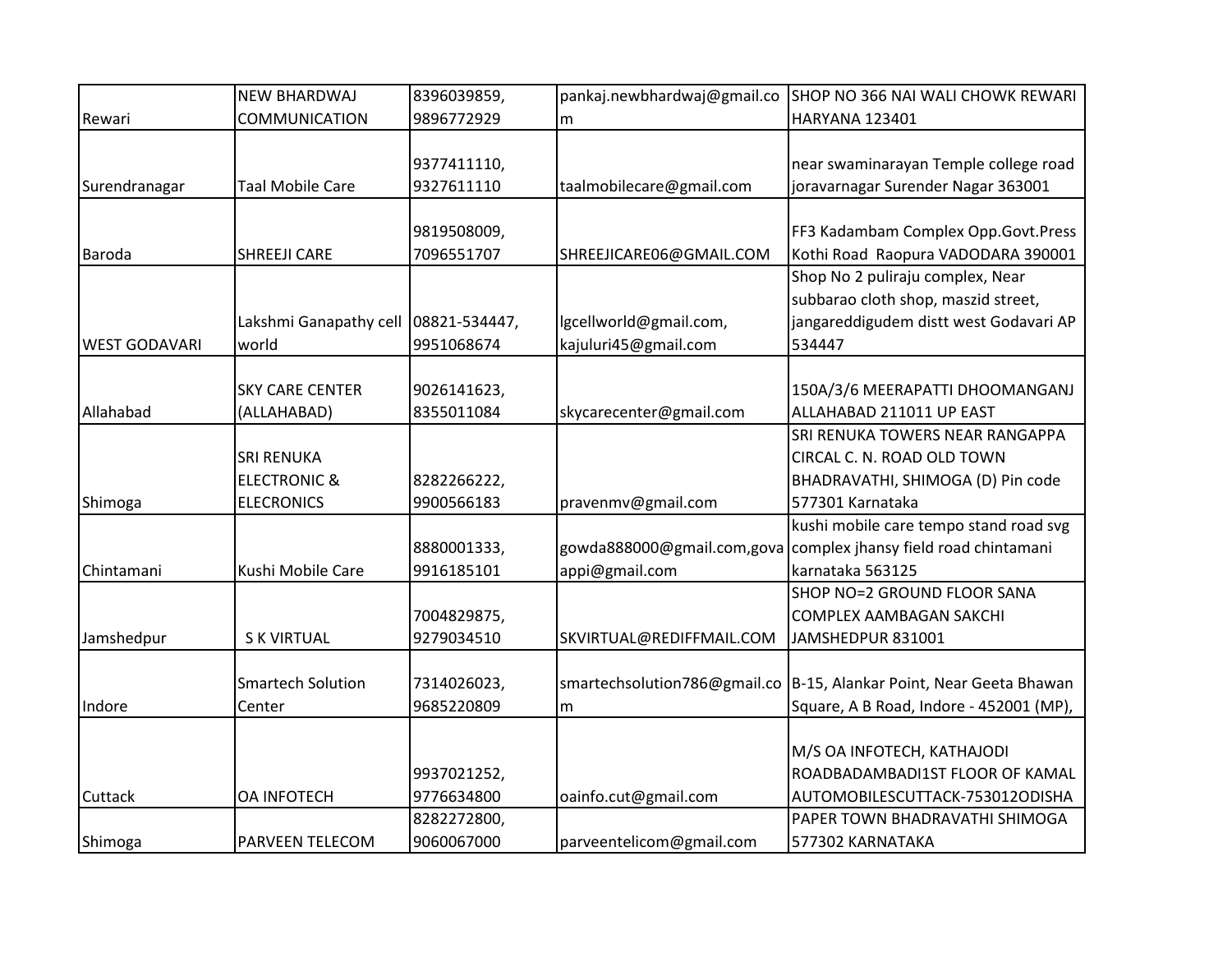|              |                           |               |                                                             | Sharda, Shopping, Centre, Rabari         |
|--------------|---------------------------|---------------|-------------------------------------------------------------|------------------------------------------|
|              |                           | 7575865628,   | S.K.MOBILES.SERVICE@GMAIL.C, Colony, Char, rasta, -N.H.NO-8 |                                          |
| Ahmedabad    | <b>SK MOBILES SERVICE</b> | 7575865628    | <b>OM</b>                                                   | Amraiwadi, Ahmedabad-380026(Gujarat)     |
|              |                           | 9981375888,   |                                                             | SHRI S MOBILE NAGAR PALIKA COMPLEX       |
| <b>Betul</b> | <b>SHRI S MOBILE</b>      | 9425685433    | shrismobile@gmail.com                                       | BETUL 460001 (M.P)                       |
|              |                           |               |                                                             | VAMSI CELL POINT D/4/444 MADHU           |
|              |                           | 9885596227,   |                                                             | MANI COMPLEX CAMPUS BALAJI               |
| Nandyal      | <b>VAMSI CELL POINT</b>   | 8686919696    | vamsicell@gmail.com                                         | COMPLEX NANDYAL-518 501                  |
|              |                           |               |                                                             |                                          |
|              |                           | 9450756975,   |                                                             | Guruji Complex, Near Renuka Petrol       |
| Deoria       | <b>Recharge Point</b>     | 9161114113    | rechargepoint29@gmail.com                                   | Pump Civil Lines, Deoria 274001 UP EAST  |
|              |                           | 8818891889,   |                                                             | 2582 Station Road, Near Gokulganj        |
| Mhow         | <b>Techno Smart Care</b>  | 9165920388    | technosmartcare@gmail.com                                   | Choraha, Mhow 453441(MP)                 |
|              |                           |               |                                                             | <b>CORPORATION GOLDEN JUBILEE</b>        |
|              | <b>GLOBAL MOBILE</b>      | 0471-2476471, | globalmobilemasters@gmail.co                                | <b>BUILDING, OPP SMV HS, MG ROAD</b>     |
| Trivandram   | <b>MASTERS</b>            | 8848493880    | m                                                           | TRIVANDRUM-695001                        |
|              |                           |               |                                                             |                                          |
|              |                           |               |                                                             | Bus Stand Road opposite horticulture     |
|              | <b>OMKAR ENTERPRISES</b>  | 9482044520,   | omkarmobileservice@gmail.co                                 | office Athani .TQ Athani .Dist ,Belagavi |
| Belgaum      | (Belgaum)                 | 9482044520    | m                                                           | (Belgaum) State Karnataka -591304        |
|              |                           |               |                                                             | F-8 BHAGWATI COMPLEX OPP NANDAN          |
|              |                           | 7252090700,   | saiteleservicesinmeerut@gmail.                              | <b>CINEMA HALL GARH ROAD MEERUT</b>      |
| Meerut       | SAI TELE SERVICES         | 9045001946    | com                                                         | 250001 UP West                           |
|              |                           |               |                                                             |                                          |
|              | global communication      | 9255162062,   |                                                             | 259 FF Green Square Market Hissar        |
| Hisar        | (Hissar)                  | 9255162062    | pawangupta50@gmail.com                                      | 125001                                   |
|              |                           |               |                                                             |                                          |
|              |                           | 06424-222244, |                                                             | MD PLAZA MARKET, BEHIND MRF TYRE         |
| <b>Banka</b> | RAJ ENTERPRISES           | 9709685660    | rajenterprisesbaka@gmail.com                                | AGENCYKATORIYA ROAD, BANKA 813102        |
|              |                           |               | gayatriservicepoint79@gmail.co                              |                                          |
|              | <b>GAYATRI SERVICE</b>    | 8405013896,   | m,souravkumarsingh79@gmail.                                 | I.B.ROAD HAVELI KHARAGPUR MUNGER         |
| Munger       | <b>POINT</b>              | 7545066740    | com                                                         | 811213 Bihar                             |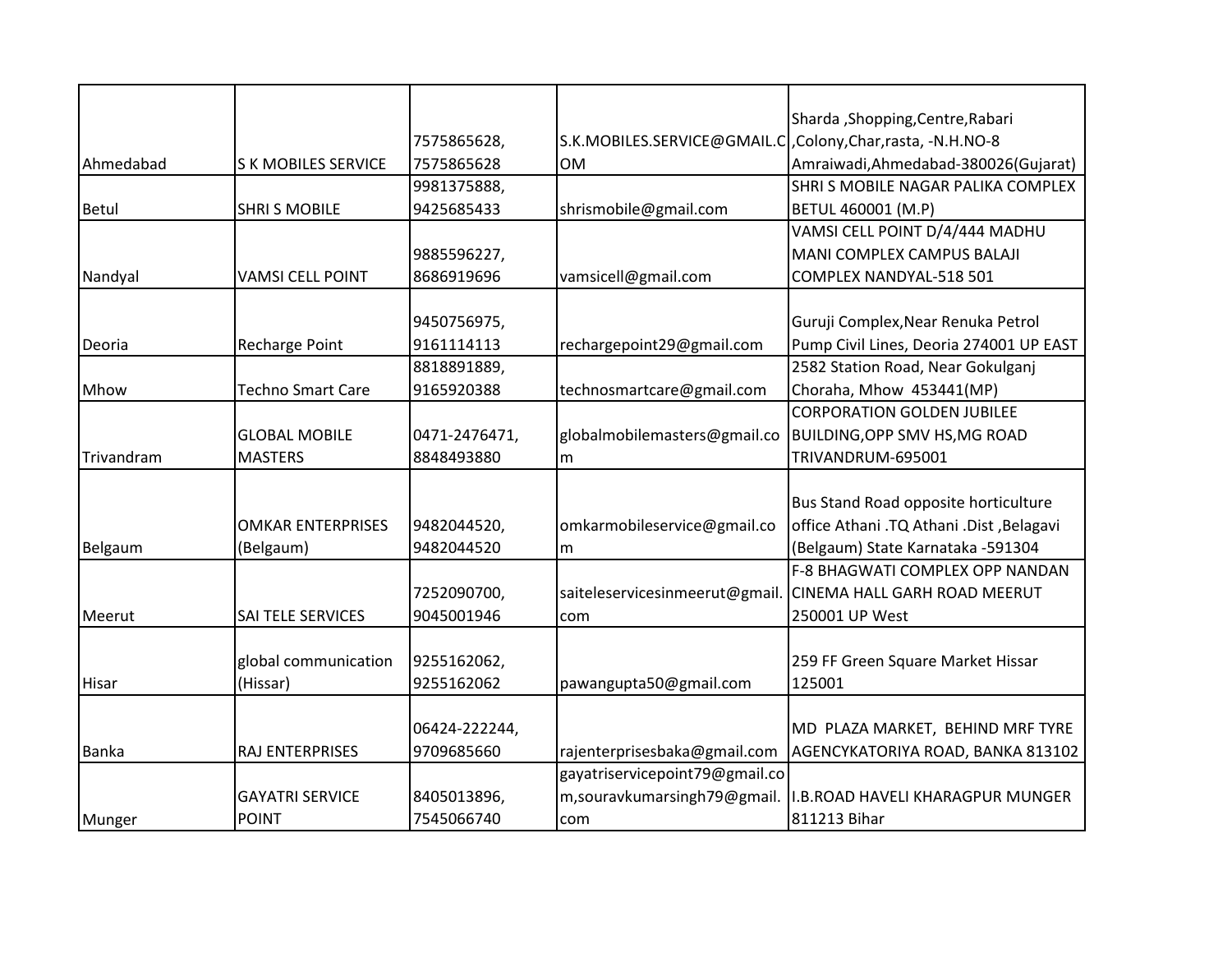|                 |                                    |               |                               | raj electronices mahaveer chowk near |
|-----------------|------------------------------------|---------------|-------------------------------|--------------------------------------|
|                 |                                    | 9304360560,   |                               | rupwati school bangaon road saharsa  |
| Saharsa         | Raj electronics                    | 9693310010    | rajelectronices@gmail.com     | 852201 Bihar                         |
|                 |                                    |               |                               | H.No: 56/2, Computer Palace, Aawas   |
|                 |                                    |               |                               | vikas, Near Brahaspati Dev Mandir,   |
|                 |                                    | 9219512675,   |                               | jagatpura road, Rudrapur 263153      |
| Rudrapur        | <b>COMPUTER PALACE</b>             | 8791356727    | cp.jatin@gmail.com            | Uttarakhand                          |
| Bangalore       |                                    |               |                               | #33, DK COMPLEX, GROUND              |
|                 |                                    |               |                               | FLOOR, BEHIND KOTAK MAHINDRA BANK    |
|                 | <b>SHREE DHANLAKSHMI</b>           | 080-25614446, | geetha6873@gmail.com,pavan    | DEVASANDRA MAIN ROAD,                |
|                 | <b>ENTERPRISES</b>                 | 9342543879    | lakshmi@rediffmail.com        | K.R.PURAM, BANGALORE 560036          |
|                 |                                    |               |                               | LAL SARAI NEAR WATER TANK OPPO.      |
|                 |                                    | 7275991404,   | rtechmobilesallution@gmail.co | SHAHI DARBAR HOTEL FARRUKHABAD       |
| Farrukhabad     | <b>R-TECH ENTERPRISES</b>          | 9335991404    | m                             | 209625 UPWest                        |
|                 |                                    | 7642254766,   |                               | <b>REDCROSS BHAWAN SHOP NO.5</b>     |
| Mandla          | <b>MALWANI BROS</b>                | 9926652445    | MALWANI.R@GMAIL.COM           | <b>MANDLA M.P 481661</b>             |
|                 |                                    |               |                               | MAYUR MOBILE SHOPEE, NEAR A. P.      |
|                 |                                    |               |                               | PATEL PETROL PUMP, RAILWAY STATION   |
|                 | <b>MAYUR MOBILE</b>                | 9172902121,   |                               | ROAD, MUSTGAD, OLD JALNA, JALNA      |
| Jalna           | <b>SHOPEE</b>                      | 9175399143    | agalemayur143@gmail.com       | 431203                               |
|                 |                                    | 7600112020,   |                               | 4 RAVIRAJ COMPLEX BAREJA Dist        |
| <b>BAREJA</b>   | <b>KETUL TELECOM</b>               | 9979163632    | ketultelecom@gmail.com        | Ahemdabad 382425                     |
|                 |                                    | 9122250086,   |                               | MAIN ROAD MADHEPURA NEAR SHIV        |
| Madhepura       | RAJ ENTERPRISSES                   | 9570602120    | VICKYANAND05@GMAIL.COM        | MANDIR MADHEPURA 852113              |
|                 |                                    |               |                               |                                      |
|                 |                                    |               |                               | KHUSHI ENTERPRISES BHIMNAGAR SIV     |
|                 |                                    | 9631672171,   |                               | MANDIR CHOWK At.Po-Bhimnagar, Ps-    |
| Supaul          | <b>KHUSHI ENTERPRISES</b>          | 7209545214    | indrajitjayswal@gmail.com     | Birpur, Dis-Supaul 854338            |
|                 | <b>ADITYA SERVICE</b>              | 8210088165,   | adityaservicecentrekhagaria@g | MUKHIA JI MARKET STATION ROAD        |
| <b>KHAGARIA</b> | <b>CENTRE KHAGARIA</b>             | 7352075420    | mail.com                      | KHAGARIA 851204 BIHAR                |
|                 |                                    | 8193886666,   |                               | baldeo road raya oppo gas agency     |
| Mathura         | shreya telecom services 9837312570 |               | kbchaudhary99@yahoo.com       | mathura 281204                       |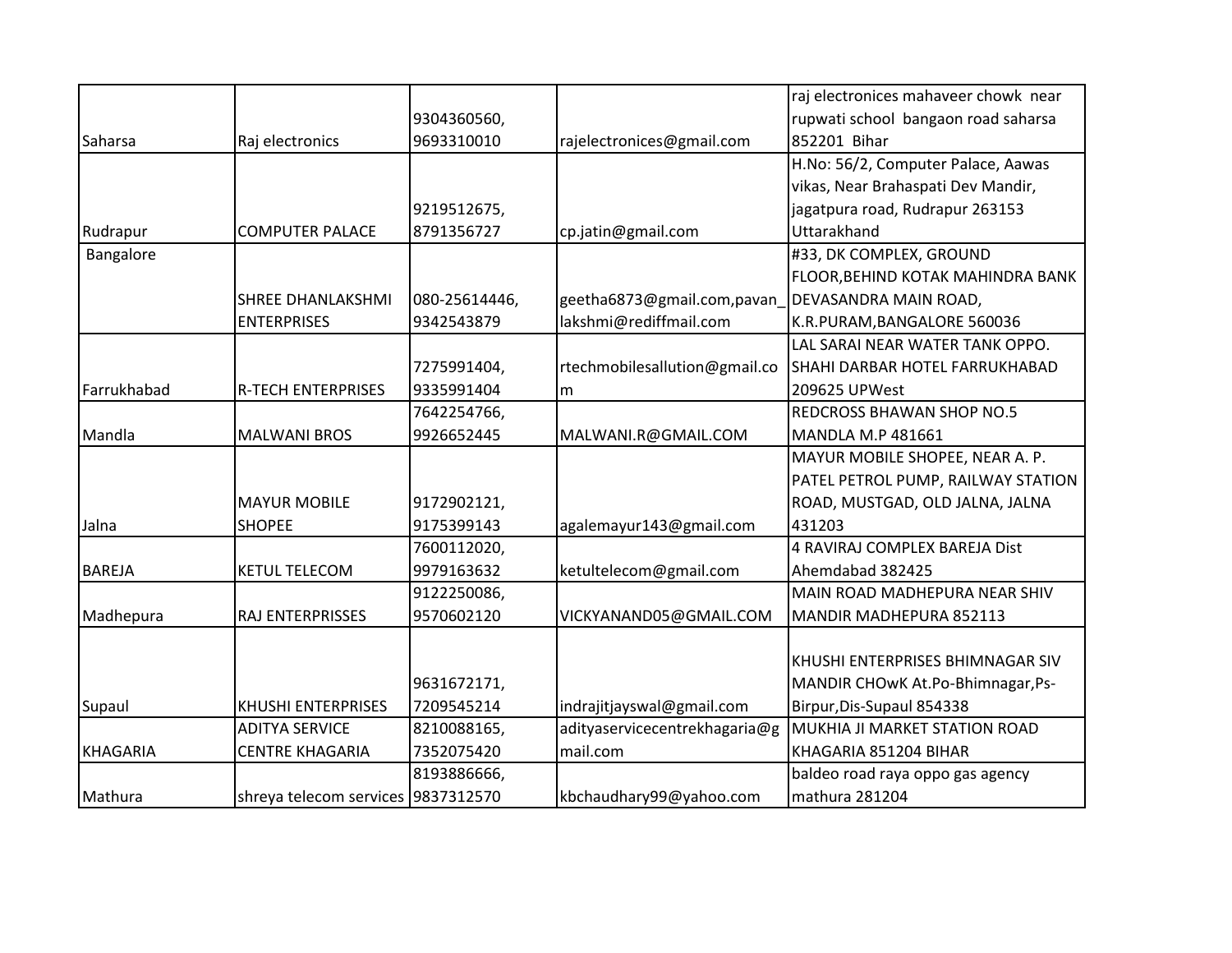|                  |                            |               |                              | Shop No. 201, Sunrise Palaza, Near                                 |
|------------------|----------------------------|---------------|------------------------------|--------------------------------------------------------------------|
|                  |                            | 9803154331,   |                              | sahilkumarsahilkumar@yahoo.c Bakewell Bakery Cooper Road, Amritsar |
| Amritsar         | Cell Point (Amritsar)      | 9803154331    | om                           | 143001                                                             |
|                  |                            |               |                              | SHKULKUND ROAD, NADI MOHALLA,                                      |
|                  | <b>NEW CHAWLA</b>          | 8813050005,   | NEWCHAWLACOMMUNICATIO        | NEAR PREAM MANDIR, AMBALA CITY                                     |
| Ambala           | <b>COMMUNICATION</b>       | 8813050005    | N@GMAIL.COM                  | 134007                                                             |
|                  |                            |               |                              |                                                                    |
|                  |                            | 6254244099,   |                              | JANPUL CHOWK, STATION ROAD, NEAR                                   |
| Motihari         | <b>SUSHILA MOBILE CARE</b> | 9931084990    | sushilamobilerxl@gmail.com   | DR. M. JAHIR MOTIHARI 845401                                       |
|                  |                            |               |                              |                                                                    |
|                  |                            | 7765882982,   |                              | dilshadmobilecare.araria@gmail A.D.B. CHOWK HP PETROL PUMP .P.L.A  |
| <b>ARARIA</b>    | <b>Dilshad Mobile Care</b> | 7479536281    | .com                         | PUBLIC SCHOOL ARARIA 854311                                        |
|                  |                            |               |                              | HANUMAN COMPLEX, OPP - PAI                                         |
|                  | <b>CREATIVE MOBILE</b>     | 9741692337,   | creativemobilesolutions25@gm | CLINICTIKARE ROAD, DHARWAD 580001                                  |
| Dharwad          | <b>SOLUTIONS</b>           | 8050562337    | ail.com                      | KARNATAKA,                                                         |
|                  | sai kirpa                  | 9541502464,   |                              | opp. seeta ram mandir, near shiva                                  |
| Pinjore          | communication              | 8570008883    | mohitjain8883@gmail.com      | complex pinjore 134102 Hr                                          |
|                  |                            |               |                              |                                                                    |
|                  | kailash mobile and         | 0788-4030301, |                              | shop no f-147/157 akashganga complex                               |
| <b>Bhilai</b>    | repairing                  | 9303391023    | kailash.mobile369@gmail.com  | near dillan complex supela bhilai 490023                           |
|                  |                            |               |                              | Mobile Plaza, New Super Market, Main                               |
|                  |                            | 8294272222,   |                              | Bara, Chakia, East Champaran, Bihar-                               |
| Chakia           | new mobile plaza           | 9939243555    | mobileplazachakia@gmail.com  | 845412                                                             |
|                  |                            |               |                              |                                                                    |
|                  |                            |               |                              | maaz mobile center dr.laita pd                                     |
|                  |                            | 9504158165,   |                              | road, inside bangali market, near                                  |
| Aurangabad       | maaz mobile center         | 9504158165    | almashmaaz@gmail.com         | mahaveer mandir Aurangabad 824101                                  |
|                  | Unique Mobile (Goapl       | 9939780698,   |                              | Chhat Ghat Gaytri Mandir Mirganj                                   |
| Gopalganj        | Gunj)                      | 9939780698    | dinbandhuy1@gmail.com        | Gopalganj 841428 Bihar                                             |
|                  |                            |               |                              |                                                                    |
|                  | <b>MOBILE SOLUTION</b>     | 7004800347,   |                              | mobile solution1@rediffmail.co ROLL BAG CHOWK NEAR BSNL OFFICE     |
| <b>KISANGANJ</b> | (kISHANGANJ)               | 8809636467    | m                            | ROAD KISHANGANJ 855107 KISHANGANJ                                  |